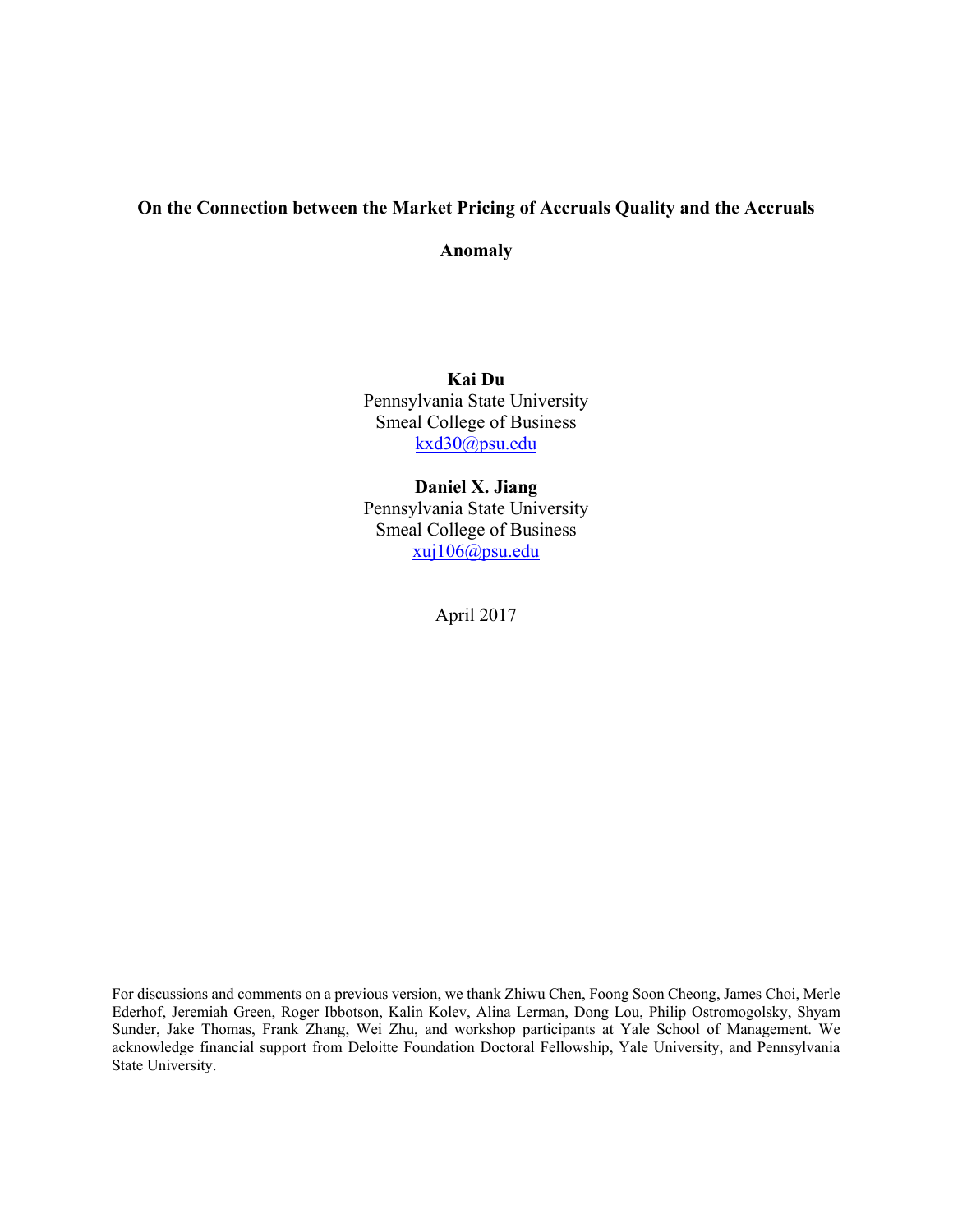# **On the Connection between the Market Pricing of Accruals Quality and the Accruals**

**Anomaly** 

# **Abstract**

This paper shows that prior findings on the market pricing of accruals quality (AQ) can be attributed to the accruals anomaly. AQ is no longer associated with significant hedge returns after controlling for accruals, and the magnitude and significance of the AQ factor premium are positively associated with the magnitude of the accruals anomaly. Characteristics versus covariances tests suggest that the AQ pricing effect is more likely due to mispricing than due to risk. Lastly, we propose alternative methods of uncovering the accounting quality factor which are not susceptible to the correlation problem, and show that there is no stable pricing effect for accounting quality. Our findings highlight the importance of understanding the links between empirical constructs and return predictabilities, and cautions against relying on AQ for inferences about the pricing of accounting quality and information risk.

**Keywords:** Accruals quality, Accruals anomaly, Market pricing, Mispricing.

**Data Availability:** Data are available from sources identified in the paper.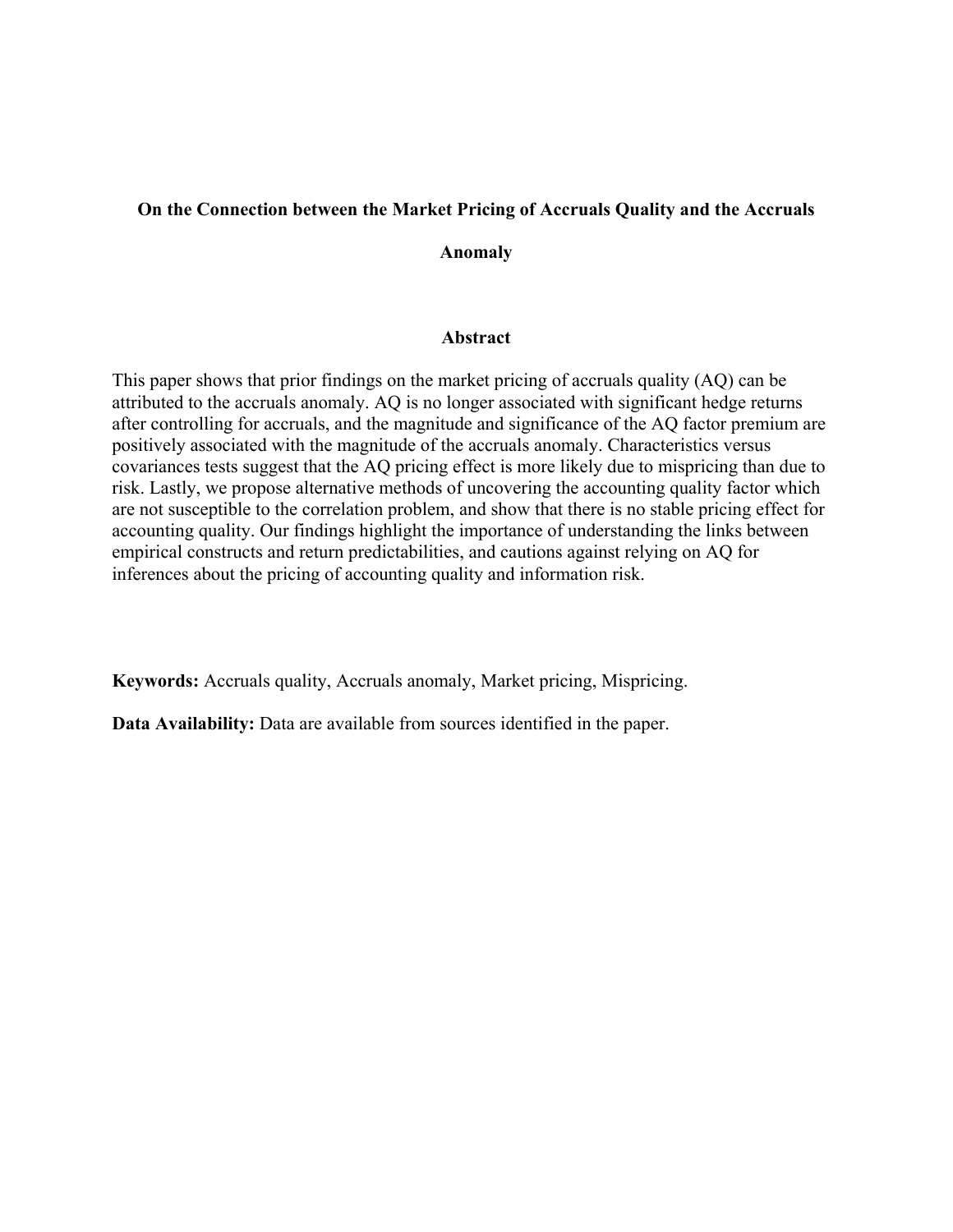## **1. Introduction**

 

Whether accruals quality (AQ) constitutes a form of priced information risk has been the subject of extensive empirical studies (e.g., Francis et al. 2005; Core et al. 2008). Recent advances in this literature suggest that the AQ factor is associated with a significant premium in two-stage cross-sectional regression (2SCSR) tests after controlling for low priced stocks (Kim and Qi 2010) or cash flow shocks in realized returns (Ogneva 2012). However, whether the AQ pricing effect<sup>1</sup> is compatible with a risk interpretation is still controversial (e.g., Mashruwala and Mashruwala 2011).

The AQ pricing effect essentially represents an association between the AQ measure (which is correlated with factor loading on the AQ factor) and future realized returns (which usually serve as a proxy for expected returns). But the AQ measure is calculated based on realized earnings, and is known to be correlated with other firm characteristics (e.g., Dechow and Dichev 2002; Doyle et al. 2007; Liu and Wysocki 2016).<sup>2</sup> Therefore, it is an open question whether the finding of AQ pricing is at least partially attributable to preexisting accounting-based anomalies, most prominently the accruals anomaly (Sloan 1996).

In this paper, we explore the possibility that AQ pricing overlaps with the accruals anomaly. In other words, we examine whether the findings interpreted as evidence of the market pricing of AQ are, in fact, the accruals anomaly in disguise. Our conjecture of the connection between the two empirical phenomena is motivated by the observation that AQ and the level of accruals are negatively correlated.

<sup>&</sup>lt;sup>1</sup> Throughout the paper, we use the term "AQ pricing effect" to refer to the findings that have been interpreted as being consistent with the market pricing of the AQ factor, without taking a stance on whether such finding represent risk pricing or mispricing. We only attempt to disentangle the two explanations in Section 4.

<sup>&</sup>lt;sup>2</sup> AQ is correlated with several firm characteristics such as past sales growth (Doyle et al. 2007), operating risk (Liu and Wysocki 2016) and bankruptcy risk (Dechow and Dichev 2002). Besides, AQ is known to have measurement issues (Dechow et al. 1995). As such, researchers have pursued a broader notion of accounting quality based on nonearnings information (e.g., Hribar et al. 2014).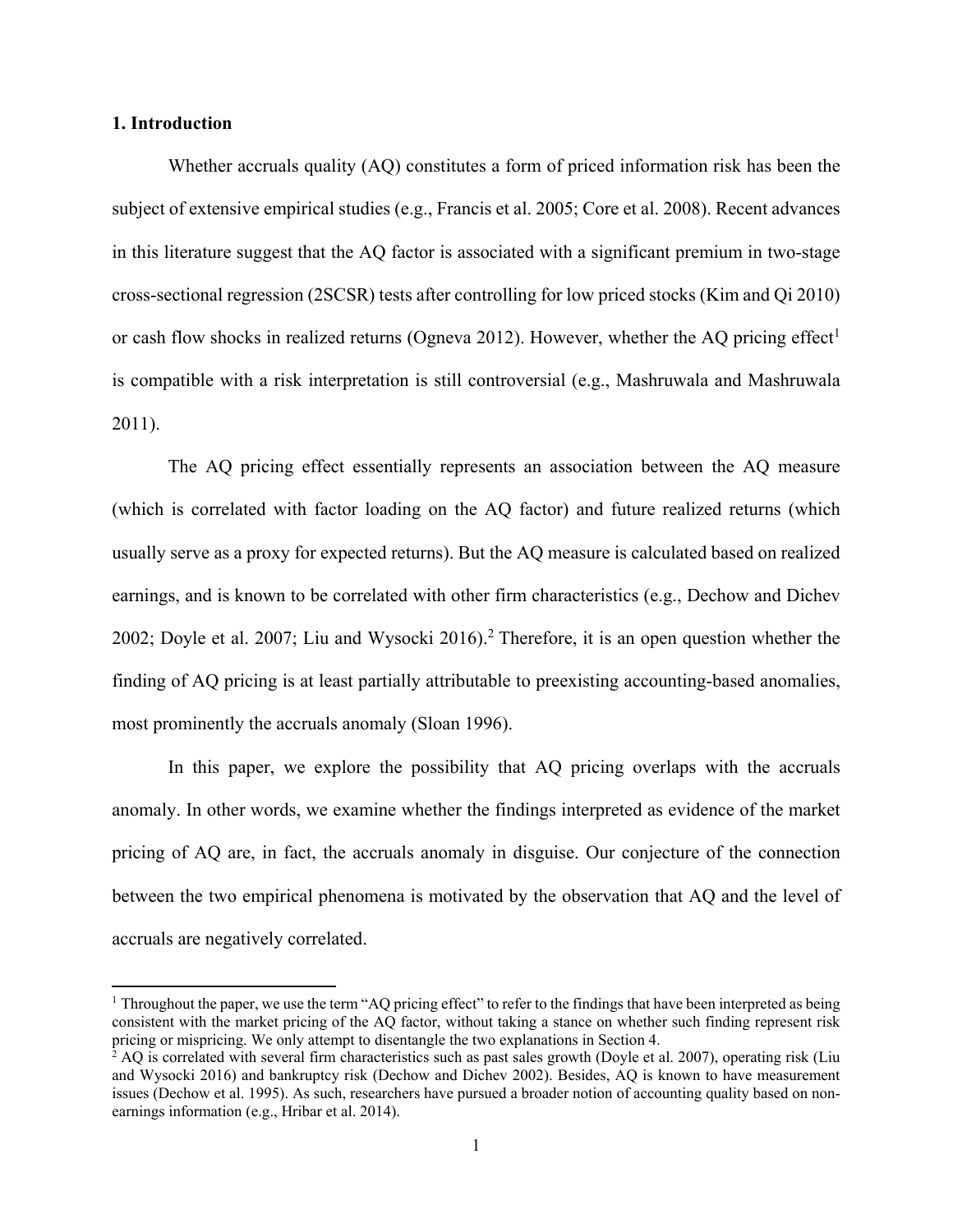We first document that the AQ pricing effect generally exists after we exclude low-priced stocks, a practice seen in many asset-pricing studies (e.g., Jegadeesh and Titman 2001; Kim and Qi 2010). We then use two approaches to assess the connections between the AQ pricing effect and the accruals anomaly. First, we form hedge portfolios based on AQ and accruals and examine whether the profitability of the AQ hedge strategy is subsumed by the accruals-based strategy or vice versa. Second, we conduct two-stage cross-sectional regression (2SCSR) tests of AQ pricing on subsamples created based on the magnitude of the accruals anomaly. If AQ pricing overlaps with the accruals anomaly, we should observe greater and more significant "risk" premium associated with the AQ factor when the accruals anomaly is known to be more pronounced.

Results from portfolio analysis and 2SCSR by subsamples provide support for our conjecture. Based on hedge portfolio analysis, we find that, after controlling for the level of accruals, the return predictive power of AQ no longer exists. Based on the 2SCSR tests using different sets of testing portfolios, we find that the magnitude and significance the AQ factor premium largely increase with the magnitude of the accruals anomaly. These findings suggest that the AQ pricing effect is attributable to the accruals anomaly.

We illustrate the connection between the two empirical phenomena in Figure 1. According to the risk pricing theory, firms with low AQ factor loadings have lower expected returns because the AQ factor premium is estimated to be positive. However, this interpretation neglects a link, i.e., the AQ factor loading is positively correlated with  $AQ<sub>l</sub><sup>3</sup>$  largely because AQ factor is constructed based on the AQ measure.<sup>4</sup> In light of this link, firms with low AQ factor loadings

<sup>&</sup>lt;sup>3</sup> In untabulated tests, we confirm that the median cross-sectional Pearson (Spearman) correlation between AQ and the AQ factor loading is 0.214 (0.276), where the time-varying AQ factor loading is estimated based on the following procedure. For each firm-month, the Fama-French three-factor model augmented with the AQ factor is estimated over a rolling window from month -60 to month -1 relative to the portfolio formation date, requiring a minimum of 24 months.

<sup>4</sup> Similar points have been made in the asset pricing literature on the relationship between, for example, size and SMB factor loading (e.g., Daniel and Titman 1997).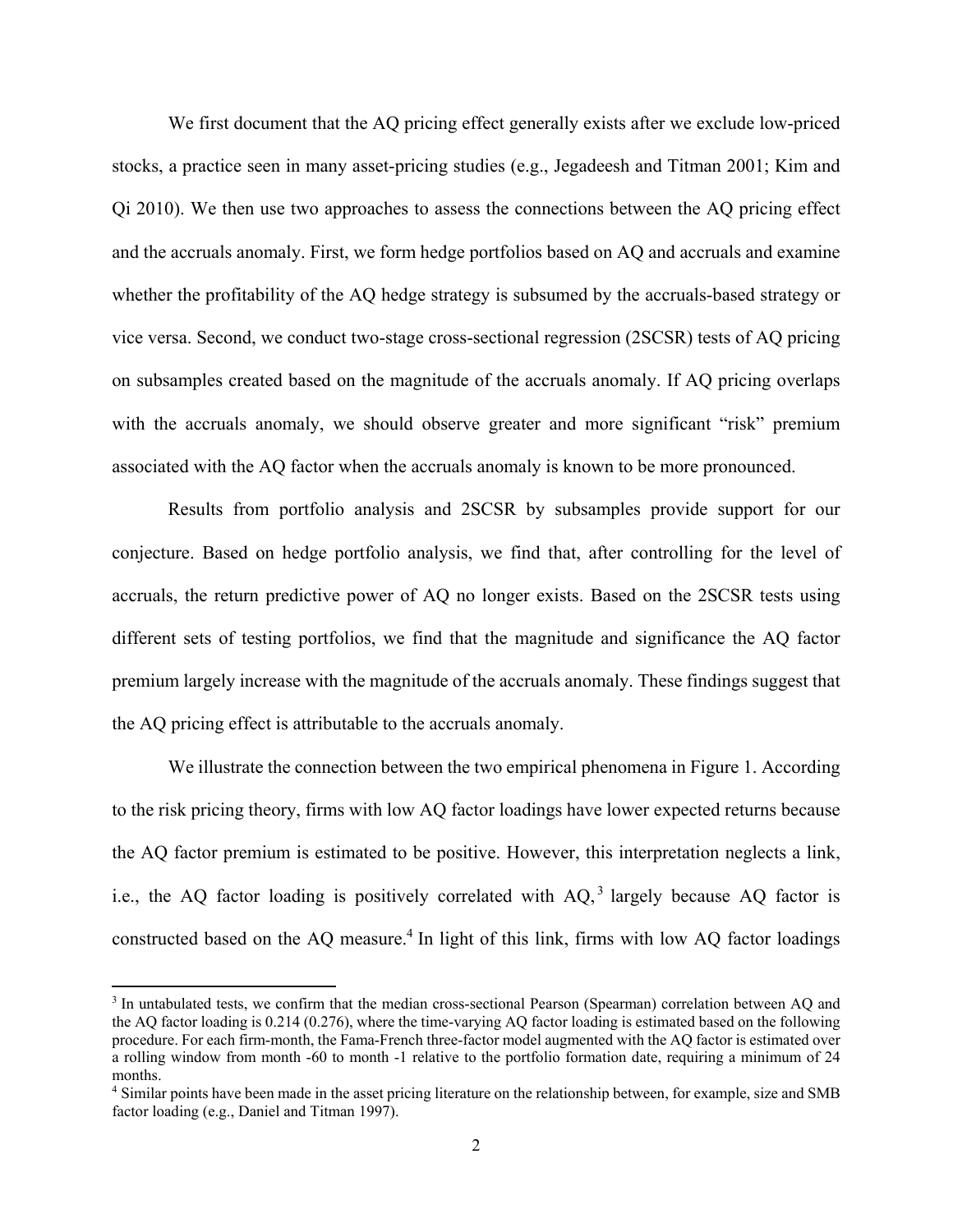tend to have low AQ and high accruals (TAC), as the latter two variables are negatively correlated. The accruals anomaly maintains that firms with high accruals tend to have lower future returns. Therefore, the AQ pricing effect overlaps with the accruals anomaly.

If the two empirical findings are indeed connected, the extant literature on the nature of the accruals anomaly should also shed light on the mechanism of the AQ pricing effect. Central to the investigations of the accruals anomaly is the risk versus mispricing debate. Given that a growing body of evidence supports the mispricing explanation of the accruals anomaly (e.g., Kraft et al. 2006), we examine whether the AQ pricing effect is also driven by investors' mispricing of the level of AQ, which is correlated with other firm characteristics such as accruals.

As is known in the asset pricing literature, finding a significant risk premium on the proposed risk factor in a 2SCSR is not a sufficient condition for the pricing of candidate risk factor, because the finding could also be consistent with the mispricing of the characteristic corresponding to the factor (Daniel and Titman 1997). Therefore, we conduct characteristics versus covariances tests to formally assess the risk explanation of AQ pricing. If the AQ factor is a priced risk factor, the ability of AQ to predict returns should come from loadings on the AQ factor. On the other hand, if the significant premium reflects mispricing, the predictive power of AQ should come from the AQ characteristic instead of the AQ factor loading. The results of the tests are more consistent with the mispricing explanation than the risk pricing of the AQ factor.

We also examine whether components of accruals have efficacy in explaining the finding of AQ pricing. In particular, abnormal accruals or discretionary accruals, which are more closely related to AQ than total accruals, have been documented to also predict future returns (e.g., Xie 2001). Therefore, we replicate the analysis using abnormal accruals instead of total accruals. We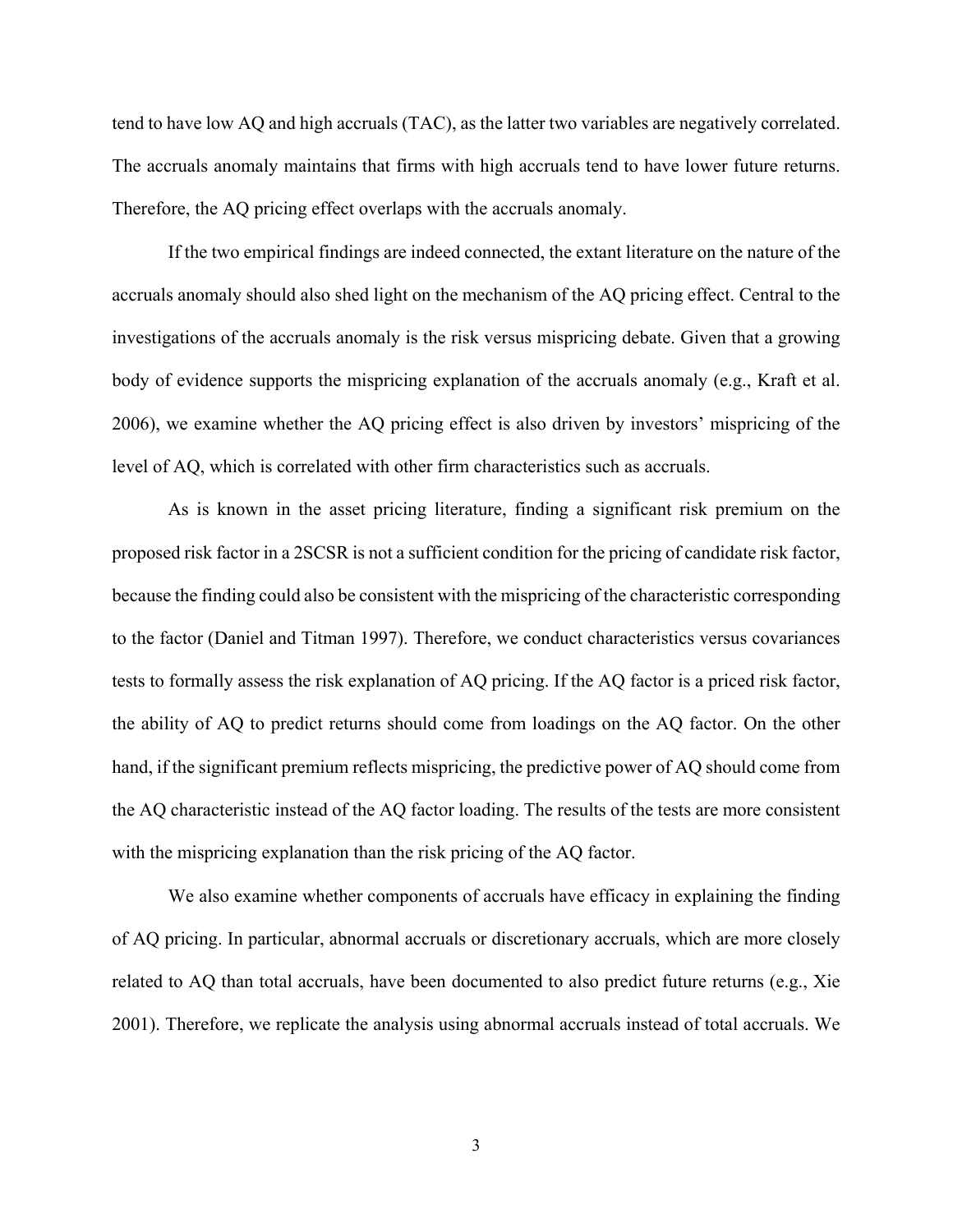find similar results that establish a connection between AQ pricing and the abnormal accruals anomaly.

In the baseline tests, we use future realized returns as a proxy for expected returns. However, it is possible that, due to the correlation of AQ with future cash flow news, lower cash flow shocks offset the higher expected returns of poor accrual quality firms, which works against finding a significant risk premium. To address this concern, we follow Ogneva (2012) and decompose realized returns into cash flow shocks and non-cash flow shock returns. Using the noncash flow shock portion of future realized returns as a measure of expected returns, we find mixed results in different tests, some of which indicating that the accruals anomaly overlaps with the AQ pricing effect mainly through the association between accruals characteristics and future cash flow shocks.

If the validity of AQ as a proxy for accounting quality and information risk is plagued by its correlations with other firm characteristics such as accruals, it is important to improve the asset pricing tests by reducing the confounding effects of such correlation. Therefore, we propose to use alternative proxies for accounting quality that are not prone to the correlation problem. Specifically, we use unexpected audit fees and restatements as alternative proxies for accounting quality. The two alternative proxies are not based on reported earnings, mitigating the concern we have with AQ. We use the two proxies to construct factor-mimicking portfolios and conduct standard asset pricing tests. We find that it is inconclusive whether the underlying construct of accounting quality is priced. Even in the case when we do find a significant risk premium, the sign of the premium is different between the two alternative ways of constructing factors.

This paper makes three contributions to the literature. First, by establishing a connection between AQ pricing and the accruals anomaly, our study sheds new light on the debate on whether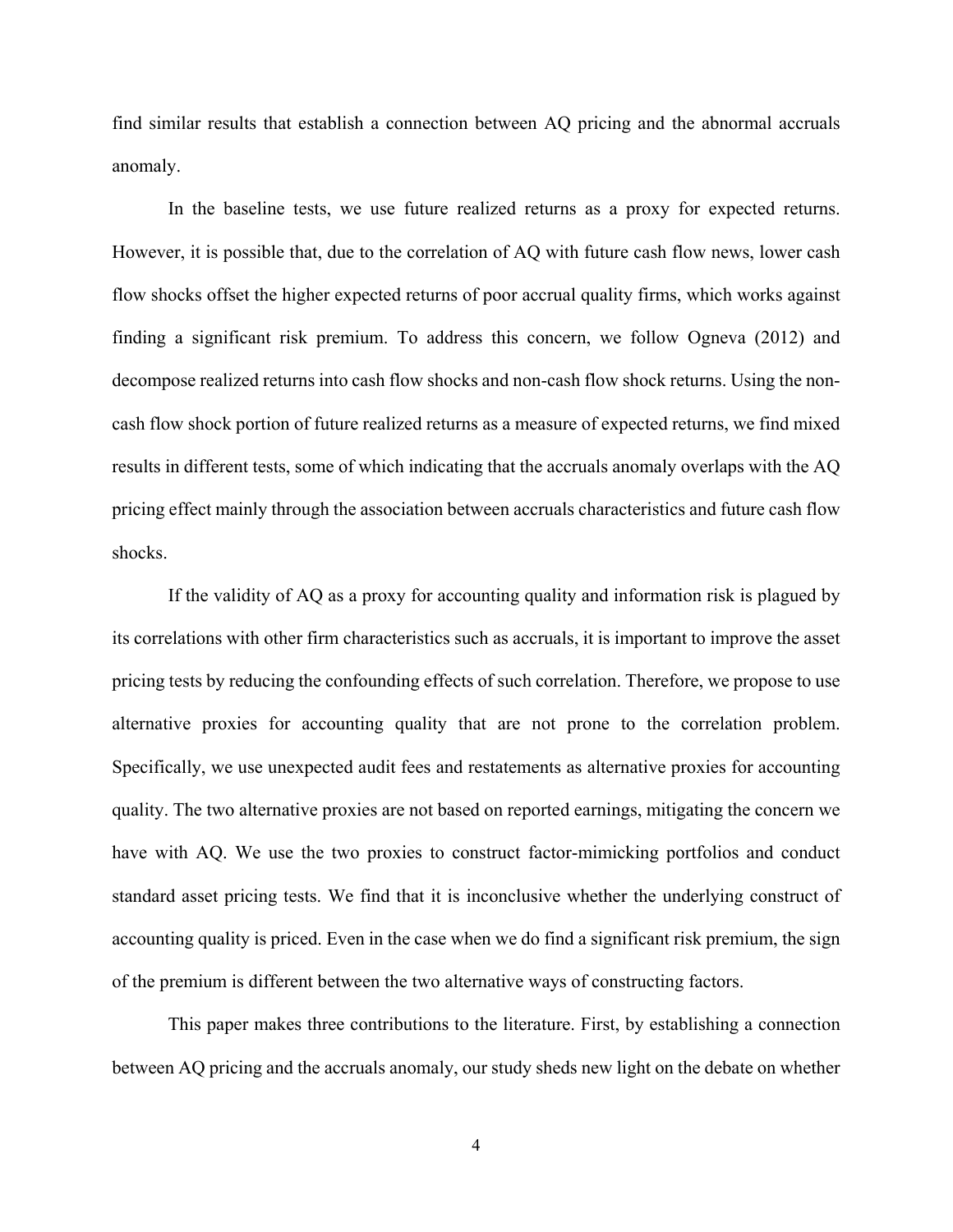AQ constitutes a priced risk factor. Much empirical research examines whether AQ or, more broadly, information risk is a priced factor that impacts the cost of capital (e.g., Francis et al. 2005; Aboody et al. 2005; Core et al. 2008).<sup>5</sup> Two recent studies find the AQ factor is priced after controlling for low-priced stocks (Kim and Qi 2010) or after excluding the impact of cash flow shocks from realized returns (Ogneva 2012). However, prior studies have also acknowledged that a significant premium on the factor loading is a necessary but not sufficient condition for the AQ factor to be priced (e.g., Core et al. 2008). Mashruwala and Mashruwala (2011) find that the pricing effect is only significant for January, which is hard to reconcile under the risk pricing theory. Our study contributes to this literature also by scrutinizing further the mechanism that drives the AQ pricing effect. Using characteristics versus covariances tests in the spirit of Daniel and Titman  $(1997)$ <sup>6</sup>, we show that the significant "risk" premium on the proposed AQ factor is, in fact, more compatible with the mispricing of the AQ characteristic.

Second, our study highlights the importance of "connecting the dots" when evaluating the independent information provided by an anomaly variable and whether the variable constitutes a priced risk factor (Cochrane 2011; Green et al. 2016). In the literature, the accruals anomaly has been subject to a long line of investigation into the economic explanation of the phenomenon (e.g., Kraft et al. 2006; Wu et al. 2010; Hirshleifer et al. 2012) as well as its connections with other

<sup>&</sup>lt;sup>5</sup> The relationship between information risk and asset prices is a subject of both theoretical and empirical interests. Even though theorists have yet to reach a consensus on whether and how information affects expected returns (e.g., Easley and O'Hara 2004; Lambert et al. 2007; Hughes et al. 2007), empirical studies have proposed various proxies for information risk and examined their capital market consequences. Other proxies include the probability of information-based trading (PIN) (e.g., Easley et al. 2002; Mohanram and Rajgopal 2009; Duarte and Young 2009), bid-ask spreads (e.g., Huang and Stoll 1997; Armstrong et al. 2011), and return synchronicity (e.g., Morck et al. 2000; Durnev et al. 2003). There are also studies that examine the underlying mechanisms of how accounting quality affects future returns. For example, Callen et al. (2013) find that accounting quality is negatively associated with price delay. 6 <sup>6</sup> The other study that applies the Daniel and Titman (1997) method to accounting-based return regularities is by Hirshleifer et al. (2012). In their study, Hirshleifer et al. use the characteristics versus covariances test to disentangle the risk and mispricing explanations of the accruals anomaly, and provide evidence that investors misvalue the accruals characteristic. Their finding could be related to our characteristics versus covariances tests to the extent that accruals and AQ are correlated.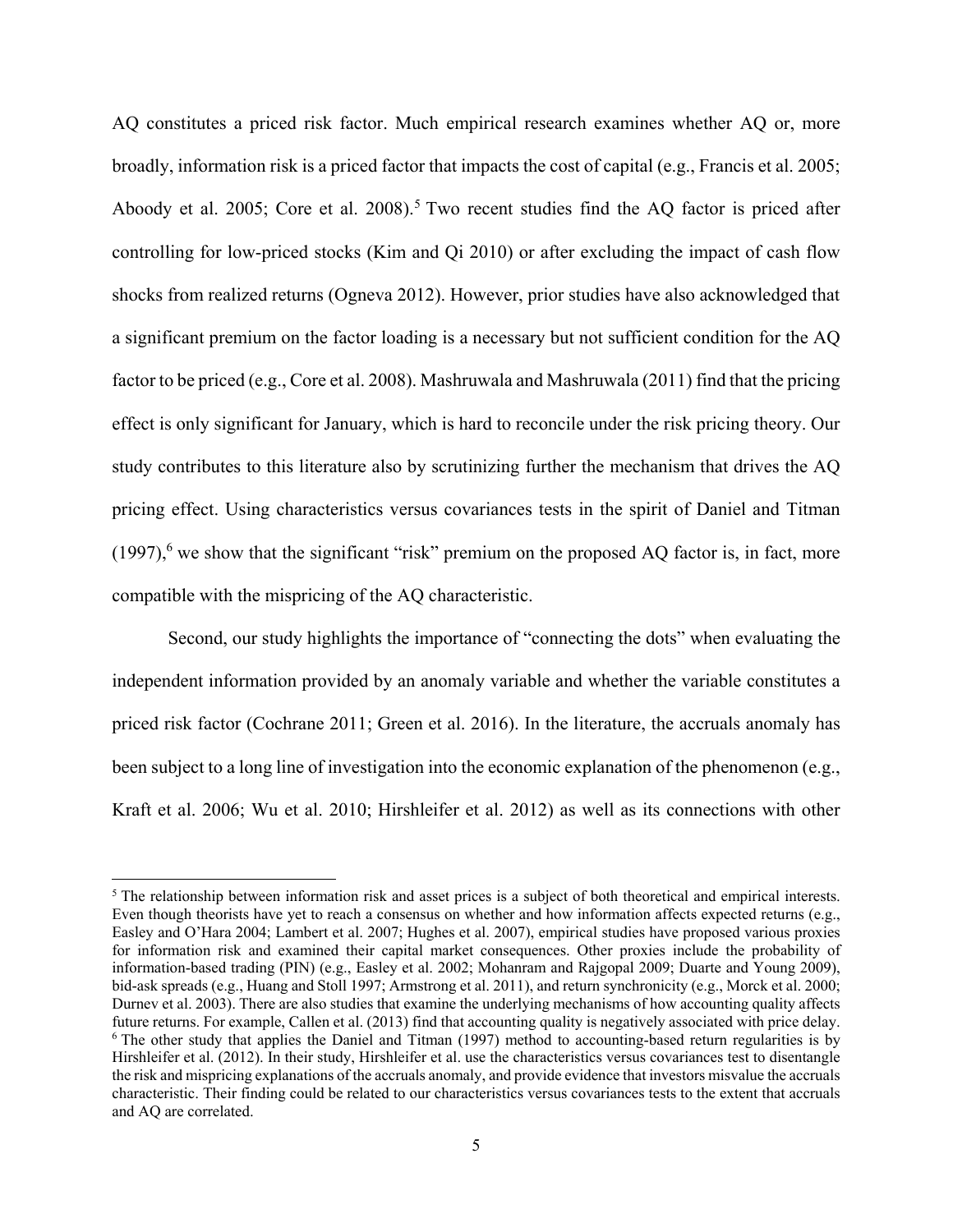empirical regularities (e.g., Collins and Hribar 2000; Desai et al. 2004). By establishing a connection between AQ pricing and the accruals anomaly, our study alleviates the interpretative burden associated with the AQ pricing effect.

Third, our study cautions against using AQ in testing the pricing of accounting quality and information risk. Prior studies have relied on the AQ-based approach, which can easily confound pricing with mispricing, thus making the detection of true risk pricing difficult. To circumvent this problem, we propose alternative methods of uncovering the candidate "risk factor" related to accounting quality. The proposed methods, albeit preliminary, show that the pricing effect of accounting quality is unstable and contribute to our understanding of the multi-faceted nature of the unobservable accounting quality factor.

The rest of the paper is structured as follows. Section 2 describes the sample and variable measurement and provides descriptive statistics including the basic return predictabilities in question. Section 3 examines the connections between the two findings. Section 4 conducts characteristics versus covariances tests to disentangle the risk and mispricing explanations. Section 5 presents additional analysis. Section 6 proposes alternative methods of testing the pricing of accounting quality. Section 7 concludes.

### **2. Sample, Variable Measurement, and Descriptive Statistics**

## *2.1. Sample and Variable Measurement*

We obtain financial data from Compustat and stock return data from CRSP. Audit fees and restatement data are from Audit Analytics. Data on Fama-French factor returns are obtained from Ken French's website.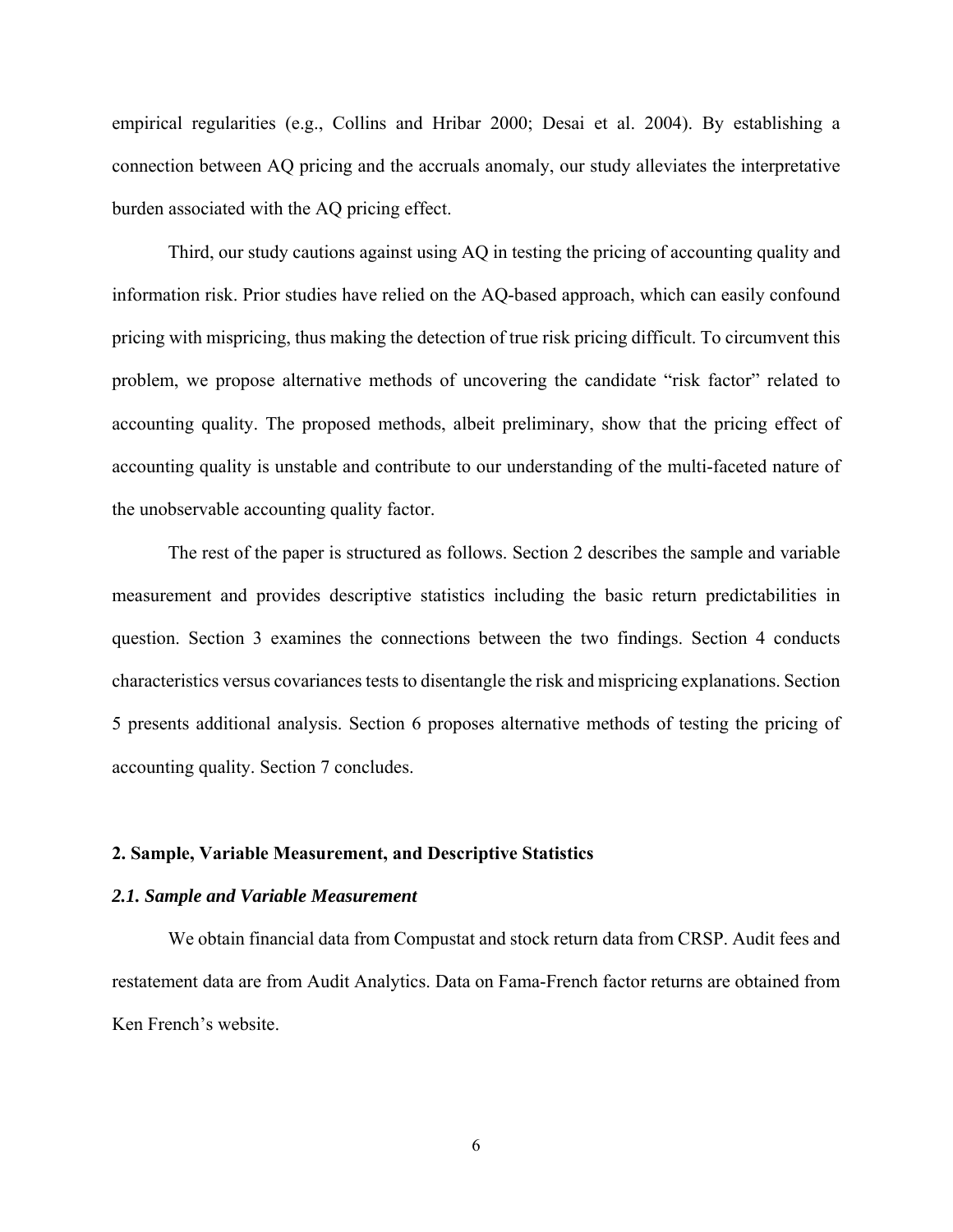We follow Kim and Qi (2010) and exclude low-priced stocks, defined as returns with two adjacent prices less than \$5. Similar requirements have been imposed by other asset pricing studies to avoid biases in realized returns for low-priced stocks (Ball et al. 1995; Bhardwaj and Brooks 1992; Jegadeesh and Titman 2001; Chan et al. 2006). Our main sample consists of 87,083 firmyear observations for the period of January 1970–December 2016.

Following prior studies (e.g., Francis et al. 2005), we measure accruals quality as the standard deviation of firm-level residuals from McNichols' (2002) modification of the Dechow and Dichev (2002) model (subscripts denote firm j in year t),

$$
TCA_{j,t} = \varphi_{0,j} + \varphi_{1,j} CFO_{j,t-1} + \varphi_{2,j} CFO_{j,t} + \varphi_{3,j} CFO_{j,t+1} + \varphi_{4,j} \Delta Rev_{j,t} + \varphi_{5,j} PPE_{j,t} + \varepsilon_{j,t}
$$
(1)

where TCA=ΔCA-ΔCL-ΔCash+ΔSTD is the total current accruals, CFO=NI-TAC is the cash flow from operations, NI is the net income before extraordinary items (Compustat item *ib*), TAC=TCA–DP is the total accruals, ΔCA is the change in current assets (*act*), ΔCL is the change in current liabilities (*lct*), ΔCash is the change in cash (*che*), ΔSTD is the change in short-term debt (*dlc*), DP is depreciation and amortization expense (*dp*), ΔRev is the change in revenue (*sale*), PPE is the gross value of property, plant, and equipment (*ppegt*). All variables are scaled by average total assets (*at*).

Equation (1) is estimated in the cross-section of each of 48 Fama-French industries for each fiscal year, requiring at least 20 firms. The residuals from equation (1) are labeled abnormal accruals (ABNAC). The AQ measure for firm j in year t is the standard deviation of ABNAC over year t-4 through year t, requiring at least three years of data.<sup>7</sup> AQ captures the quality of mapping between accounting earnings and cash flows. A higher AQ indicates a weaker mapping between

<sup>&</sup>lt;sup>7</sup> The choice of the five-year window is consistent with prior studies including Francis et al. (2005), Core et al. (2008), and Kim and Qi (2010). All results are robust to using a lagged measure of AQ. In addition, our results are not sensitive to the requirement of at least three years of data in the rolling window.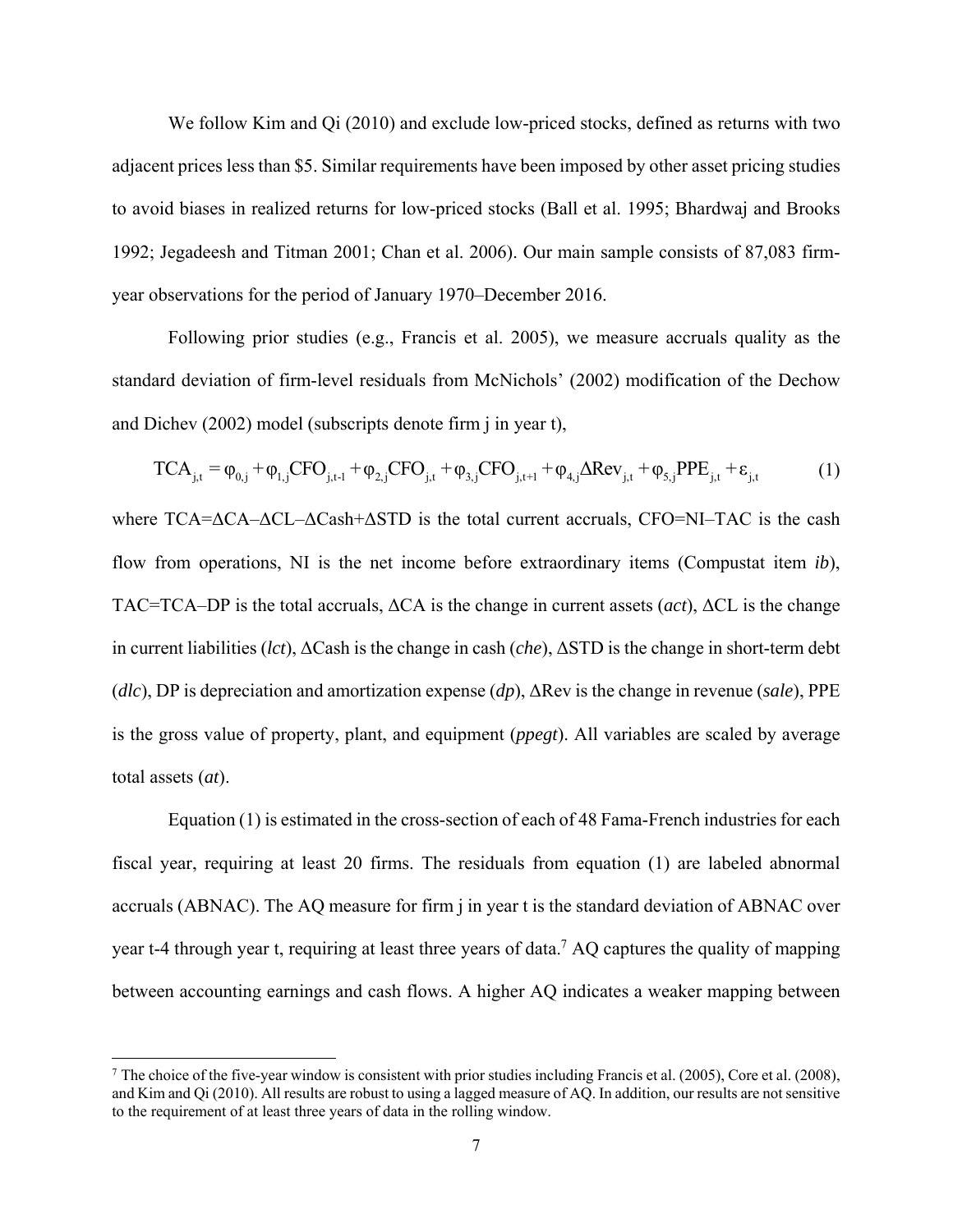accounting numbers and cash flows and can be interpreted as lower accounting quality and higher information risk.

For each firm-year, AQ, size (market value of equity), and book-to-market (BM) ratio (book value of equity divided by market value of equity) are measured as of the fiscal year end, and matched to 12 consecutive monthly returns starting with the fourth month after the fiscal year end. Following prior studies (e.g., Core et al. 2008), we construct the AQ factor mimicking portfolio as a zero-investment hedge portfolio based on AQ quintiles. At the beginning of each month, firms are ranked into five quintiles based on AQ. Firm returns in each quintile are then equal-weighted to get a quintile portfolio return. The AQ factor mimicking portfolio buys the top two AQ quintiles and shorts the bottom two AQ quintiles, with equal weights on quintiles. This portfolio is meant to mimic the "risk" factor related to accruals quality and is simply called the AQ factor (AQF).

Prior studies have shown that the detection of the AQ pricing effect in a 2SCSR may be sensitive to the choice of testing portfolios and how they are constructed (Core et al. 2008; Kim and Qi 2012; Ogneva 2012). Therefore, we use four alternative testing portfolios: 25 size-BM portfolios, 100 AQ portfolios, 64 size-BM-AQ portfolios, and individual firms. 25 size-BM portfolios are the intersections of size and book-to-market ratio (BM) quintiles formed the beginning of each month. Size is the market value of equity at the beginning of each month. BM is the book value of equity at the end of the last fiscal year divided by the market value of equity at the beginning of each month. 100 AQ portfolios are AQ percentiles formed at the beginning of each month based on AQ from the last fiscal year. 64 size-BM-AQ portfolios are the intersections of the quartiles of size, book-to-market ratio, and AQ formed at the beginning of each month, based on the most recent values of the sorting variables. Portfolios returns are equal-weighted. We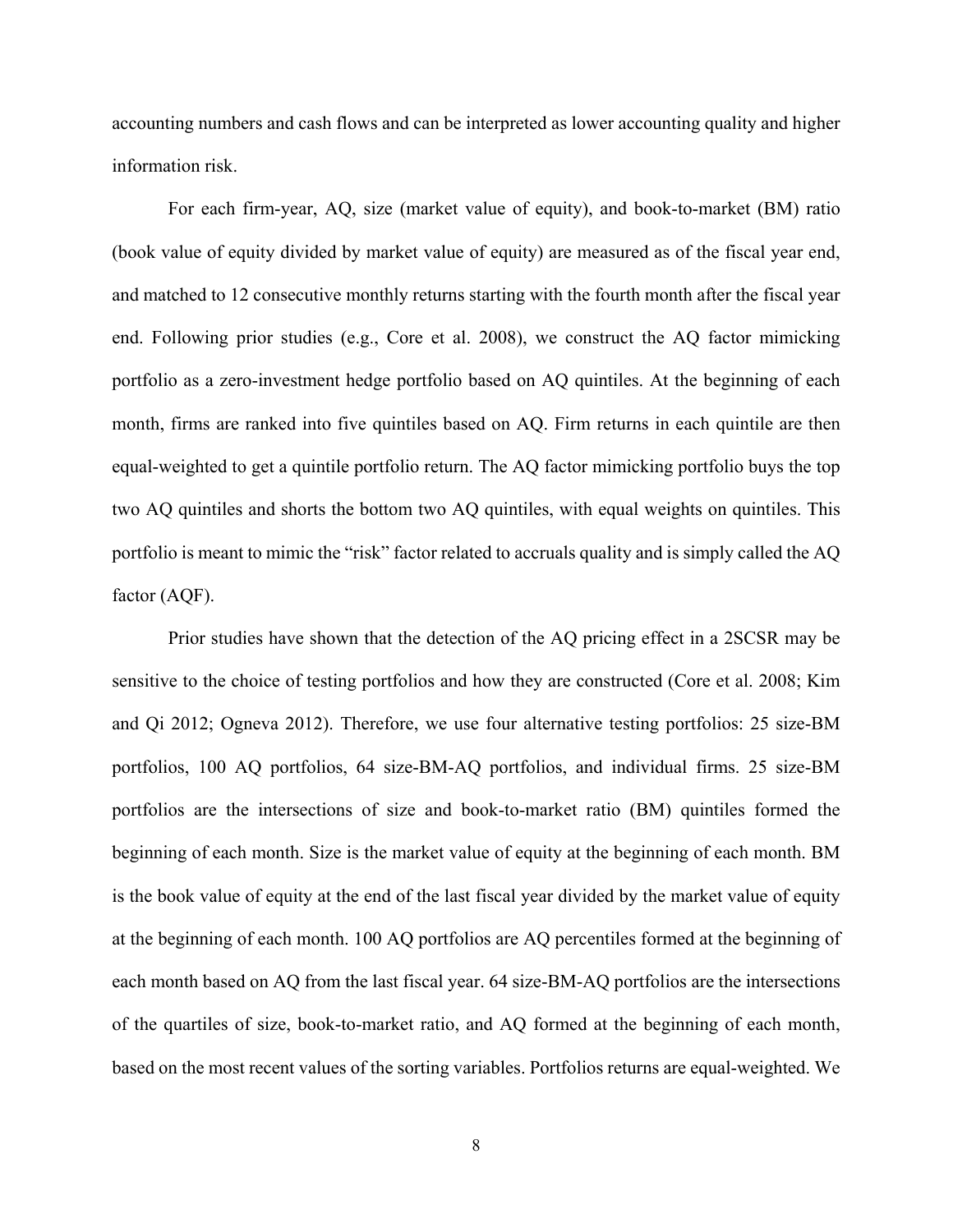confirm in untabulated tests that our conclusions remain qualitatively the same if we use valueweighted portfolio returns.

## *2.2. Descriptive Statistics and Basic Return Predictabilities*

Table 1, Panel A presents the descriptive statistics for variables of interest. In our sample, the mean of total accruals scaled by lagged total assets  $(TAC)$  is -0.030, $8$  and the mean of abnormal accruals (ABNAC) is 0.002. The mean of AQ is 0.034. We also report statistics for the market value of equity (MVE) which is used to calculate the size-adjusted returns in the subsequent analysis. The median MVE is about \$203 million. The descriptive statistics are comparable to prior studies (e.g., Xie 2001; Francis et al. 2005).

Panel B reports the correlations. AQ is negatively correlated with TAC (-0.045), ABNAC (-0.057), MVE (-0.092), and BM (-0.136), all significant at the 0.01 level except the correlation with BM which is significant at the 0.05 level. In addition, the correlation between TAC and ABNAC is 0.579. The correlations are comparable to prior studies (e.g., Dechow et al. 2010).

----- Insert Table 1 about here -----

In Panel C of Table 1, we replicate the basic findings on the hedge portfolio returns based on accruals (TAC) and AQ. Firms are ranked into ten decile portfolios at the beginning of each month based on the magnitude of TAC or AQ. For each portfolio, we calculate the equal-weighted excess returns (benchmarked by risk-free rate) and size-adjusted returns (SAR). The size-adjusted return for each firm is the difference between the buy-and-hold return for the firm and the buyand-hold return of a size-matched, value-weighted portfolio, where the size portfolios are based on market capitalization deciles of NYSE and AMEX firms at the end of the previous year.

<sup>&</sup>lt;sup>8</sup> Untabulated results show that the mean of current accruals (total accruals minus depreciation expenses) is positive  $(0.016).$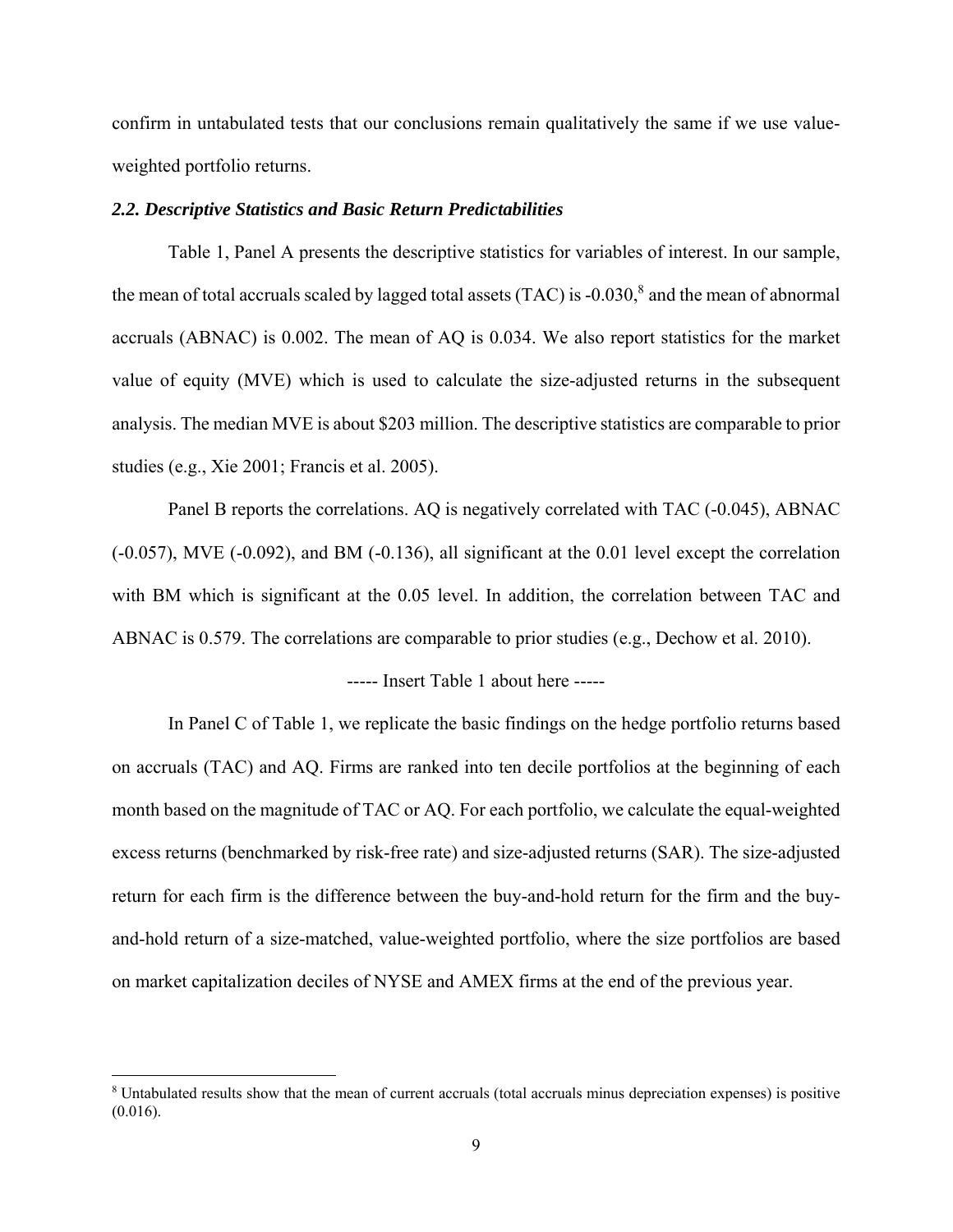Consistent with the prior findings (e.g., Sloan 1996), there is evidence of a strong negative relation between TAC and future returns. The excess returns (size-adjusted returns) of TAC portfolios range from 1.703 percent (1.264 percent) for the lowest TAC decile to 0.706 percent (0.236 percent) for the highest TAC decile. The return to a hedge portfolio taking a long position in the lowest TAC decile and a short position in the highest TAC decile is 0.997 percent  $(t=10.42)$ using excess returns and  $1.028$  percent ( $t=10.56$ ) using size-adjusted returns.

We also find a positive association between the magnitude of AQ and the size-adjusted return, consistent with prior studies (e.g., Kim and Qi, 2010). Specifically, average monthly excess return (size-adjusted return) increases almost monotonically from 0.789 percent (0.195 percent) in the lowest AQ decile to 1.504 percent (1.144 percent) in the highest AQ decile. The monthly return to the AQ-based hedged portfolio is 0.715 percent (t=3.39) using excess returns and 0.949 percent  $(t = 4.77)$  using size-adjusted returns. Overall, the basic patterns of return predictabilities are consistent with prior studies.

## **3. Does the Market Pricing of AQ Overlap with the Accruals Anomaly?**

The previous section has replicated the two findings independently. In this section, we examine whether and to what extent the AQ pricing finding overlaps with the finding of the accruals anomaly. To identify the potential overlap, we use two approaches, portfolio analysis and asset pricing tests on subsamples based on the magnitude of the accruals anomaly.

## *3.1. Portfolio Analysis*

A conventional method for studying the relationship between two forms of return predictability is to examine the abnormal returns to a two-dimensional strategy (e.g., Desai et al. 2004). This method involves sorting stocks independently based on accruals and AQ. Along each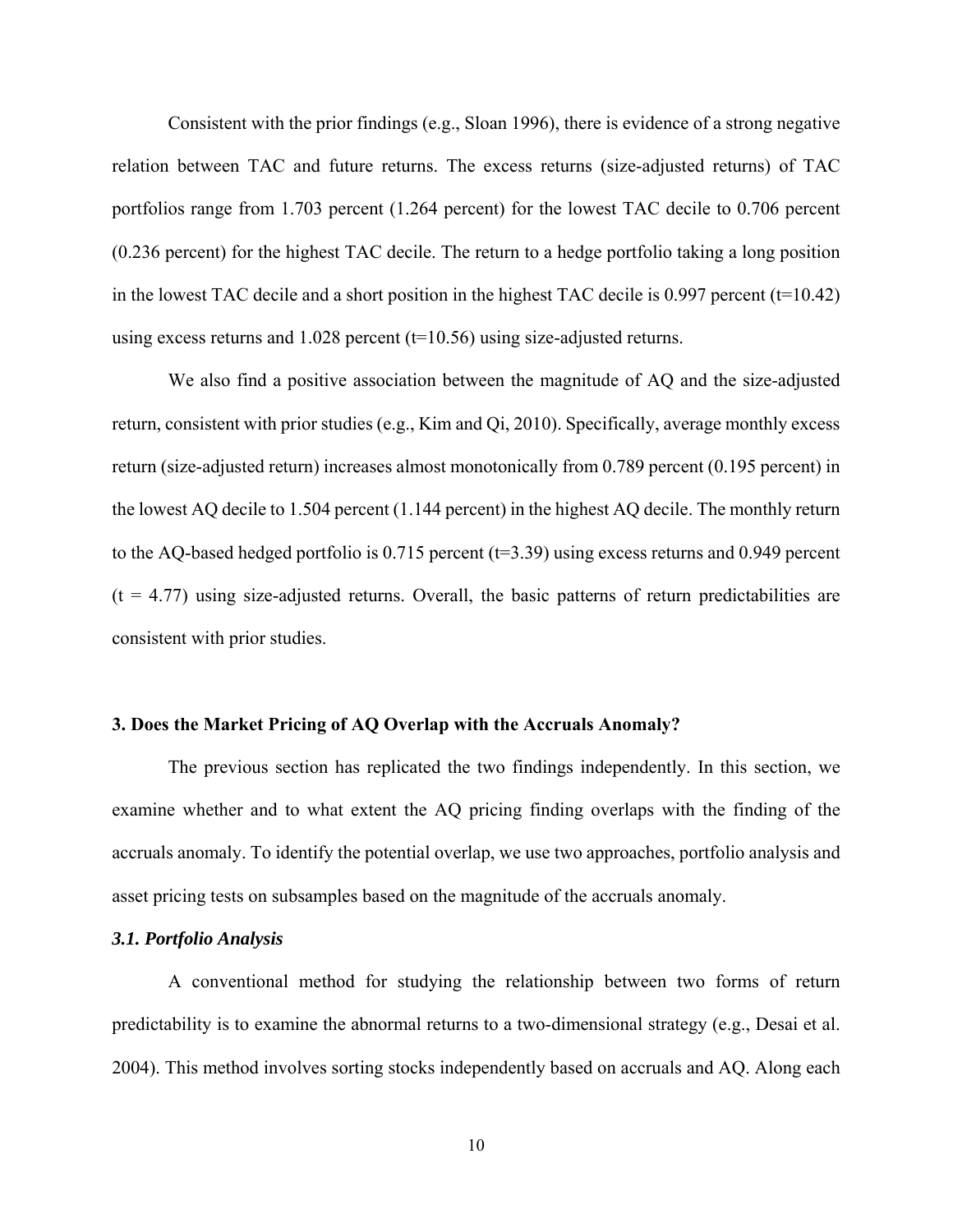dimension, we sort stocks into three groups. Let TAC1, TAC2 and TAC3 denote the three groups that correspond to the bottom 20 percent, middle 60 percent, and top 20 percent, respectively, sorted by accruals (TAC). Let AQ1, AQ2 and AQ3 denote the three groups that correspond to the bottom 20 percent, middle 60 percent, and top 20 percent, respectively, sorted by AQ.

# ----- Insert Table 2 about here -----

Table 2, Panel A presents the results of control hedge portfolio analysis based on sizeadjusted returns (SAR) and Fama-French (1993) three-factor model (FF3) alphas. FF3 alpha is the intercept,  $\alpha_p$ , from the following time-series regression for portfolio p over the full sample period:

$$
Eret_{pt} = \alpha_p + \beta_{lp} MKT_t + \beta_{2p} SMB_t + \beta_{3p} HML_t + \varepsilon_{pt}
$$
 (2)

Eret<sub>pt</sub> denotes the excess buy-and-hold return to portfolio p in month t, where portfolio return is obtained by equal-weighting stock returns. MKT, SMB, and HML are factor returns in month t, obtained from Ken French's online data library.

Our focus is whether the predictive power of AQ is still viable after holding the level of accruals (TAC) constant, and vice versa. In each row, we fix a TAC group and examine the return predictive power of AQ; in each column, we fix an AQ group and examine the return predictive power of TAC. Using size-adjusted returns, we find that even though the AQ strategy (longing AQ3 and shorting AQ1) yields a positive hedge return for the TAC1 group (0.69 percent, t=4.55) and the TAC2 group  $(0.39$  percent,  $t=2.98$ ), it fails to generate any significant returns for the top TAC group (TAC3) (0.08 percent,  $t=0.58$ ). In contrast, the accruals strategy (longing TAC1 and shorting TAC3) earns a positive hedge return for each of the AQ1 group (0.38 percent,  $t=2.75$ ), AQ2 group (0.47 percent,  $t=6.22$ ), and AQ3 group (0.96 percent,  $t=8.58$ ). Using FF3 alpha, we find similar results, i.e., the AQ strategy loses its profitability for the top TAC group, while the accruals strategy always yields positive hedge returns for all AQ groups.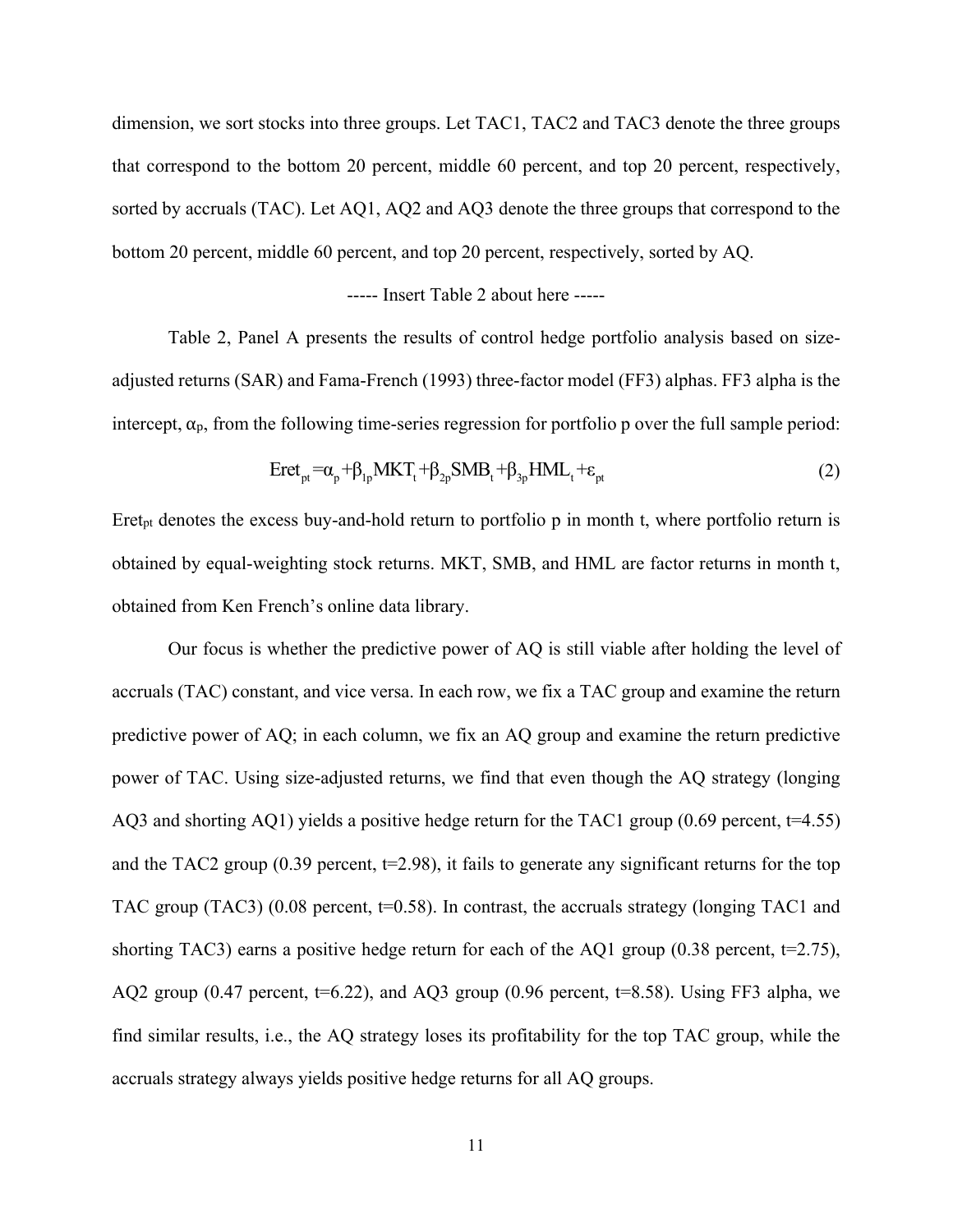Panel B presents the returns to nonoverlap hedge portfolios, in the spirit of Desai et al. (2004). A nonoverlap hedge strategy eliminates firms in the extreme convergent groups under both AQ and accruals hedge strategies. Specifically, under both strategies, the intersection of the lowest accruals group and the highest AQ groups (TAC1, AQ3) are predicted to earn positive abnormal returns, while the intersection of the highest accruals and lowest AQ groups (TAC3, AQ1) are predicted to earn negative abnormal returns. Therefore, we exclude these cells before forming portfolios. For the nonoverlap accruals strategy, we take a long position in the two cells (TAC1, AQ1) and (TAC1, AQ2) and a short position in the two cells (TAC3, AQ2) and (TAC3, AQ3). For the non-overlap AQ strategy, we take a long position in the two cells (TAC2, AQ3) and (TAC3, AQ3) and a short position in the two cells (TAC1, AQ1) and (TAC2, AQ1). We examine whether the two strategies still yield positive returns

We find that the predictive power of TAC still exists after we exclude the extreme convergent cells, leading to a positive hedge return (SAR: 0.43 percent, t=5.47; FF3 alpha: 0.42 percent,  $t=5.88$ ). However, the profitability of the AQ strategy ceases to exist once we exclude the extreme convergent cells before forming hedge portfolios, leading to insignificant SAR (0.17 percent,  $t=1.29$ ) and negative FF3 alpha (0.04 percent,  $t=0.40$ ).

Overall, the evidence from both control hedge and nonoverlap hedge analyses suggests that the return predictive power of AQ is likely attributed to the return predictive power of accruals, i.e., the accruals anomaly.

# *3.2. Two-Stage Cross-Sectional Regression by Accruals Anomaly Magnitude*

We then use two-stage cross-sectional regressions (2SCSR) to estimate whether the AQ factor loading explains cross-sectional variations in expected returns (e.g., Black et al. 1972; Fama and MacBeth 1973). This method has been used in recent studies to test the market pricing of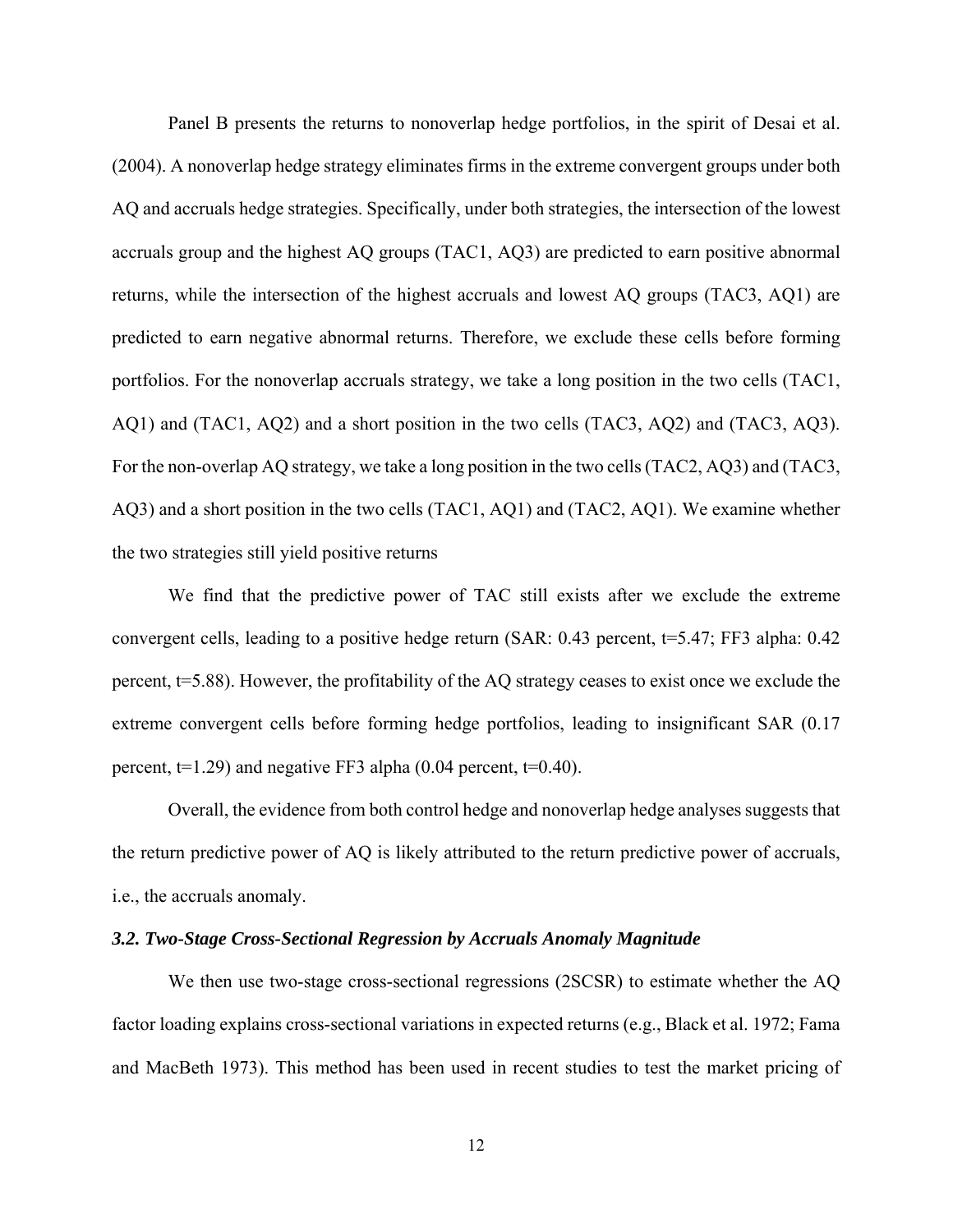accruals quality (e.g., Core et al. 2008; Kim and Qi 2010; Ogneva 2012) and market microstructure-based proxies for information risk (e.g., Mohanram and Rajgopal 2009; Duarte and Young 2009). Specifically, we estimate the following regression

$$
Eret_{pt} = \gamma_0 + \gamma_1 \beta_{p,MKT} + \gamma_2 \beta_{p,SMB} + \gamma_3 \beta_{p,HML} + \gamma_4 \beta_{p,AQF} + \epsilon_{pt}
$$
\n(3)

where betas are estimated from stage one based on a time-series regression (stage one) for each testing portfolio p.

If the accruals anomaly partially explains the finding of AQ pricing, we should observe stronger AQ pricing in subsamples where the accruals anomaly is more pronounced. Recall that the accruals anomaly works better for stocks in more extreme accruals groups, a finding first documented by Sloan (1996) and replicated in Table 1 of the current study. Therefore, at the beginning of each month, we rank stocks by accruals (TAC) into ten deciles and combine the lowest and highest deciles (deciles 1 and 10) to form the "large magnitude" group, the middle two (deciles 5 and 6) to form the "small magnitude" group. The remaining six deciles are combined to form the "medium magnitude" group. We predict that the finding on AQ pricing should be monotonically diminishing from large accruals anomaly group to small accruals anomaly group.

## ----- Insert Table 3 about here -----

Table 3 reports the results of the two-pass asset pricing tests. In the first stage, for each testing portfolio, we conduct time-series regressions of excess returns on factor returns of FF3 factors and AQF, and untabulated results show that the average coefficients ("factor loadings") are in line with prior studies (e.g., Core et al. 2008). In the second stage, we use the factor loadings estimated in the first stage to conduct cross-sectional regressions.

Panel B reports the results for the three groups with different magnitudes of the accruals anomaly. We use four alternative testing portfolios: 25 size-BM portfolios, 100 AQ portfolios, 64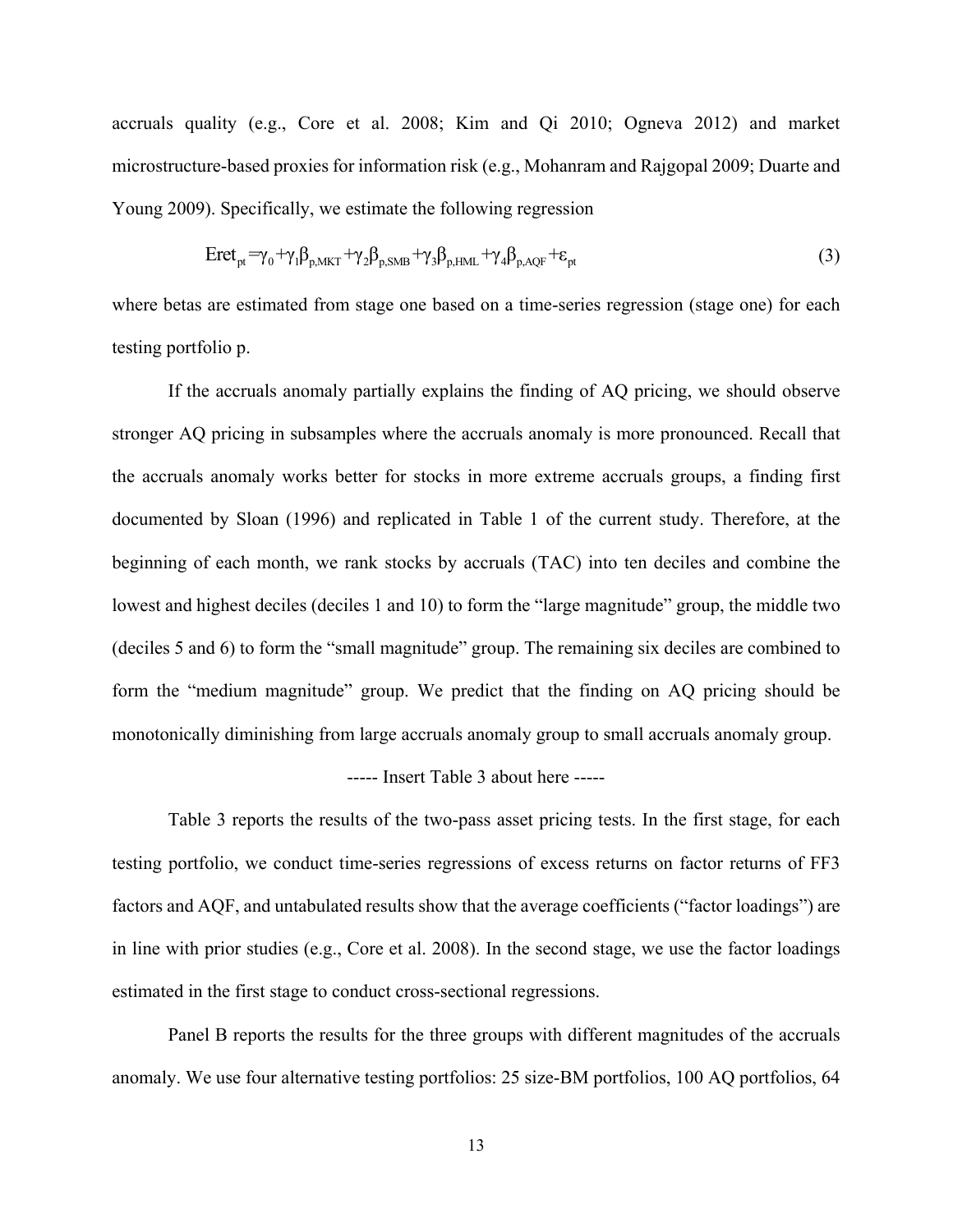size-BM-AQ portfolios, and individual firms. The details for constructing the testing portfolios are provided in Section 2. The AQ pricing effect is captured by the coefficient on the AQ factor loading  $(\beta_{AOF})$  in the cross-sectional regression, which is also dubbed the AOF "premium."

Using 25 size-BM portfolios, the AQ pricing effect exists in the overall sample as well as in all three subsamples. However, the magnitude of the AQF premium monotonically decreases from the large accruals anomaly group to the small accruals anomaly group (Large:  $1.70$ ,  $t=7.00$ ; Medium: 1.36, t=7.25; Small: 1.17, t=5.93).

Using 100 AQ portfolios, the AQ pricing effect also exists in every subsample, with the large accruals anomaly group exhibiting the largest AQF premium (Large:  $0.50$ ,  $t=2.86$ ; Medium: 0.31,  $t=2.03$ ; Small: 0.38,  $t=2.03$ ).

Using 64 size-BM-AQ portfolios, even though the AQF premium is positive and significant for the overall sample  $(0.88, t=5.86)$ , it is insignificant for the small accruals anomaly group. Also, the magnitude of the premium monotonically decreases (and even becomes negative) from large accruals anomaly group to small accruals anomaly group (Large: 1.26,  $t=2.92$ ; Medium: 0.69,  $t=4.01$ ; Small:  $-0.15$ ,  $t=-0.34$ ).

When we use individual firms as testing portfolios, we find patterns similar to 64 size-BM-AQ portfolios, namely, the AQF premium is insignificant for the small accruals anomaly group, and the magnitude of the premium monotonically decreases from large accruals anomaly group to small accruals anomaly group (Large: 0.30,  $t=2.24$ ; Medium: 0.23,  $t=1.76$ ; Small: 0.17,  $t=1.25$ ). However, there is no pricing effect for the overall sample  $(0.10, t=0.83)$ .<sup>9</sup>

<sup>9</sup> Also using individual firms as testing portfolios, Kim and Qi (2012) find significant pricing in the cross-sectional regression on the full sample of firms while controlling for an indicator for low-priced returns. In untabulated tests based on Kim and Qi's (2012) method, we find a significant AQF premium 0.29 ( $t=2.24$ ) on the overall sample, and that the magnitude of AQF premium monotonically decreases from large to small magnitude of the accruals anomaly (Large: 0.29,  $t=2.19$ ; Medium: 0.26,  $t=2.01$ ; Small: 0.24,  $t=1.58$ ). This finding provides strong support for the connection between AQ pricing and the accruals anomaly.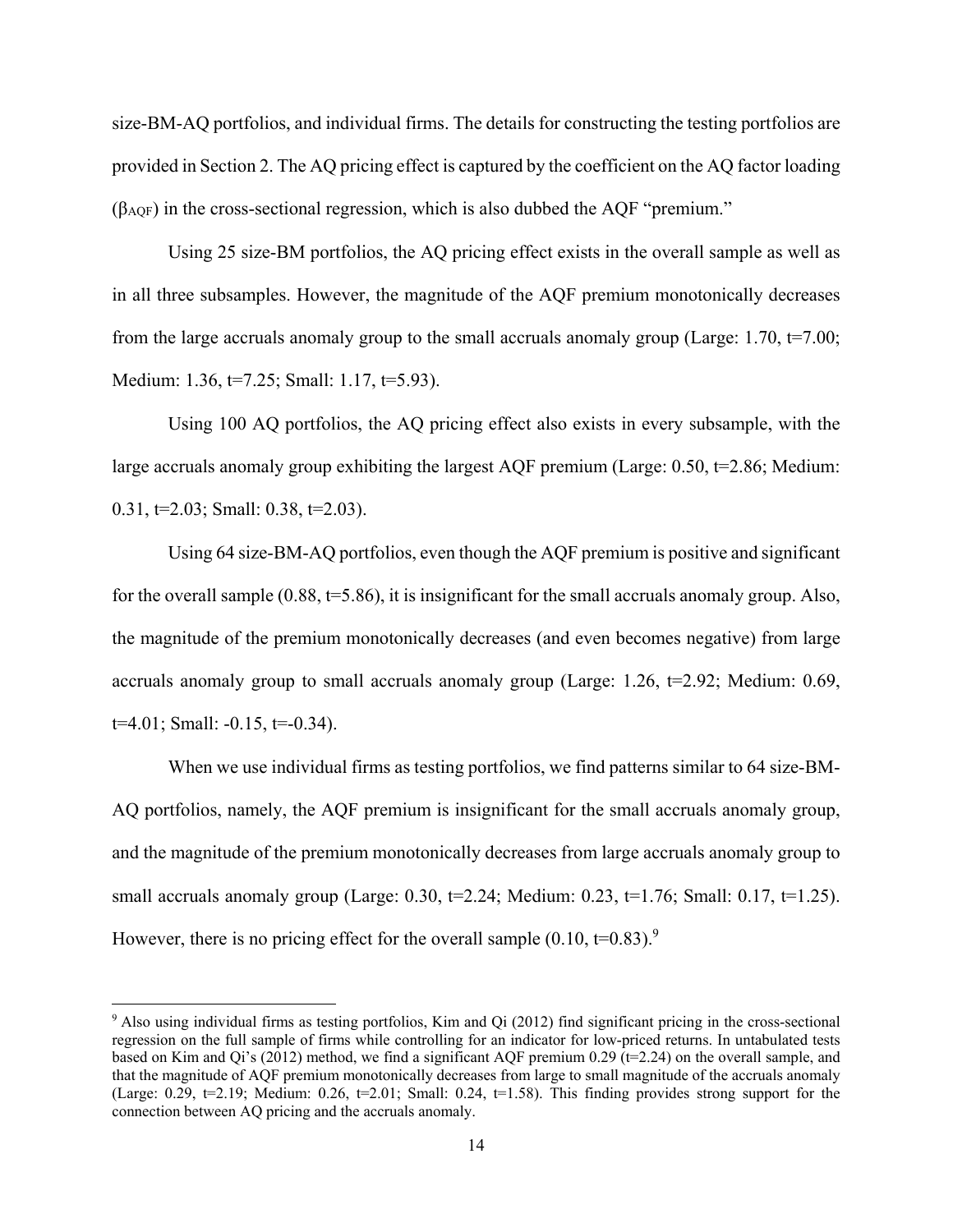Overall, the patterns of the AQF premium using various testing portfolios suggest that the pricing effect is less pronounced or even insignificant in subsamples where the accruals anomaly is weaker, consistent with the view that the AQ pricing effect overlaps substantially with the accruals anomaly. As illustrated in Figure 1, such a connection is based on two supporting facts: (i) the AQ factor loading is positively correlated with AQ, because AQ factor is constructed based on the AQ measure; (ii) AQ is in turn negatively correlated with accruals (TAC), as shown in Table 1.

## **4. Characteristics versus Covariances Tests**

Return predictabilities could be due to risk or mispricing (e.g., Daniel, Hirshleifer, and Subrahmanyam 2001). Separating risk from mispricing has been a recurring theme in studies on accounting-based anomalies (for a review, see Richardson et al. 2010). It is, therefore, of interest to examine whether the AQ pricing effect is due to risk or mispricing. This question is particularly intriguing in light of the connection identified in Section 3 and the multitude of explanations for the accruals anomaly (e.g., Kraft et al. 2006; Khan 2008).

Prior research and this paper have constructed factor-mimicking portfolios by taking a long position in high AQ firms and a short position in low AQ firms. However, this method leads to factor loadings (estimated from the first stage of a 2SCSR) that are correlated with the AQ characteristic. This is because firms with similar AQ are likely to be mispriced at the same time, which introduces a relationship between the factor structure and the AQ characteristic (for an analogous argument, see Daniel and Titman 1997). In the AQ pricing literature, even though researchers point out that a significant premium in the cross-sectional regression is a not a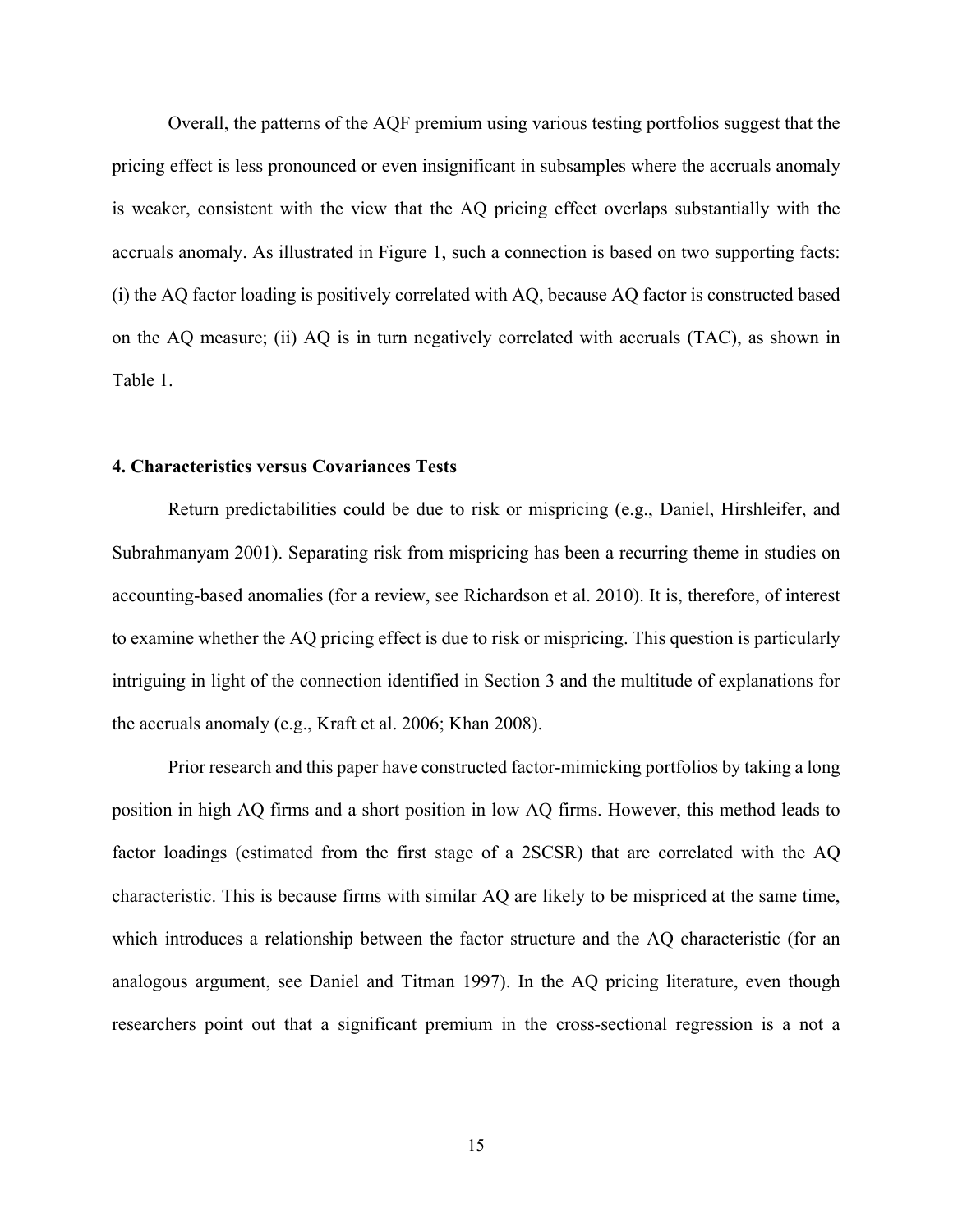sufficient condition for pricing (e.g., Aboody et al. 2005; Core et al. 2008),<sup>10</sup> those who indeed find a significant premium have not proceeded to conduct a formal risk versus mispricing test (e.g., Kim and Qi 2010; Ogneva 2012).

----- Insert Table 4 about here -----

To shed light on the nature of the AQ pricing effect, and in particular, whether it is the AQ characteristic or the AQ factor loading that is associated with expected returns, we conduct characteristics versus covariances tests. Characteristics versus covariances tests are proposed by Daniel and Titman (1997) and have been used to distinguish between risk and mispricing explanations of size and value effects (Davis et al. 2000; Daniel, Titman, and Wei 2001), momentum strategy (Grundy and Martin 2001), and the accruals anomaly (Hirshleifer et al. 2012).

To examine whether AQ factor loading  $(\beta_{\text{AOF}})$  has a discernible effect on average returns after controlling for AQ characteristic, we need to isolate variations in  $\beta_{AOF}$  that are independent of the AQ characteristic. We triple-sort stocks into portfolios based on size, AQ and the loading on the AQ factor ( $\beta_{AQF}$ ). To obtain  $\beta_{AQF}$  for sorting purpose,<sup>11</sup> for each firm-month, the Fama-French three-factor model augmented with the AQ factor (FF3+AQF) is estimated over a rolling window from month -60 to month -1 relative to the portfolio formation date, requiring a minimum of 24 months.

For each month, firms are sorted into three size tertiles (S, M, B) and three AQ tertiles (L, M, H) independently. Within each of the nine size-AQ intersections, firms are sorted into five  $\beta_{AQF}$ quintile portfolios. The resulting five portfolios within each of the size-AQ groups consist of stocks

<sup>&</sup>lt;sup>10</sup> When the 2SCSR yields a significant risk premium, a researcher still faces the burden of disentangling between the pricing of a risk factor and the mispricing of the firm characteristic corresponding to the risk factor, due to a multicollinearity problem (Daniel and Titman 1997). In addition, although the 2SCSR methodology is standard in asset pricing tests, it is also known to lead to spurious inferences (e.g., Lewellen et al. 2010).

<sup>&</sup>lt;sup>11</sup> The preformation  $\beta_{AOF}$  used in the characteristics versus covariances tests is to be distinguished from the wholesample-period βAQF used in the asset pricing tests with individual firms being testing portfolios.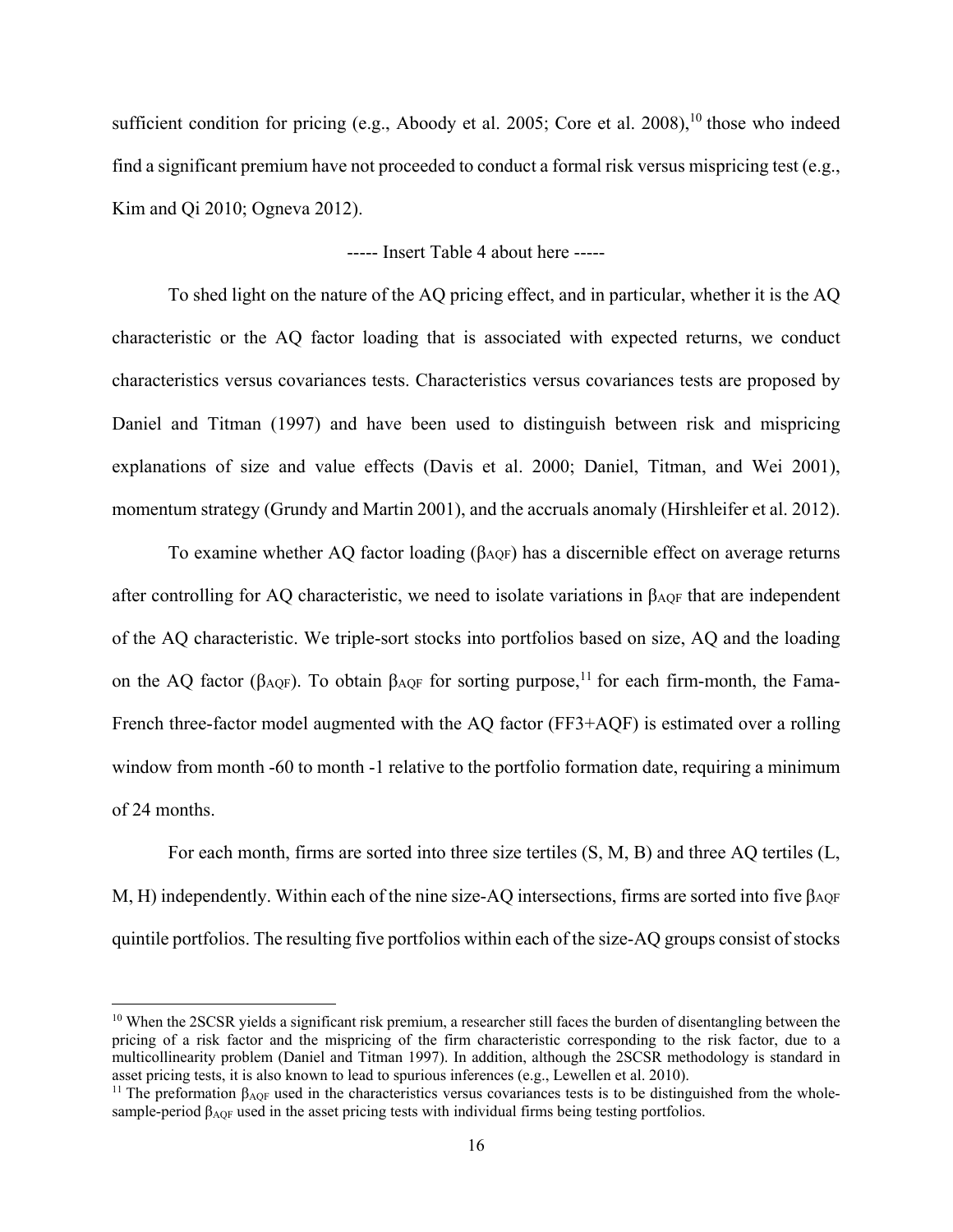of similar size and accruals quality characteristics but different  $\beta_{\text{AOF}}$ , and therefore should exhibit a low correlation between βAQF and the level of AQ. We then use these portfolios to examine whether β<sub>AQF</sub> still explains expected returns after controlling for the variations in the level of AQ.

Table 4, Panel A presents the mean size, AQ, and  $\beta_{AOF}$  for each of the 45 portfolios, confirming that the triple-sorted portfolios achieve considerable variations in  $\beta_{AOF}$  that is unrelated to the level of AQ. Within each of the size-AQ group, there is a large spread in preformation  $\beta_{\text{AOF}}$ while leaving the size and AQ characteristics approximately constant. The average preformation βAQF ranges from -1.20 for the lowest quintile to 1.70 for the highest quintile.

Panel B reports the average excess returns—the difference between the equal-weighted monthly returns and the risk-free rate—for each of 45 portfolios. There is initial evidence that risk pricing may not be at work. If risk, as measured by  $\beta_{AOF}$ , explains the pricing of AQ, the mean excess returns should increase with the βAQF as the AQF premium is positive (based on 2SCSR findings). However, within each of the nine size-AQ portfolios, we do not discern a systematic positive relation between βAQF and excess returns. Averaging across the nine size-AQ groups, the mean excess return of the low  $\beta_{\text{AOF}}$  portfolios is 1.01 percent, whereas the average for the nine high β<sub>AQF</sub> portfolios is 1.05%. The difference is not statistically significant.

In Panel C, we report the intercepts from the four-factor model (FF3+AQF) regressions. The risk explanation predicts that the intercepts (alphas) should be indistinguishable from zero. However, 33 out of the 45 intercepts are significantly different from zero. These significant intercepts are also large in magnitude, ten of them exceeding 40 basis points per month. On the other hand, the mispricing of AQ characteristic maintains that the AQ characteristic itself rather than βAQF could explain the AQ pricing effect. In other words, the intercepts should be positive for low β<sub>AQF</sub> quintiles and negative for high β<sub>AQF</sub> quintiles to compensate for the fitted return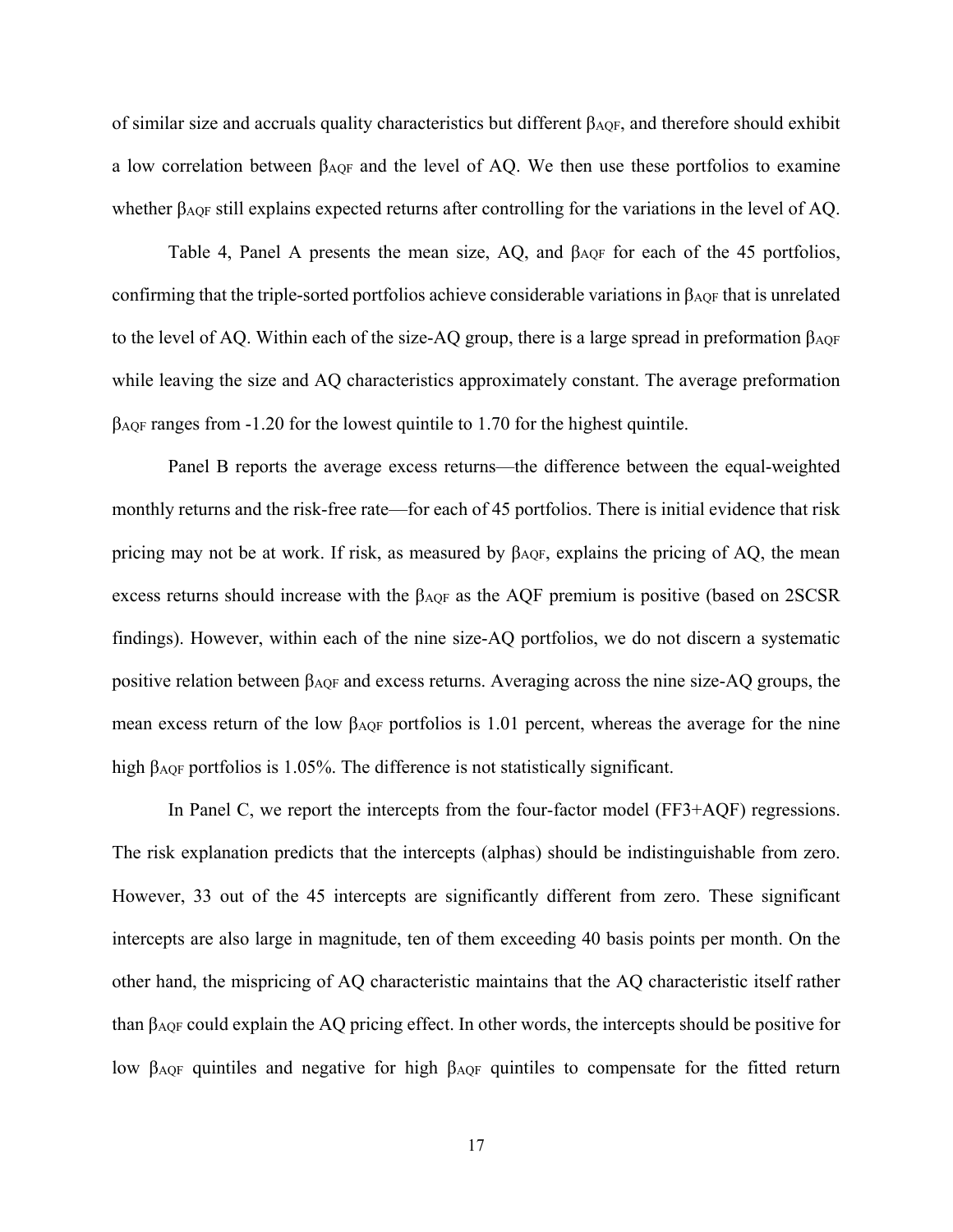accounted by positive premium multiplied by  $\beta_{AOF}$ . However, only three of nine intercepts in the lowest (highest) βAQF quintiles are significantly positive (negative). Therefore, Panel C per se provides no support for either risk or mispricing.

We then formally test whether the return predictive power of AQ could be explained by risk or mispricing by forming "characteristic-balanced" portfolios with similar size and AQ characteristics. Within each of the nine size-AQ groups, a characteristic-balanced portfolio is formed by taking a long position in the highest βAQF quintile and a short position in the lowest βAQF quintile. The excess returns of the nine portfolios should be zero under the mispricing of the AQ characteristic, because they are long and short assets with approximately equal AQ. The intercepts (alphas) obtained from the four-factor model (FF3+AQF) represent the returns of a hypothetical factor-balanced portfolio (Daniel, Titman, and Wei 2001). They should be zero under the risk explanation of the AQ pricing effect but should be negative under mispricing to compensate for the product of positive AQ loadings of these portfolios and the positive premium of the AQ factor.

Panel D reports the mean excess returns and regression results of the nine portfolios. Seven out of nine excess returns are indistinguishable from zero, so is the mean excess return of the nine portfolios  $(0.04$  percent,  $t=0.03$ , which is consistent with the mispricing explanation. In addition, four out of nine intercepts are significantly negative with t-statistics greater than 2. However, a portfolio formed by equally weighting the nine characteristic-balanced portfolios has an alpha that is indistinguishable from zero  $(-0.03$  percent,  $t=0.36$ ), a consequence of two portfolios having significantly positive intercepts. Overall, even though we do not reject the risk explanation conclusively, the evidence is more consistent with the mispricing explanation.

The main takeaway from the characteristics versus covariances tests is that there is no strong support for the risk explanation of the AQ pricing effect. There is some suggestive evidence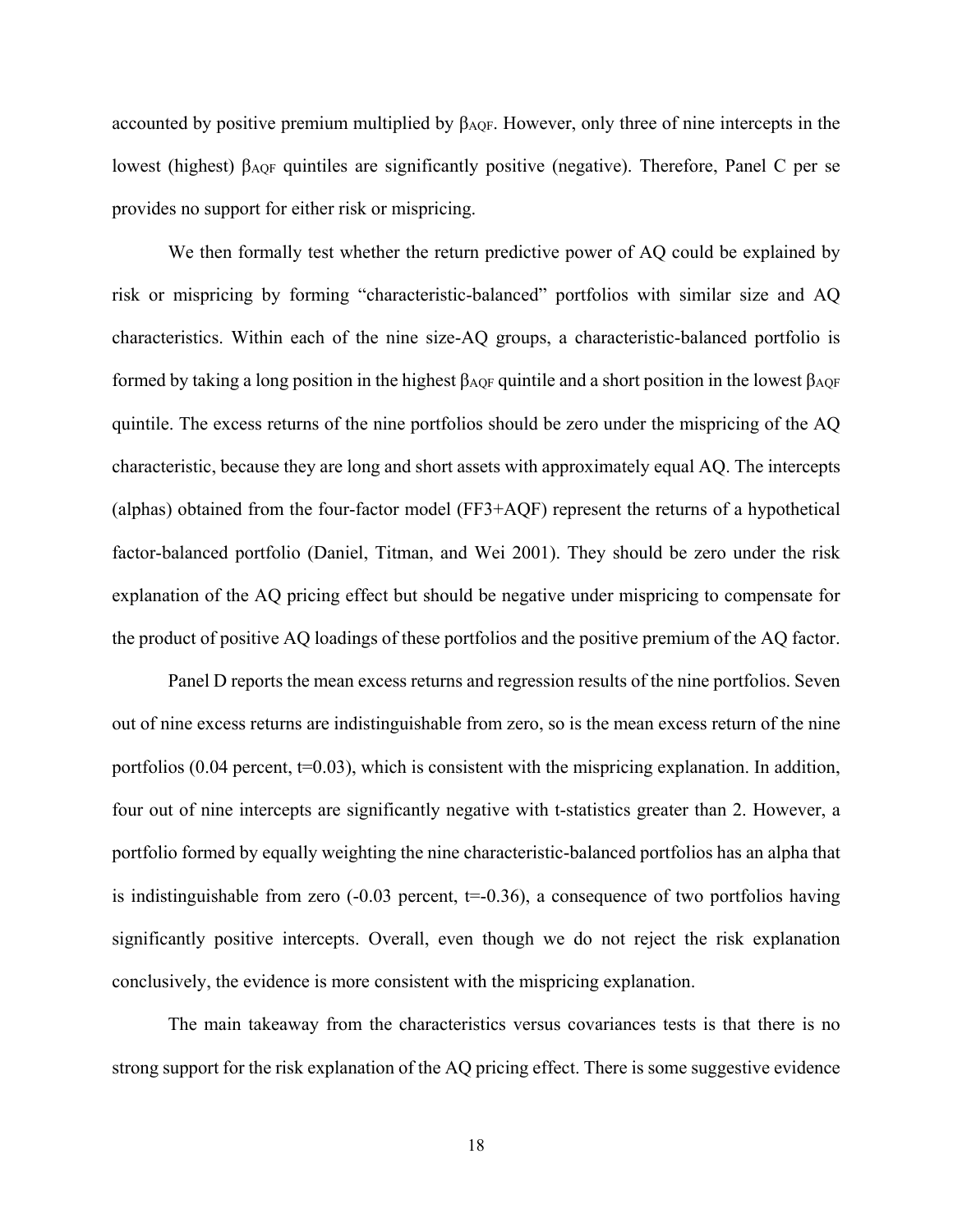that the pricing effect is due to the mispricing of AQ characteristic. Given that AQ is correlated with accruals (TAC), the results are not inconsistent with the mispricing explanations for the accruals anomaly proposed in the literature.

### **5. Additional Analysis**

## *5.1. Abnormal Accruals*

Prior studies have examined whether the accruals anomaly is due to certain components of accruals such as abnormal accruals and inventory changes (e.g., Xie 2001; Thomas and Zhang 2002; Chan et al. 2006). Given that the AQ measure is calculated as the standard deviation of abnormal accruals over a rolling window and there exists a large positive correlation between total accruals and abnormal accruals (0.579, Table 1, Panel B), it is natural to also examine whether abnormal accruals play a role in our explanation of the AQ pricing effect. Specifically, we conjecture that the connection between the AQ pricing effect and the accruals anomaly is also manifested in the connection between AQ pricing and the abnormal accruals anomaly.

----- Insert Table 5 about here -----

We replicate the nonoverlap hedge analysis and 2SCSR tests by replacing total accruals (TAC) with abnormal accruals (ABNAC). Table 5, Panel A reports the results on the nonoverlap hedge tests. We exclude the two extreme convergent cells—(ABNAC1, AQ3) and (ABNAC3, AQ1)—before forming hedge portfolios, and examine whether the abnormal accruals strategy and the AQ strategy still yield positive returns. For the nonoverlap abnormal accruals strategy, we take a long position in the two cells (ABNAC1, AQ1) and (ABNAC1, AQ2) and a short position in the two cells (ABNAC3, AQ2) and (ABNAC3, AQ3). For the nonoverlap AQ strategy, we take a long position in the two cells (ABNAC2, AQ3) and (ABNAC3, AQ3) and a short position in the two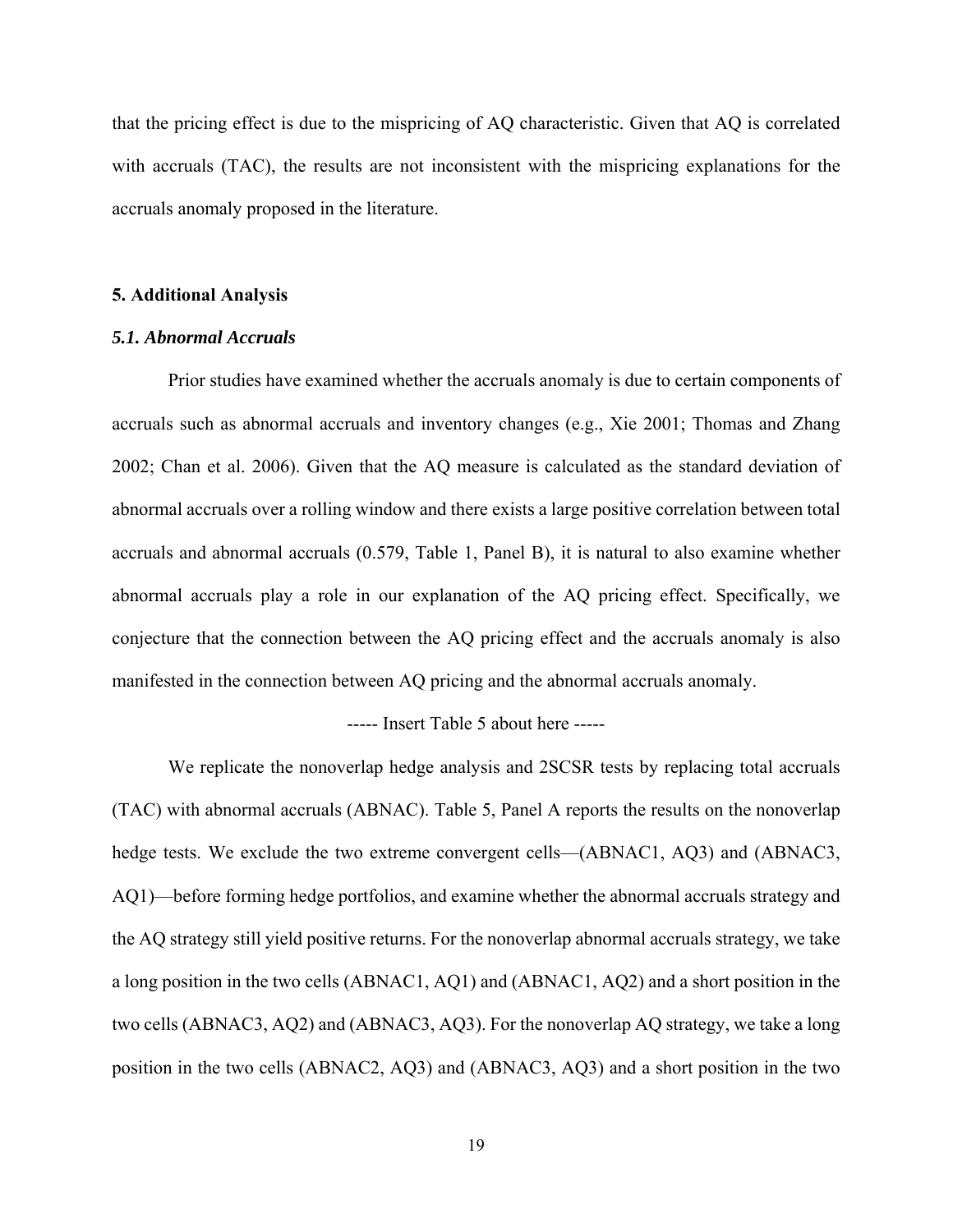cells (ABNAC1, AQ1) and (ABNAC2, AQ1). Analogous to the findings of Panel C of Table 2, we find that the predictive power of ABNAC still exists after we control for AQ, giving rise to a positive hedge return (SAR: 0.75 percent, t=12.24; FF3 alpha: 0.71 percent, t=12.43). However, the profitability of the AQ strategy ceases to exist once we control for ABNAC, leading to an insignificant hedge return (SAR:  $0.08$  percent,  $t=0.61$ ; FF3 alpha:  $-0.04$  percent,  $t=0.45$ ).

Panel B reports the results of the 2SCSR on subsamples of different abnormal accruals anomaly magnitudes. Because it has been documented that the abnormal accruals anomaly is strongest for firms with more extreme levels of abnormal accruals (e.g., Xie 2001), we create three groups of different magnitudes of abnormal accruals analogous to Table 3. In other words, we rank stocks by ABNAC into ten deciles, and combine the most extreme two deciles (Deciles 1 and 10) to form the "large magnitude" group, the middle two deciles (Deciles 5 and 6) to form the "small magnitude" group, and the remaining six deciles to form the "medium magnitude" group.

Using 25 size-BM portfolios, the AQF premium is significant but monotonically decreases from large abnormal accruals anomaly group to small abnormal accruals anomaly group (Large: 1.81, t=7.22; Medium: 1.49, t=7.43; Small: 1.04, t=5.17). Using 100 AQ portfolios, the AQF premium is insignificant for the small group, and the magnitude of the premium monotonically decreases with the magnitude of the abnormal accruals anomaly (Large:  $0.76$ ,  $t=4.18$ ; Medium: 0.38,  $t=2.37$ ; Small: 0.18,  $t=1.03$ ). Using 64 portfolios, the AQF premium is smallest and insignificant for the small abnormal accruals anomaly group (Large: 0.99, t=2.59; Medium: 0.99,  $t=5.32$ ; Small: 0.47,  $t=0.76$ ). When we use individual firms as testing portfolios, none of the subsamples yields a risk premium significant at the 0.05 level, although the monotonic pattern in the magnitude of the AQF premium remains (Large:  $0.26$ ,  $t=1.87$ ; Medium:  $0.21$ ,  $t=1.61$ ; Small:  $0.15, t=1.13$ ).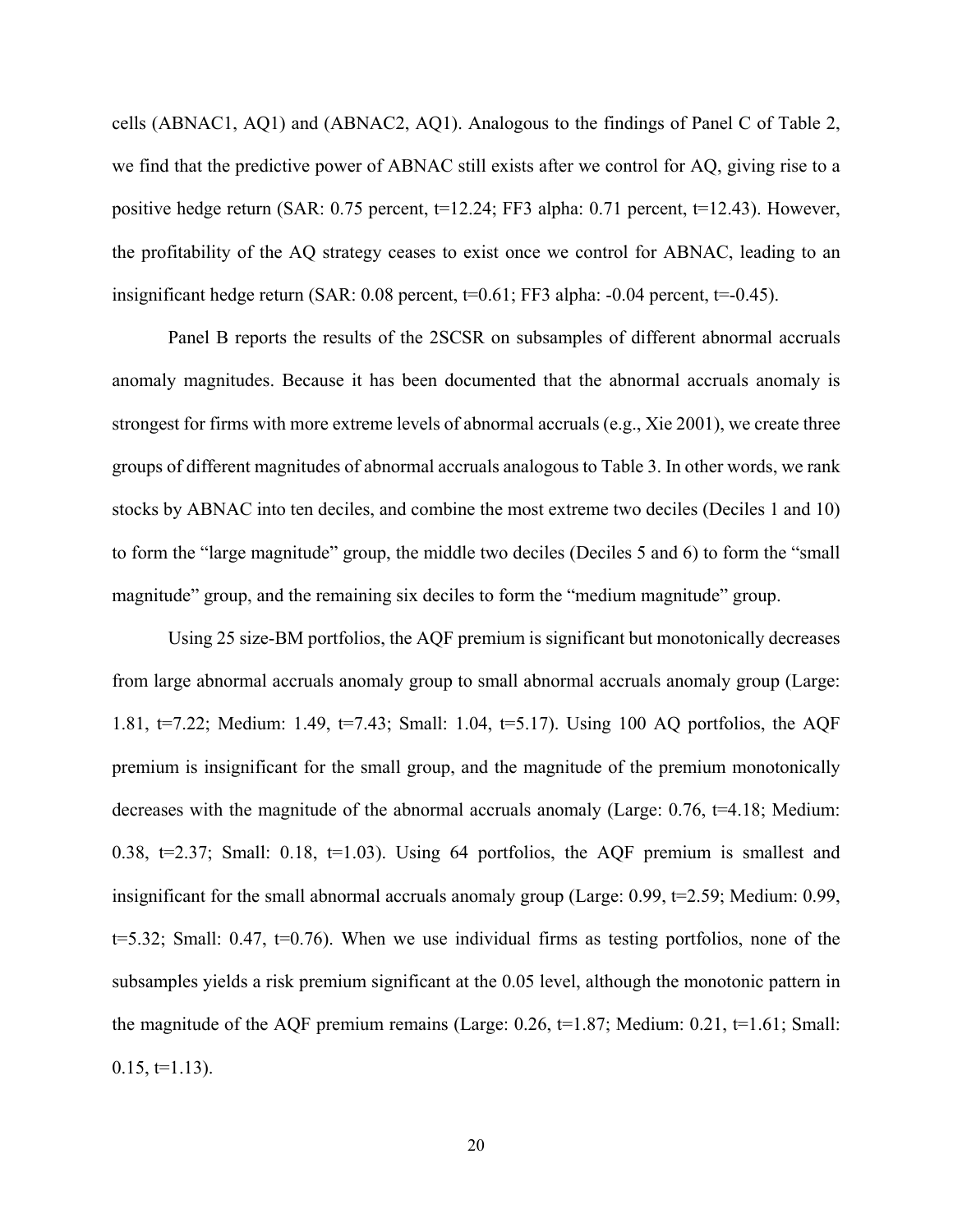Overall, the results on abnormal accruals indicate that the connection between the AQ pricing effect and the accruals anomaly is likely mediated by the return predictive power of the abnormal accruals.

## *5.2. Controlling for Cash Flow Shocks in Realized Returns*

In the baseline tests, we use future average realized returns as a proxy for expected returns. It is possible that, due to the correlation of AQ with future cash flow news, lower cash flow shocks offset the higher expected returns of poor accrual quality firms, which may work against finding significant pricing results (Ogneva 2012). Future cash flow shocks may also distort the connection between the AQ pricing effect and the accruals anomaly. In this section, we replicate the nonoverlap hedge tests and 2SCSR tests after excluding cash flow shocks from realized returns.

We follow Ogneva (2012) and decompose realized returns into cash flow shocks and noncash flow shock returns (Eret\_NCF). The detailed procedure for return decomposition is provided in Appendix A.1. Table 1, Panel C presents the Eret NCF by TAC deciles and AQ deciles. The patterns remain largely monotonic, similar to those of the SAR and excess returns. After excluding cash flow shocks, the hedge return based on the accruals-based strategy (taking a long position in the lowest accrual portfolio and a short position in the highest accrual portfolio) is 0.898 percent (t=8.97). The hedge return based on the AQ-based strategy (taking a long position in the highest AQ portfolio and a short position in the lowest AQ portfolio) is 0.837 percent ( $t = 3.99$ ).

# ----- Insert Table 6 about here -----

Table 6, Panel A reports the results of the nonoverlap hedge tests, where portfolio returns are equal-weighted returns excluding cash flow shocks (Eret\_NCF). Similar to Table 2, we form a nonoverlap accruals hedge portfolio by taking a long position in the two cells (TAC1, AQ1) and (TAC1, AQ2) and a short position in the two cells (TAC3, AQ2) and (TAC3, AQ3) and form a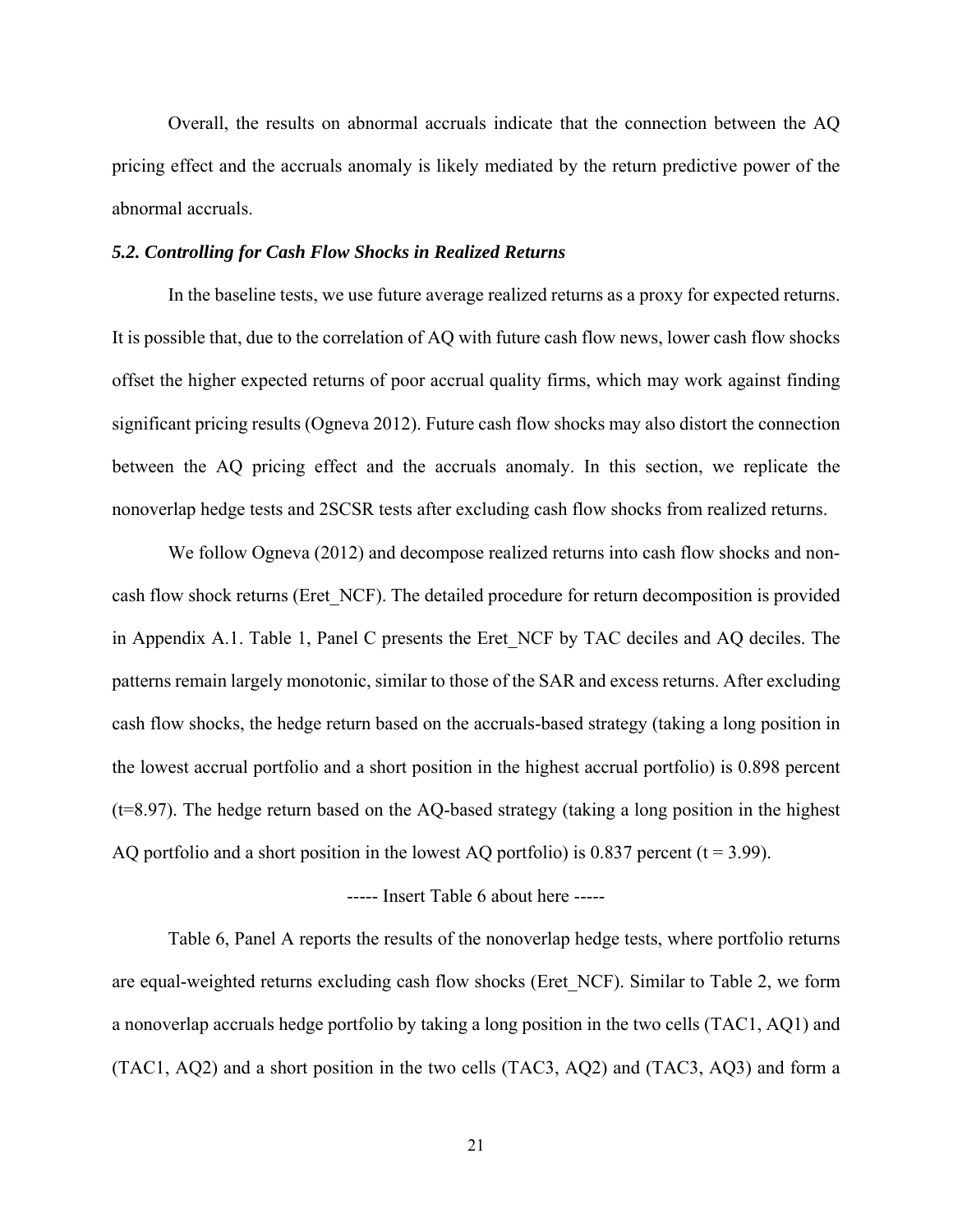nonoverlap AQ hedge portfolio by taking a long position in the two cells (TAC2, AQ3) and (TAC3, AQ3) and a short position in the two cells (TAC1, AQ1) and (TAC2, AQ1). We find that, after excluding cash flow shocks, TAC still has predictive power incremental to that of AQ, leading to a positive hedge return  $(0.43$  percent,  $t=5.10$ ); AQ also has incremental predictive power to that of TAC, although it ceases to be significant at the 0.05 level (0.29 percent,  $t=1.89$ ).

Panel B reports the results of 2SCSR tests with Eret NCF, conducted on subsamples of different accruals anomaly magnitudes. Using 25 size-BM portfolios, AQF premium is significant for all three subsamples and the overall sample. Using 100 AQ portfolios, the premium on AQ factor loading is insignificant for the small accruals anomaly group, and the magnitude of the premium monotonically decreases from large accruals anomaly group to small accruals anomaly group (Large:  $0.63$ ,  $t=3.42$ ; Medium:  $0.54$ ,  $t=3.61$ ; Small:  $0.23$ ,  $t=1.06$ ). We find similar patterns using 64 size-BM-AQ portfolios (Large: 1.27, t=2.92; Medium: 1.01, t=5.87; Small: 0.13, t=0.23). When we use individual firms as testing portfolios, none of the groups yields an AQF premium that is significant at the 0.05 level (Large: 0.14,  $t=1.09$ ; Medium: 0.22,  $t=1.66$ ; Small: 0.17,  $t=1.24$ ).

Overall, the results are mixed regarding the role of cash flow shocks in the connection between AQ pricing and the accruals anomaly. Based on asset pricing tests using 100 AQ portfolios and 64 size-BM-AQ portfolios, the exclusion of cash flow shocks does not affect the connection, i.e., the accruals anomaly can still explain a considerable portion of the AQ pricing effect. However, based on nonoverlap hedge returns and asset pricing tests using 25 size-BM portfolios, excluding cash flow shocks seems to reduce the explanatory power of the accruals anomaly, consistent with the notion that the accruals anomaly overlaps with the AQ pricing effect mainly through the association between accruals characteristics and future cash flow shocks.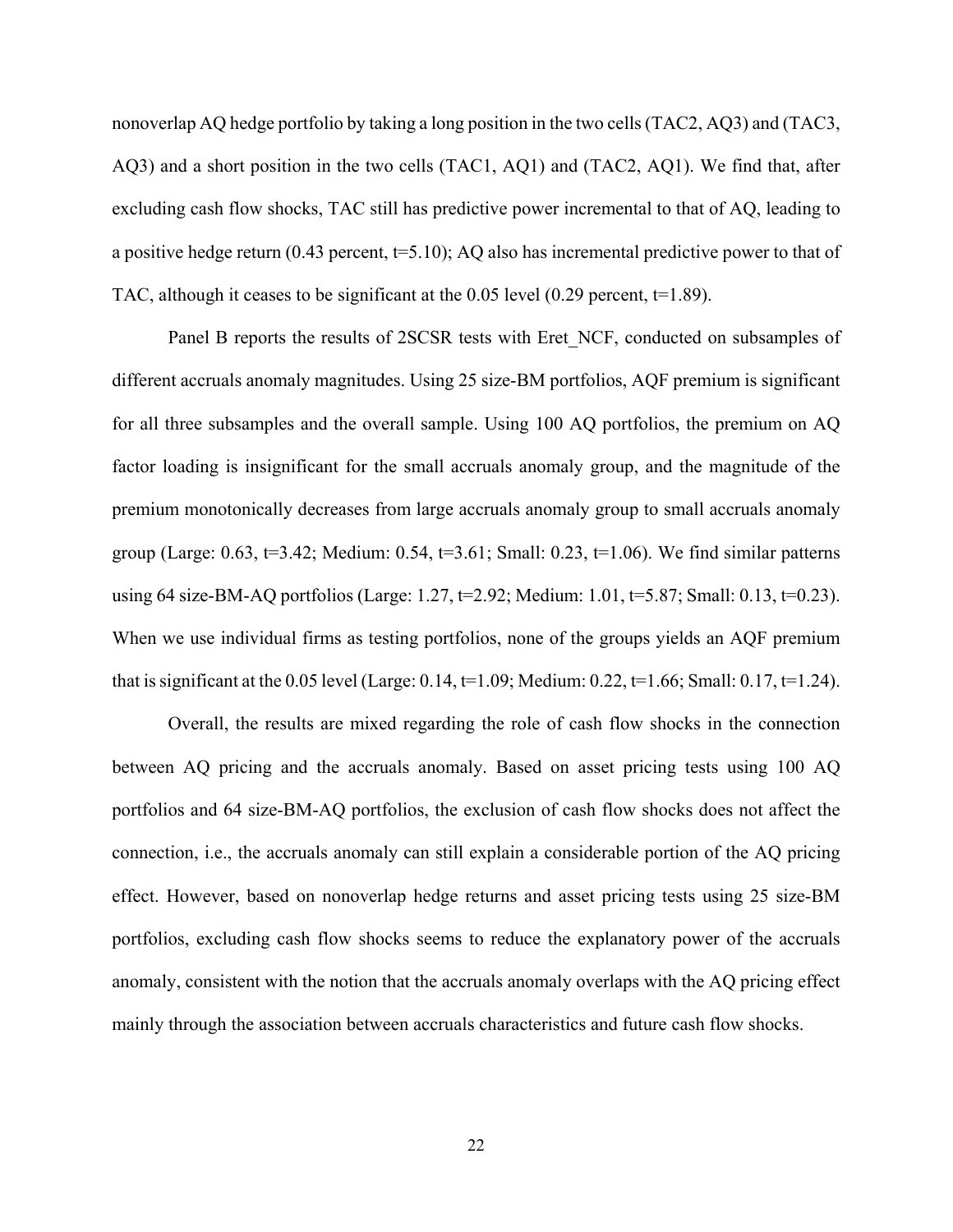## **6. Asset Pricing Tests Using Alternative Measures of Accounting Quality**

The connection between the AQ pricing effect and the accruals anomaly implies that the AQ measure introduces a systematic correlation between AQ factor loading and the level of accruals, confounding the effects of AQ pricing with the accruals anomaly. However, it does not in itself suggest that *accounting quality* is not priced. After all, accounting quality and the accounting quality factor are underlying constructs that may not be faithfully captured by one single empirical measure (e.g., Dechow et al. 2010).

To address this concern, we construct factor-mimicking portfolios using two proxies for accounting quality that are distinct from the AQ measure. The first proxy is unexplained audit fees (UAF), based on the argument that auditors charge higher fees to firms with lower quality accounting. Hribar et al. (2014) show that UAF provides unique information not captured by other conventional measures of accounting quality. Following Hribar et al. (2014), UAF is operationalized as the residual from the audit fees model with determinants that are intended to measure the resources required to complete the audit, with various proxies for size and complexity. The audit fees model is estimated by year and size decile with industry fixed effects. A larger value of UAF indicates lower accounting quality. The measurement details of UAF are provided in Appendix A.2.

The second proxy is restatements, an external indicator of aggressive accounting.<sup>12</sup> Prior studies show that restatements signify substantive worsening of the financial reporting quality perceived by stakeholders. For example, Kravet and Shevlin (2010) find that after restatement announcements, firms' cost of capital increases as their factor loadings on a discretionary

 $12$  There exist several external indicators for this purpose, based on samples drawn from popular databases that identify restatements, securities class action lawsuits, and Securities and Exchange Commission (SEC) Accounting and Auditing Enforcement Releases (AAERs). See Karpoff et al. (2016) for a synthesis.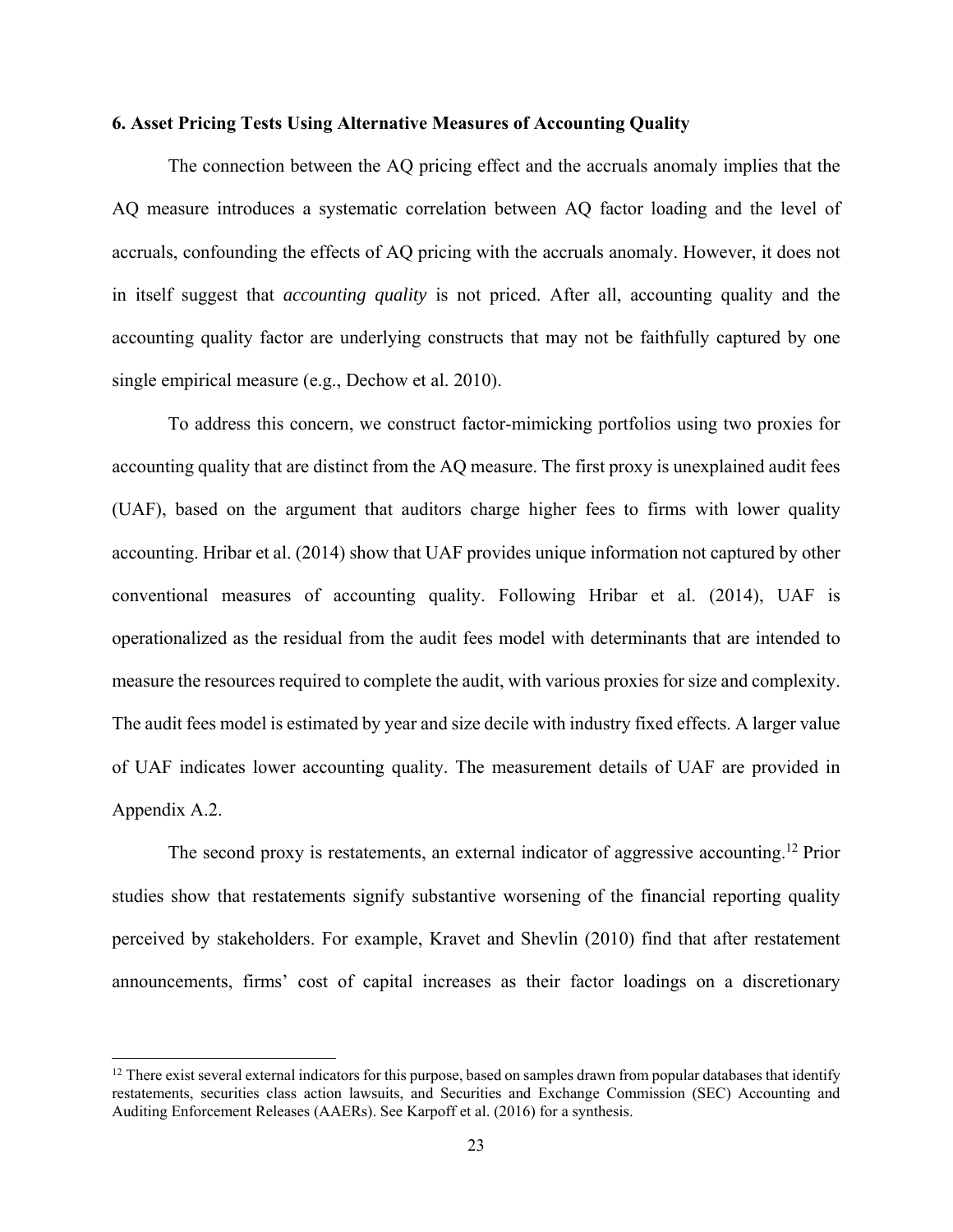information risk factor increases. In addition, restatements induce substantial negative market reactions in the short window and longer periods such as 60 trading days following the revelation of restatements (Gleason et al. 2008), and are followed by other ramifications such as management turnover (Desai et al. 2006).

We use the two alternative proxies (UAF and restatements) to construct portfolios that mimic the accounting quality factor. The UAF-based factor-mimicking portfolio, or UAFF, is constructed in a way analogous to AQF, i.e., by buying the top two UAF quintiles and selling the bottom two UAF quintiles, with equal weights on quintiles.

To construct the restatement-based factor mimicking portfolio, in each month t, we identify restating firms as firms which have publicly filed at least one accounting-related restatement in the 12-month period ending with month t, according to Audit Analytics.<sup>13</sup> Because there are fewer restating firms than non-restating firms (about 2.5 percent of firms are classified as restating firms in our sample), we match each restating firm to a non-restating firm based on industry and size. Industry is the two-digit SIC code, and size is the market capitalization at the beginning of the month.<sup>14</sup> The factor mimicking portfolio takes a long position in equal-weighted restating firms and a short position in equal-weighted non-restating firms. The restatement-based factor

<sup>&</sup>lt;sup>13</sup> Two cautionary notes are in order. First, Audit Analytics identifies initial restatement date as the date a filing is accepted by SEC EDGAR. This date may not capture the first public revelation of the restatement. Indeed, Karpoff et al. (2016) show that this date could be on average 163 days after the initial revelation date according to their database of SEC enforcements for Section 13(b) violations, with a median of 44 days. Second, we acknowledge that there may be some look-ahead bias when we form portfolios based on restatements in month t. However, if we form portfolios in month t+1 relative to the announcement date, we would understate the restatement factor return. This is because a substantial portion of the market reaction to restatements is concentrated in the month in which the restatement is revealed. For example, according to Gleason et al. (2008), the mean announcement return in the [-1, 1] (trading days) window is -19.8% and -10.3% in the [2, 60] window. For robustness checks, we form portfolios starting in month t+1, and find qualitatively the same results.

<sup>&</sup>lt;sup>14</sup> Using two alternative matching variables, total assets and return on assets (ROA), we find qualitatively the same results.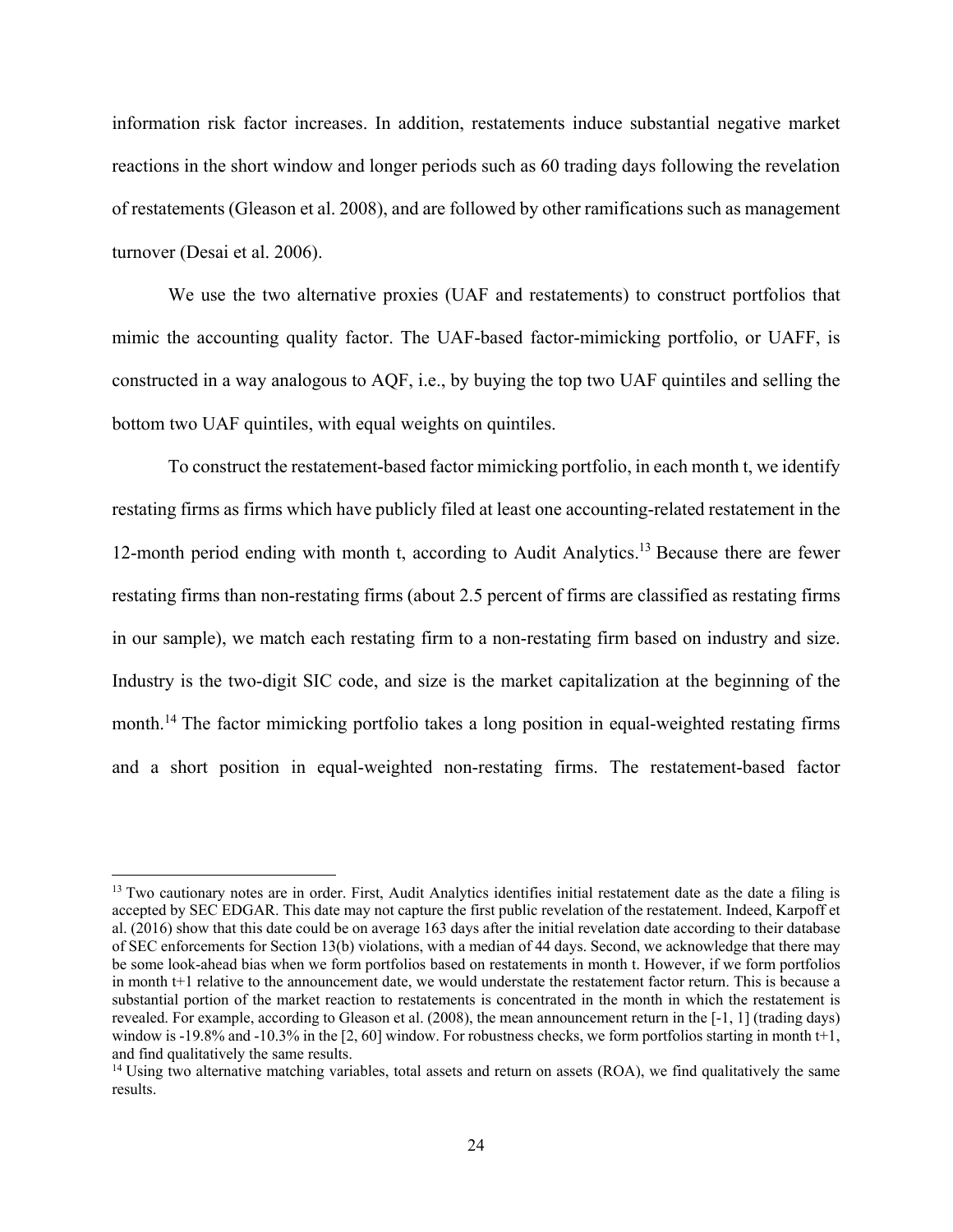("restating firms minus non-restating firms," or RMN) return is the monthly return to the factor mimicking portfolio.<sup>15</sup>

# ----- Insert Table 7 about here -----

Constrained by available data, we were able to construct UAFF for the period after April 2000 and RMN for the period after April 1995. Table 7, Panel A reports the descriptive statistics of the factor returns, including UAFF (the accounting quality factor based on unexplained audit fees) and RMN (the accounting quality factor based on restatements). The AQF factor is positively correlated with both UAFF (0.289) and RMN (0.106), although the latter correlation is insignificant. Unlike AQF and UAFF, the RMN factor return is negative on average (-0.70%,  $t = -3.04$ ).

Panel B presents the results of the asset pricing tests with the Fama-French three-factor model augmented with UAFF. Analogous to the tests with AQF, we use four alternative testing portfolios: 25 size-BM portfolios, 100 UAF portfolios, 64 size-BM-UAF portfolios, and individual firms. 100 UAF portfolios are based on UAF percentiles. 64 size-BM-UAF portfolios are based on quartiles of size, book-to-market ratio, and UAF. All testing portfolios are rebalanced monthly, with sorting variables measured using the most recent information. Using 25 size-BM testing portfolios, we find that UAFF is significantly priced with a negative premium  $(-3.42, t=4.13)$ . However, using any of the other three sets of testing portfolios, we do not find any pricing effect for UAFF (100 UAF portfolios:  $0.37$ ,  $t=0.75$ ; 64 size-BM-UAF portfolios:  $0.41$ ,  $t=0.73$ ; individual firms:  $0.22, t=0.73$ ).

<sup>&</sup>lt;sup>15</sup> This is to ensure that conceptual definition of RMN is aligned with AQF and UAFF in the sense that RMN is constructed by buying low quality (restating) firms and shorting good quality (non-restating) firms. We do acknowledge that the average return of RMN is negative.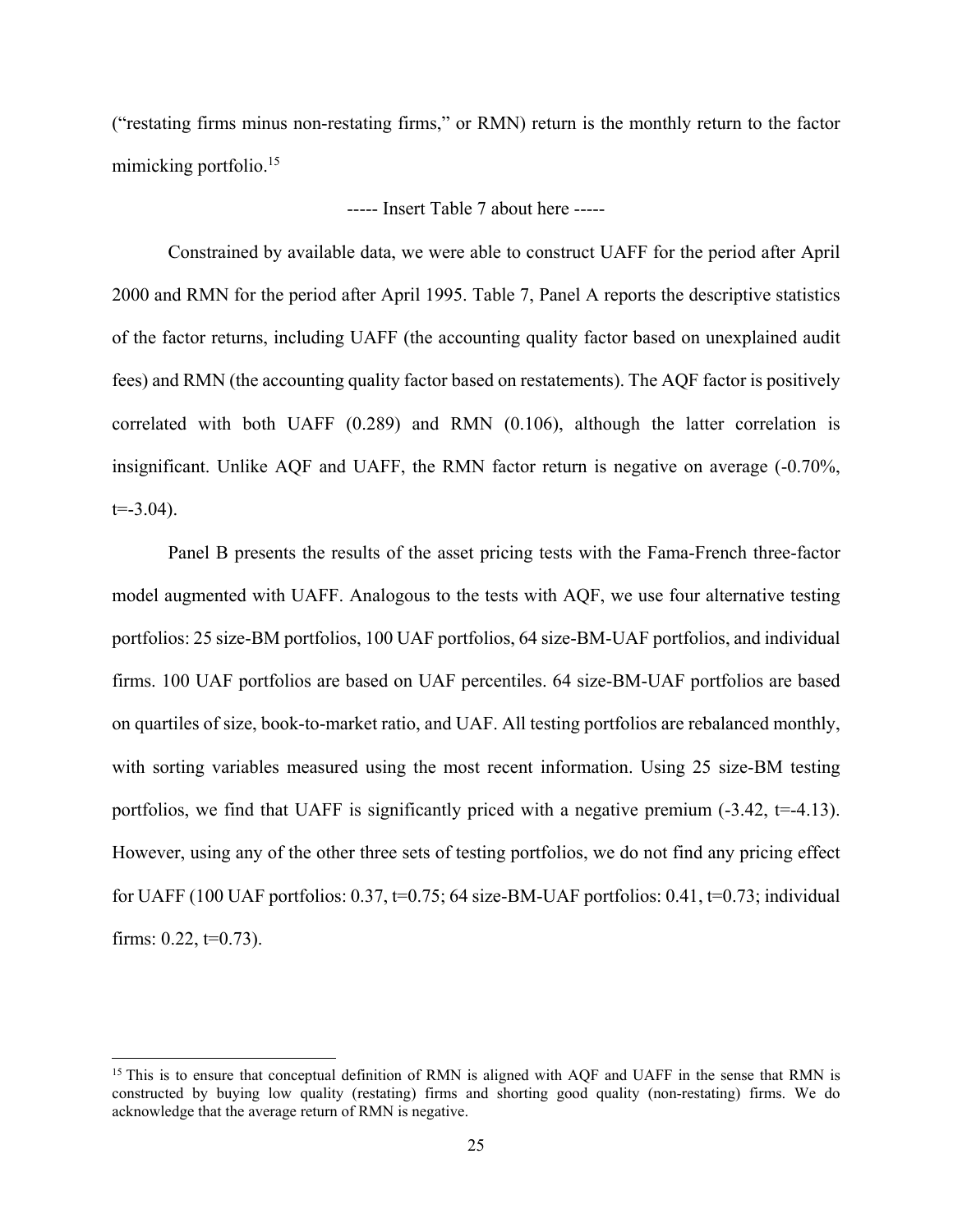Panel C presents the results of the asset pricing tests with RMN. Due to the binary nature of the restatement variable, it cannot be used as a sorting variable in forming testing portfolios. As a result, we use 25 size-BM portfolios and individual firms as testing portfolios. Using 25 size-BM testing portfolios, we find that RMN is significantly priced with a positive premium (4.99, t=6.03). However, using individual firms as testing portfolios, we do not find any pricing effect  $(-0.26, t=-1.36)$ .

The findings of asset pricing tests using UAFF and RMN suggest that it is inconclusive whether the underlying construct of accounting quality is priced. Even when the coefficient on factor loading is significant (using 25 size-BM portfolios), the sign of the risk premium is different between UAFF and RMN. It is worth noting, however, that the lack of results for the asset pricing tests may also be due to two limitations of the data. First, both alternative proxies are based on data from Audit Analytics, which covers a more restrictive sample of firms than Compustat. Second, for an average restatement, the actual initial public revelation of financial misconduct could occur months before the initial restatement date identified by Audit Analytics (Karpoff et al. 2016), leading to noises or even biases in RMN factor returns.

## **7. Conclusion**

In this paper, we revisit the finding that AQ is priced by collectively studying it with the accruals anomaly. Through portfolio analysis and two-stage asset pricing tests, we find that the AQ pricing effect can be explained by the predictive power of accruals. Characteristics versus covariance tests suggest that the AQ pricing effect is in general more compatible with mispricing instead of risk pricing. Our findings underscore the importance of understanding the potential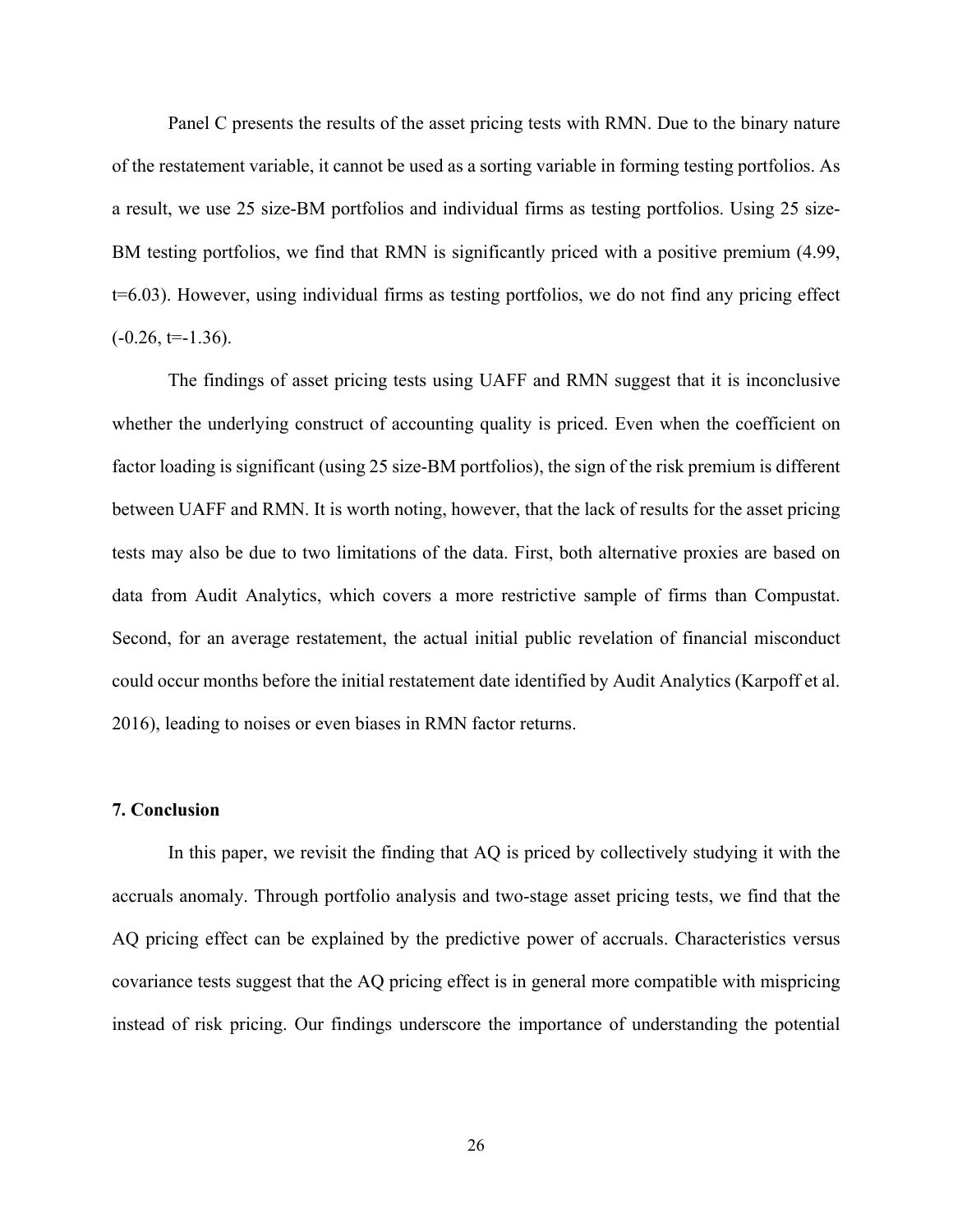connections between different accounting-based anomalies and formally disentangling between risk and mispricing when finding a significant "risk" premium.

Even though our findings seem to attribute the findings of AQ pricing to the return predictive power of accruals, we do not claim to resolve the debate on whether accounting quality is priced. After all, AQ is merely one out of many measures of accounting quality. Using two alternative proxies for accounting quality—unexplained audit fees and restatements—in constructing factor-mimicking portfolios, we find that, unlike AQF, the factors based on alternative proxies are not associated with a significant premium in two-stage cross-sectional regressions. This finding suggests that inferences on the systematic market effects of accounting quality are sensitive to how factor returns are operationalized. As such, we caution against relying on AQ in testing the pricing of accounting quality, and more broadly, information risk.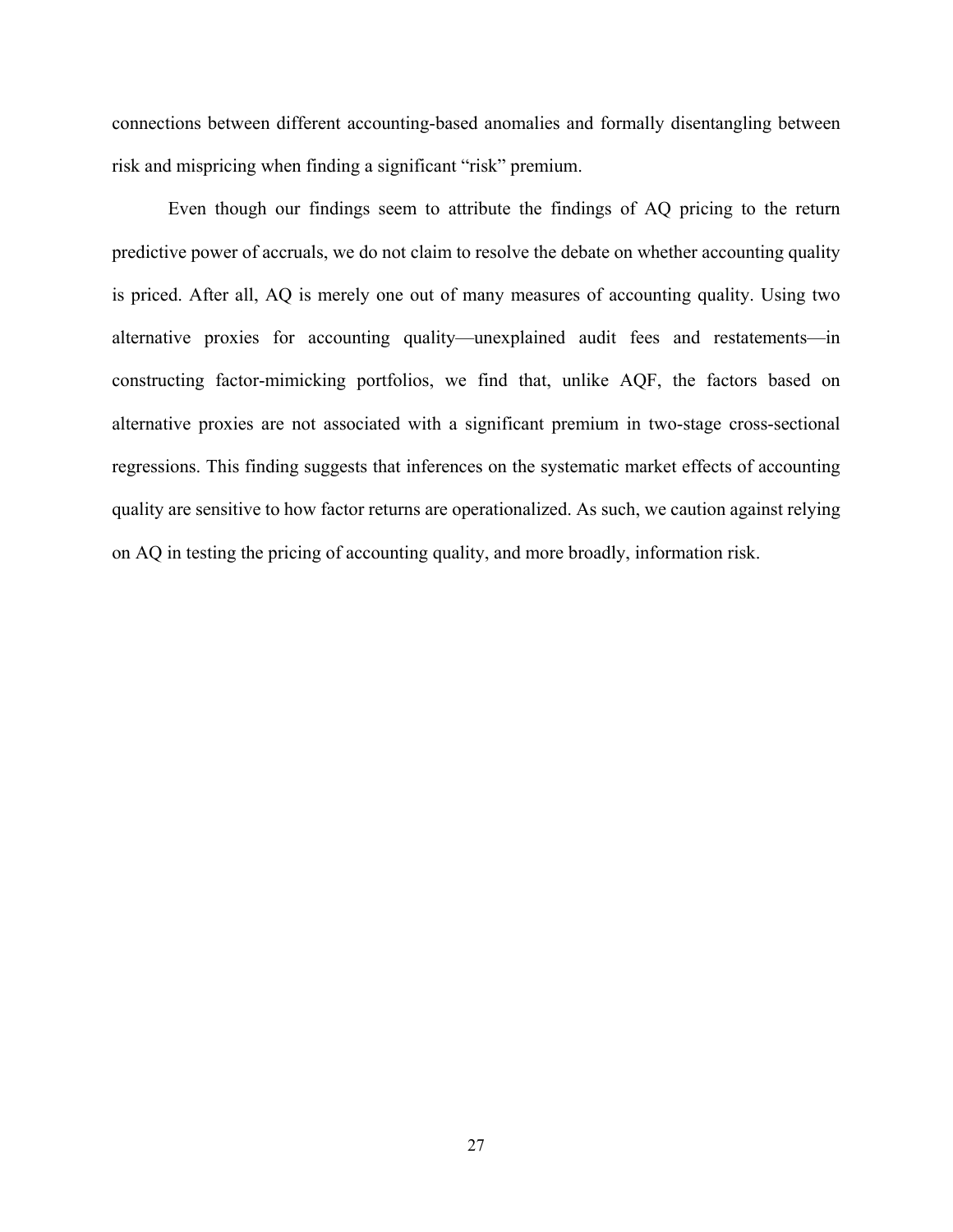## **References**

- Aboody, D., J. Hughes, and J. Liu. 2005. Earnings quality, insider trading, and cost of capital. *Journal of Accounting Research* 43: 651–673.
- Armstrong, C., J. Core, D. Taylor, and R. Verrecchia. 2011. When does information asymmetry affect the cost of capital? *Journal of Accounting Research* 49: 1–40.
- Ball, R., S.P. Kothari, and J. Shanken. 1995. Problems in measuring portfolio performance: An application to contrarian investment strategies. *Journal of Financial Economics* 38: 79– 107.
- Bhardwaj, R., and L. Brooks. 1992. The January anomaly: Effects of low share price, transaction costs, and bid-ask-bias. *Journal of Finance* 47: 553–575.
- Callen, J., M. Khan, and H. Lu. 2013. Accounting quality, stock price delay, and future stock returns. *Contemporary Accounting Research* 30: 269–295.
- Chan, K., L. Chan, N. Jegadeesh, and J. Lakonishok. 2006. Earnings quality and stock returns. *Journal of Business* 79: 1041–1082.
- Cochrane, J. 2011. Presidential address: Discount rates. *Journal of Finance* 66: 1047–1108.
- Collins, D., and P. Hribar. 2000. Earnings-based and accrual-based anomalies: One effect or two? *Journal of Accounting and Economics* 29: 101–123.
- Core, J., W. Guay, and R. Verdi. 2008. Is accruals quality a priced risk factor? *Journal of Accounting and Economics* 46: 2–22.
- Daniel, K., D. Hirshleifer, and A. Subrahmanyam. 2001. Overconfidence, arbitrage, and equilibrium asset pricing. *Journal of Finance* 56: 73–84.
- Daniel, K., and S. Titman. 1997. Evidence on the characteristics of cross-sectional variation in stock returns. *Journal of Finance* 52: 1–33.
- Daniel, K., S. Titman, and J. Wei. 2001. Cross-sectional variation in common stock returns in Japan. *Journal of Finance* 56: 743–766.
- Davis, J., E. Fama, and K. French. 2000. Characteristics, covariances, and average returns: 1929 to 1997. *Journal of Finance* 55: 389–406.
- Dechow, P., and I. Dichev. 2002. The quality of accruals and earnings: The role of accrual estimation errors. *The Accounting Review* 77: 35–59.
- Dechow, P., W. Ge, and C. Schrand. 2010. Understanding earnings quality: A review of the proxies, their determinants and their consequences. *Journal of Accounting and Economics* 50: 344–401.
- Dechow, P., R. Sloan, and A. Sweeney. 1995. Detecting earnings management. *The Accounting Review* 70: 193–225
- Desai, H., C. Hogan, and M. Wilkins. 2006. The reputational penalty for aggressive accounting: Earnings restatements and management turnover. *The Accounting Review* 81: 83–112.
- Desai, H., S. Rajgopal and M. Venkatachalam. 2004. Value-glamour and accruals mispricing: One anomaly or two? *The Accounting Review* 79: 355–385.
- Doyle, J., W. Ge, and S. McVay. 2007. Accruals quality and internal control over financial reporting. *The Accounting Review* 82: 1141–1170.
- Duarte, J., and L. Young. 2009. Why is PIN Priced? *Journal of Financial Economics* 91: 119–138.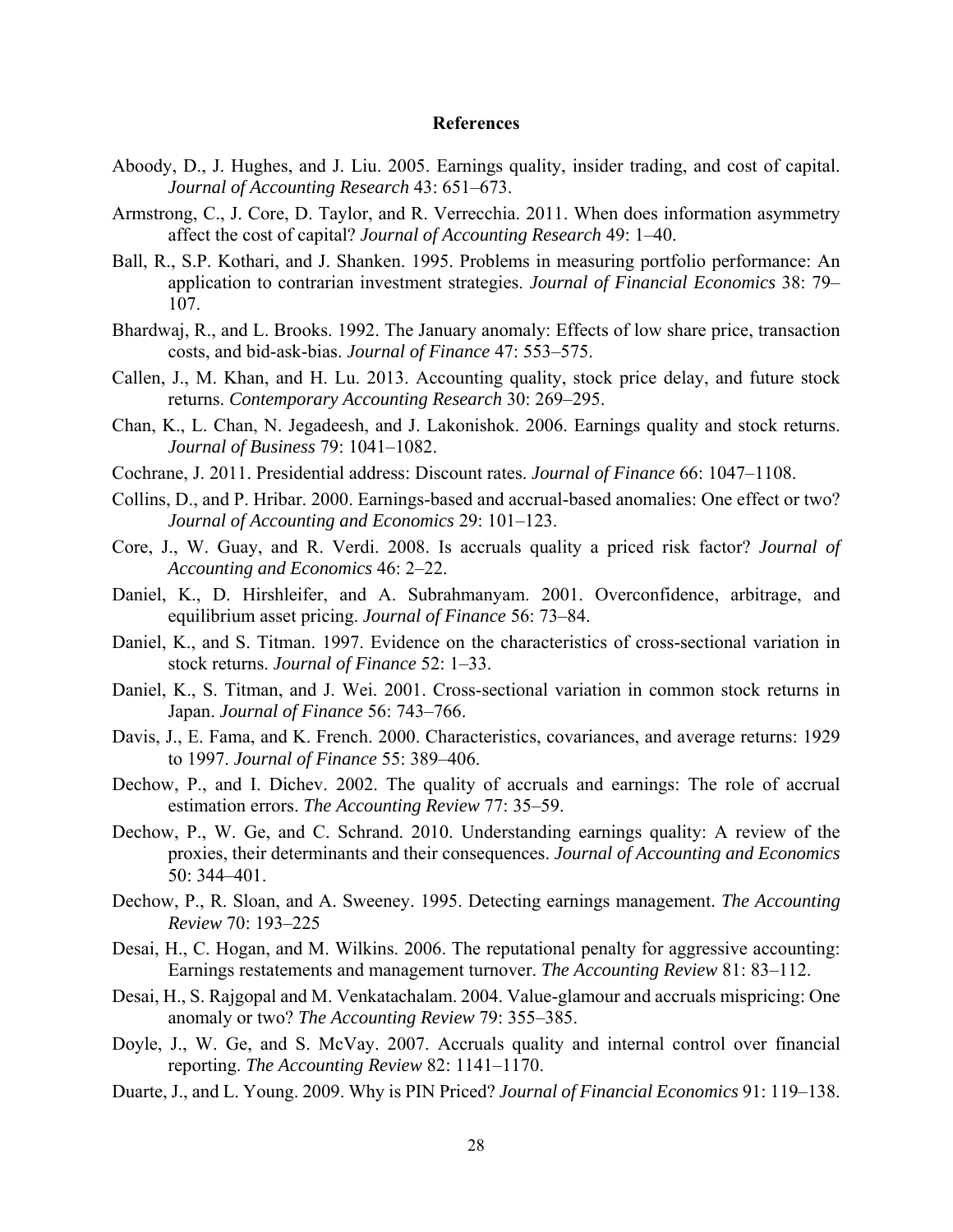- Durnev, A., R. Morck, B. Yeung, and P. Zarowin. 2003. Does greater firm-specific return variation mean more or less informed stock pricing? *Journal of Accounting Research* 41: 797–836.
- Easley, D., S. Hvidkjaer, and M. O'Hara. 2002. Is information risk a determinant of asset returns? *Journal of Finance* 57: 2185–2221.
- Easley, D., and M. O'Hara. 2004. Information and the cost of capital. *Journal of Finance* 59: 1553–1583.
- Fama, E., and K. French. 1993. Common risk factors in the returns on stocks and bonds. *Journal of Financial Economics* 33: 3–56.
- Fama, E., and J. MacBeth. 1973. Risk, return, and equilibrium: Empirical tests. *Journal of Political Economy* 81: 607–636.
- Francis, J., R. LaFond, P. Olsson, and K. Schipper. 2005. The market pricing of accruals quality. *Journal of Accounting and Economics* 39: 295–327.
- Gleason, C., N. Jenkins, and W. Johnson. 2008. Financial statement credibility: The contagion effects of accounting restatements. *The Accounting Review* 83: 83–110.
- Green, J., J. Hand and X. Zhang. 2016. The characteristics that provide independent information about average U.S. monthly stock returns. *Review of Financial Studies*, Forthcoming.
- Grundy, B., and J. Martin. 2001. Understanding the nature of the risks and the source of the rewards to momentum investing. *Review of Financial Studies* 14: 29–78.
- Hirshleifer, D., K. Hou, and S. Teoh. 2012. The accrual anomaly: Risk or mispricing? *Management Science* 58: 320–335.
- Hribar, P., T. Kravet, and R. Wilson. 2014. A new measure of accounting quality. *Review of Accounting Studies* 19: 506–538.
- Huang, R., and H. Stoll. 1997. The Components of the bid-ask spread: A general approach. *Review of Financial Studies* 10: 995–1034.
- Hughes, J., J. Liu, and J. Liu. 2007. Information asymmetry, diversification, and cost of capital. *The Accounting Review* 82: 705–729.
- Jegadeesh, N., and S. Titman. 1993. Returns to buying winners and selling losers: Implications for stock market efficiency. *Journal of Finance* 48: 65–91.
- Jegadeesh, N., and S. Titman. 2001. Profitability of momentum strategies: An evaluation of alternative explanations. *Journal of Finance* 56: 699–720.
- Karpoff, J., A. Koester, D. Lee, and G. Martin. 2016. Proxies and databases in financial misconduct research. Working paper, University of Washington.
- Khan, M. 2008. Are accruals mispriced? Evidence from tests of an intertemporal capital asset pricing model. *Journal of Accounting and Economics* 45: 55–77.
- Kim, D., and Y. Qi. 2010. Accruals quality, stock returns, and macroeconomic conditions. *The Accounting Review* 85: 937–978.
- Kraft, A., A. Leone, and C. Wasley, 2006. An analysis of the theories and explanations offered for the mispricing of accruals and accrual components. *Journal of Accounting Research* 44: 297–339.
- Kravet, T., and T. Shevlin. 2010. Accounting restatements and information risk. *Review of Accounting Studies* 15: 264–294.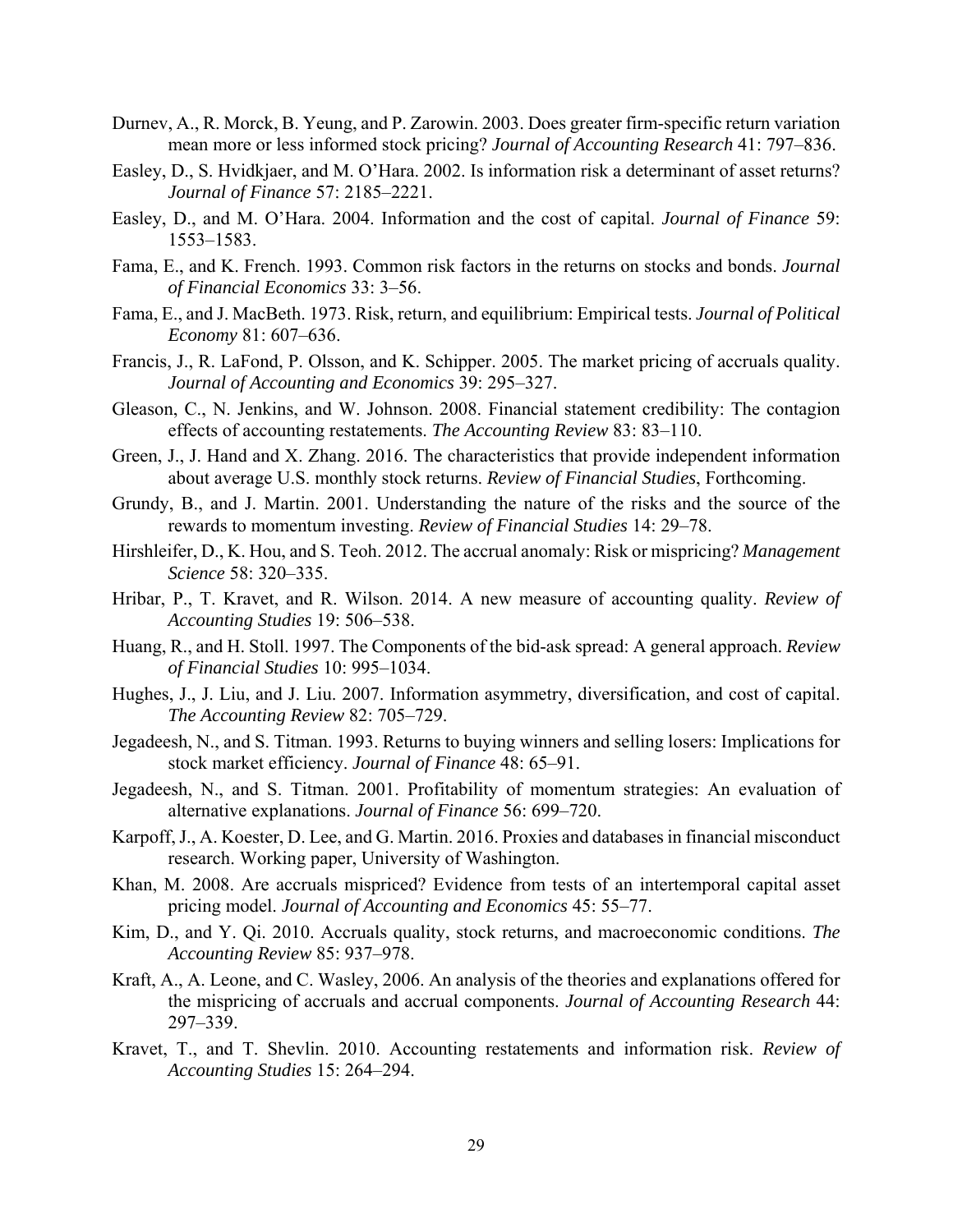- Lambert, R., C. Leuz, and R. Verrecchia. 2007. Accounting information, disclosure, and the cost of capital. *Journal of Accounting and Economics* 45: 385–420.
- Lewellen, J., S. Nagel, and J. Shanken. 2010. A skeptical appraisal of asset pricing tests. *Journal of Financial Economics* 96: 175–194.
- Liu, M., and P. Wysocki. 2016. Cross-sectional determinants of information quality proxies and cost of capital measures. *Quarterly Journal of Finance*, forthcoming.
- Mashruwala, C., and S. Mashruwala. 2011. The pricing of accruals quality: January versus the rest of the year. *The Accounting Review* 86: 1349–1381.
- McNichols, M. 2002. Discussion of "The quality of accruals and earnings: The role of accrual estimation errors." *The Accounting Review* 77: 61–69.
- Mohanram, P., and S. Rajgopal. 2009. Is PIN priced risk? *Journal of Accounting and Economics* 47: 226–243.
- Morck, R., B. Yeung, and W. Yu. 2000. The information content of stock markets: Why do emerging markets have synchronous stock price movements? *Journal of Financial Economics* 58: 215–260.
- Ogneva, M. 2012. Accrual quality, realized returns, and expected returns: The importance of controlling for cash flow shocks. *The Accounting Review* 87: 1515–1444.
- Richardson, S., I. Tuna, and P. Wysocki. 2010. Accounting anomalies and fundamental analysis: A review of recent research advances. *Journal of Accounting and Economics* 50: 410–454.
- Sloan, R. 1996. Do stock prices fully reflect information in accruals and cash flows about future earnings? *The Accounting Review* 71: 289–315.
- Thomas, J., and H. Zhang. 2002. Inventory changes and future returns. *Review of Accounting Studies* 7: 163–187.
- Wu, J., L. Zhang, and X. Zhang. 2010. The *q*-theory approach to understanding the accrual anomaly. *Journal of Accounting Research* 48: 177–223.
- Xie, H. 2001. The mispricing of abnormal accruals. *The Accounting Review* 76: 357–373.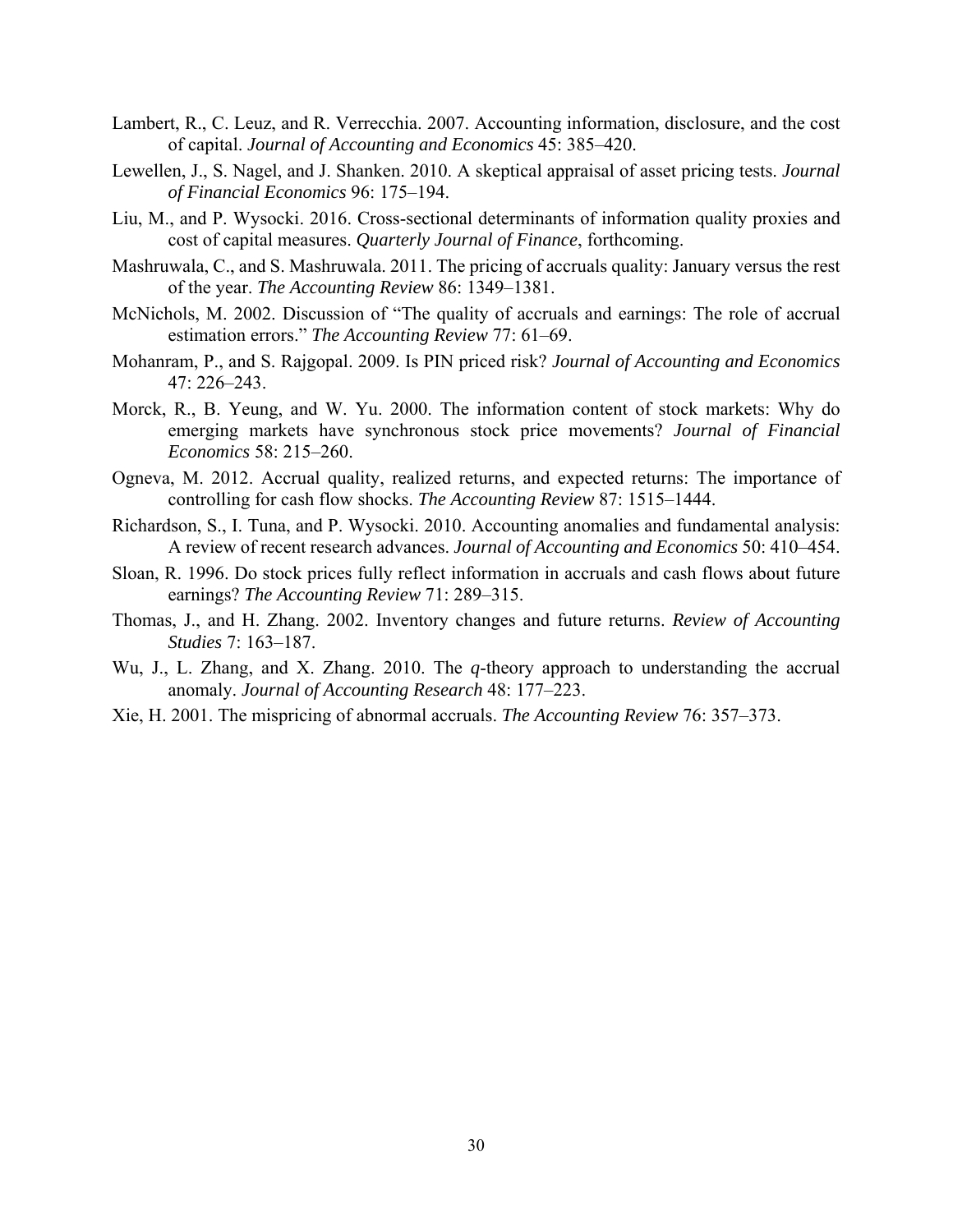#### **Appendix**

#### **A.1. Controlling for Cash Flow Shocks in Realized Returns**

Following Ogneva (2012), we decompose realized returns using a two-step procedure. In the first step, earnings surprise is calculated as

$$
SURP_{i,t+1} = EARN_{i,t+1} - E_t(EARN_{i,t+1})
$$
\n(A.1)

where  $\text{EARN}_{i,t}$  is the earnings before extraordinary items (*ib*) for firm i in fiscal year t scaled by the book value of equity (*ceq*) at the beginning of year t;  $E_t(EARN_{i,t+1}) = \hat{\delta}_0 + \hat{\delta}_1 EARN_{i,t}$ , where  $\hat{\delta}_0$  and  $\hat{\delta}_1$  are estimated from the following cross-sectional regression over the previous year:

$$
EARN_{i,t+1} = \delta_0 + \delta_1 EARN_{i,t} + \varepsilon_{i,t+1}.
$$
\n(A.2)

The unexpected earnings are converted to an absolute basis by multiplying by the book value of equity. SURP is then divided by the beginning-of-month number of shares to get the earnings surprise per share, or UX, to be used in the second step.

In the second step, excess returns are decomposed into a cash flow shock portion and a non-cash flow shock portion, using the following firm-specific time-series regression:<sup>16</sup>

$$
Eret_{t+1} = \mu_0 + \mu_1 \frac{UX_{t+1}}{P_t} + \varepsilon_{t+1}
$$
 (A.3)

where Eret is the excess return, UX is the earnings surprise per share, and P is the stock price. The timeseries regression is estimated using at least 72 months. The cash flow shock portion of the return is  $\lim_{t+1}=\hat{\mu}_1 \frac{\cup \Lambda_{t+1}}{n}$  $Eret_{t+1}^{CF} = \hat{\mu}_1 \frac{UX_{t+1}}{P_t}$ . The non-cash flow shock portion consists of the residual error plus the intercept, i.e.,  $\text{Eret}_{t+1}^{\text{NCF}} = \text{Eret}_{t+1} - \text{Eret}_{t+1}^{\text{CF}}$ .

### **A.2. Measuring Accounting Quality by Unexplained Audit Fees**

 

Following Hribar et al. (2014), we decompose audit fees into the portion that can be explained by an audit fees model and a residual portion that is negatively correlated with the quality of the firm's accounting. The audit fees model, as used in Hribar et al. (2014), includes determinants that are intended to capture the amount of resources required to complete the audit.

Specifically, unexplained audit fees (UAF) are the residual term from the following regression, estimated by fiscal year and size decile for the period of 1999-2015:

<sup>16</sup> Ogneva (2012) uses both cross-sectional and time-series return decompositions. She finds that time-series return decomposition generates stronger and more consistent pricing results.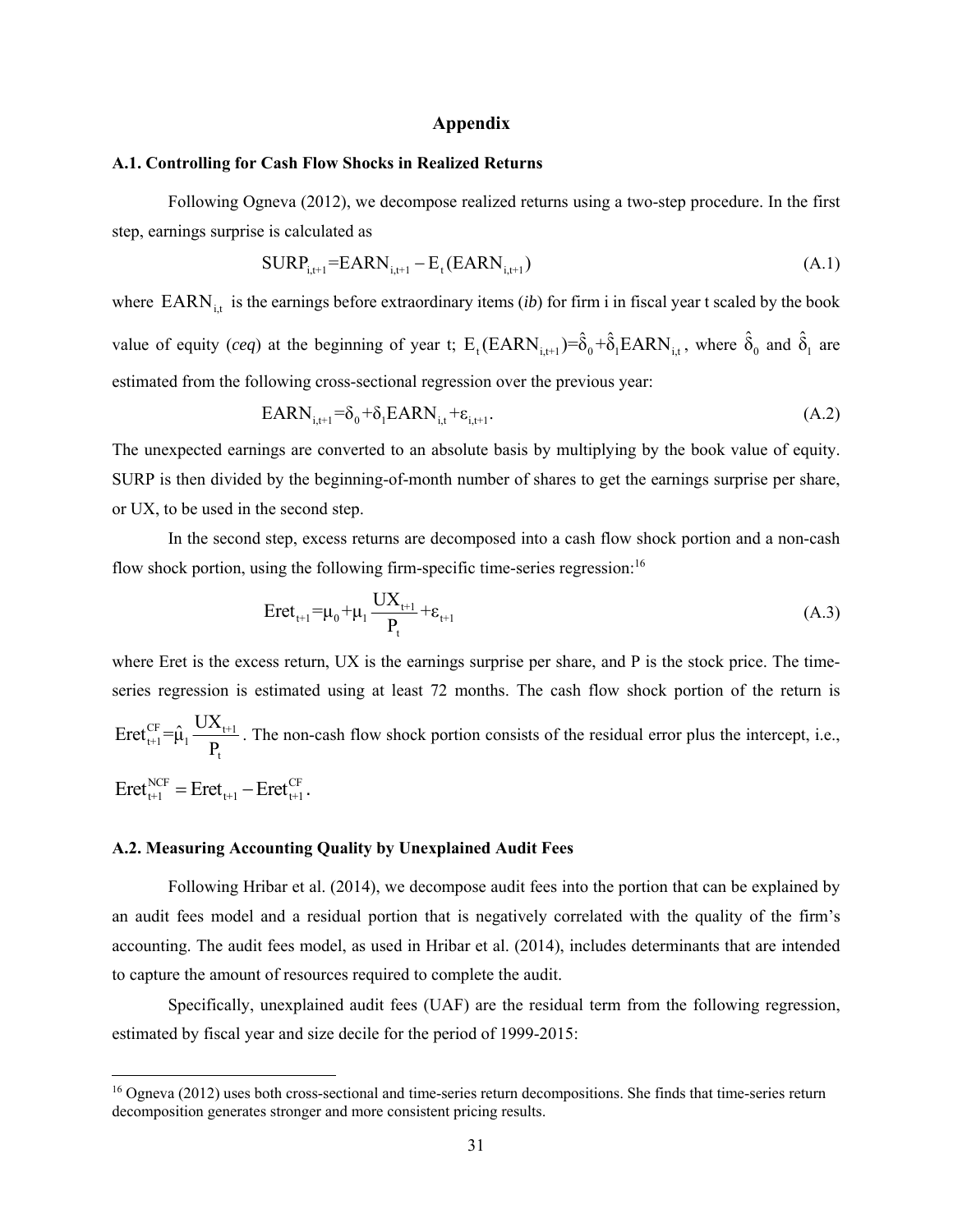$$
Ln(FEE)_{it} = \delta_0 + \delta \times Det \text{erminants}_{it} + Industry FE + \varepsilon_{it}
$$
\n(A.4)

Ln(Fee) is the natural log of audit fees. The following variables are included as determinants of audit fees: BIG4, an indicator variable that equals 1 if the current auditor is a Big-4 accounting firm and 0 otherwise; SIZE, the natural log of total assets; SEG, the square root of the number of the business segments of the firm; FOREIGN, an indicator variable that equals 1 if the firm pays any foreign income tax, 0 otherwise; INVREC, the inventory and receivables divided by total assets; CURRENT, the current ratio, calculated as current assets divided by current liabilities; BM, the book value of equity divided by market value of equity; LEVERAGE, sum of short-term debt and long-term debt scaled by lagged total assets; EMPLOY, the square root of the number of employees; ACQUIRE, an indicator variable that equals 1 if the dollar amount of acquisition exceeds 5% if lagged total assets; DEC\_YE, an indicator variable that equals 1 if the fiscal year-end is not December 31, and 0 otherwise; ROA, income before extraordinary items divided by lagged total assets; LOSS, an indicator variable that equals 1 if income before extraordinary items is negative in the current or two previous years, and 0 otherwise; AUD\_OPIN, an indicator variable that equals 1 if the firm receives any audit opinion other than a standard unqualified opinion, and 0 otherwise; AUD\_CHG, an indicator variable that equals 1 if there is an auditor change during the fiscal year, and 0 otherwise. ISSUE, an indicator variable that equals 1 if the sum of debt or equity issued in the current and two previous years is more than 5% of the total assets, 0 otherwise. Industry is defined by two-digit SIC code. Continuous variables are winsorized at the 1% and 99% levels.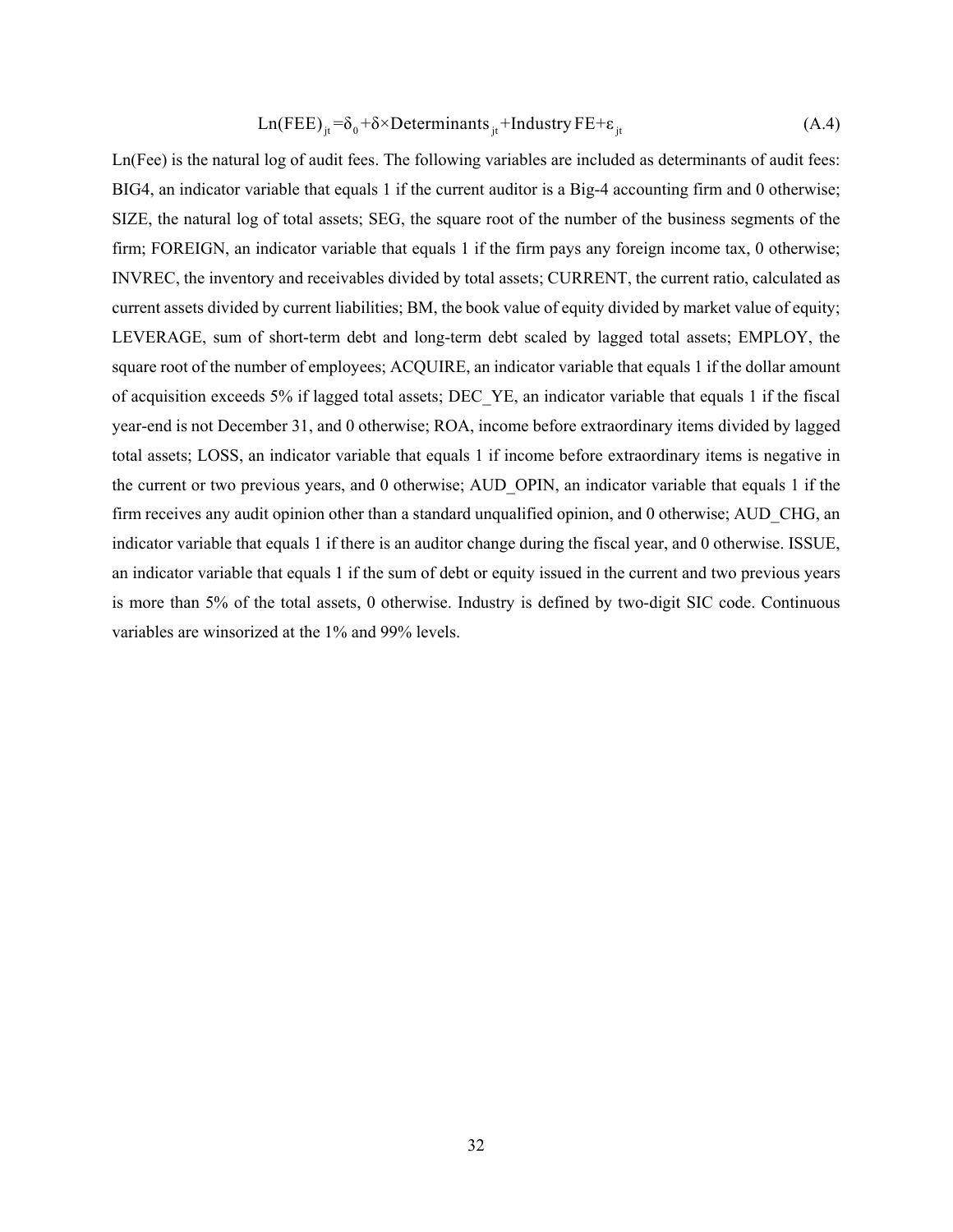**Figure 1: The Connection between the Accruals Anomaly and the AQ Pricing Effect** 

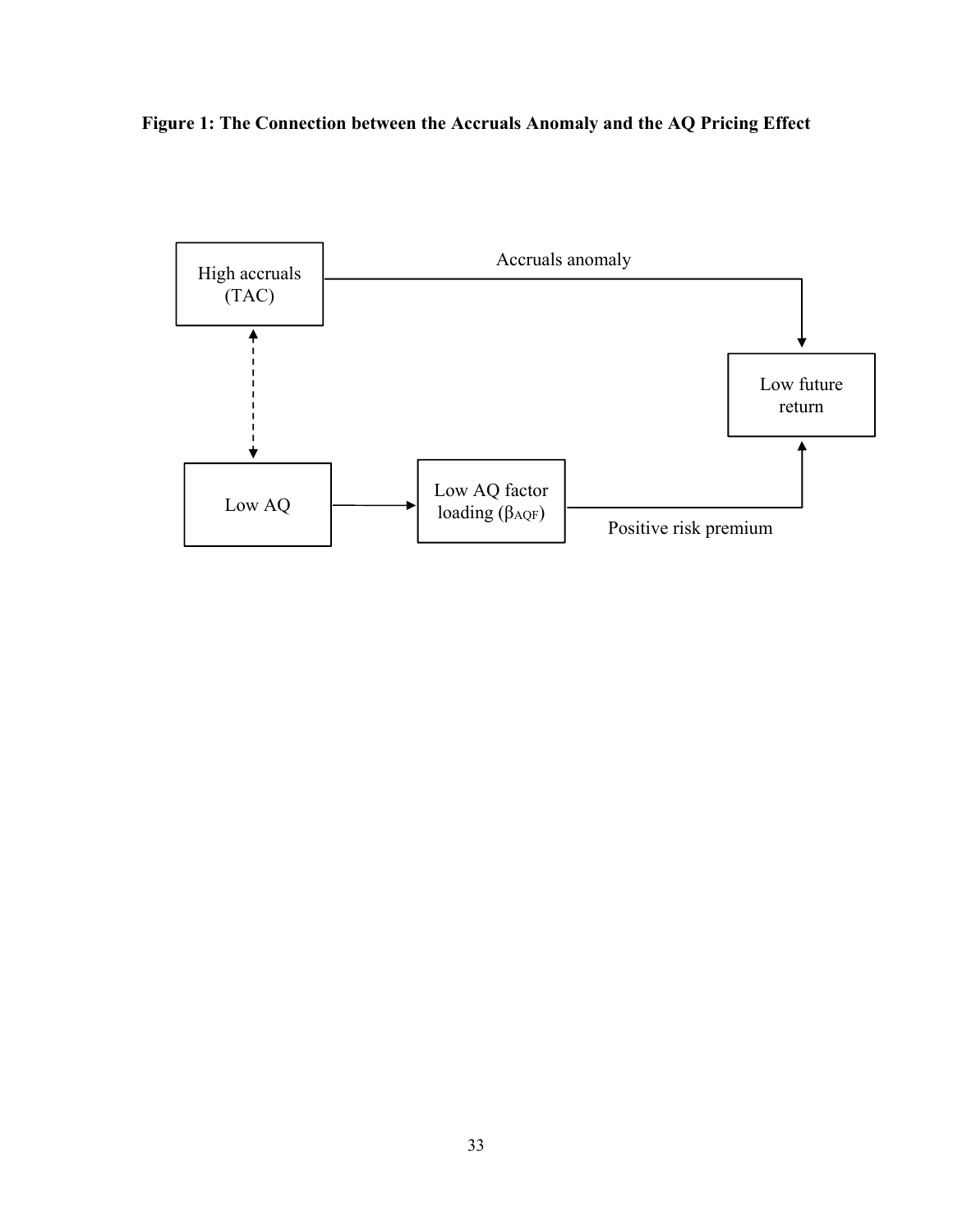|              | <b>Panel A: Descriptive Statistics</b> |           |          |          |          |         |            |  |  |  |  |  |  |
|--------------|----------------------------------------|-----------|----------|----------|----------|---------|------------|--|--|--|--|--|--|
| Variable     | Mean                                   | Std. Dev. | Min.     | Ol       | Median   | Q3      | Max.       |  |  |  |  |  |  |
| <b>TAC</b>   | $-0.030$                               | 0.080     | $-0.314$ | $-0.071$ | $-0.033$ | 0.007   | 0.282      |  |  |  |  |  |  |
| <b>ABNAC</b> | 0.002                                  | 0.044     | $-0.176$ | $-0.018$ | 0.002    | 0.023   | 0.156      |  |  |  |  |  |  |
| AQ           | 0.034                                  | 0.027     | 0.003    | 0.015    | 0.026    | 0.043   | 0.167      |  |  |  |  |  |  |
| <b>MVE</b>   | 2,019.716                              | 7,174.564 | 3.565    | 47.318   | 203.062  | 961.482 | 69,672.403 |  |  |  |  |  |  |
| <b>BM</b>    | 0.793                                  | 0.644     | 0.048    | 0.366    | 0.620    | 1.013   | 4.199      |  |  |  |  |  |  |

# **Table 1: Summary Statistics**

#### **Panel B: Correlations**

|              | <b>TAC</b>  | <b>ABNAC</b> | AQ.          | <b>MVE</b>  | <b>BM</b> |
|--------------|-------------|--------------|--------------|-------------|-----------|
| <b>ABNAC</b> | $0.579***$  |              |              |             |           |
| AQ           | $-0.045***$ | $-0.057***$  |              |             |           |
| <b>MVE</b>   | $-0.043***$ | $-0.019***$  | $-0.092$ *** |             |           |
| BM           | $-0.008**$  | $-0.079***$  | $-0.136**$   | $-0.171***$ |           |

# **Panel C: Average Size-Adjusted Returns of the TAC Decile Portfolios and AQ Decile Portfolios**

| <b>TAC</b> Decile | Eret $(\% )$ | SAR $(%)$  | Eret NCF $(\% )$ | AQ Decile | Eret $(\% )$ | SAR $(%)$  | Eret NCF $(\% )$ |
|-------------------|--------------|------------|------------------|-----------|--------------|------------|------------------|
|                   | 1.703        | 1.264      | 1.407            |           | 0.789        | 0.195      | 0.501            |
|                   | 1.315        | 0.777      | 1.084            |           | 0.942        | 0.339      | 0.631            |
| 3                 | 1.238        | 0.689      | 0.983            |           | 0.882        | 0.288      | 0.583            |
| 4                 | 1.118        | 0.571      | 0.873            | 4         | 0.962        | 0.368      | 0.717            |
|                   | 1.057        | 0.493      | 0.822            |           | 1.008        | 0.445      | 0.774            |
| 6                 | 1.000        | 0.437      | 0.765            | 6         | 1.027        | 0.461      | 0.819            |
|                   | 0.962        | 0.415      | 0.717            | ⇁         | 1.074        | 0.527      | 0.898            |
| 8                 | 0.959        | 0.412      | 0.732            | 8         | 1.123        | 0.591      | 0.942            |
| 9                 | 0.936        | 0.432      | 0.735            | 9         | 1.160        | 0.679      | 1.005            |
| 10                | 0.706        | 0.236      | 0.559            | 10        | 1.504        | 1.144      | 1.338            |
| $1 - 10$          | $0.997***$   | $1.028***$ | $0.848***$       | $10-1$    | $0.715***$   | $0.949***$ | $0.837***$       |
| t-stat.           | (10.42)      | (10.56)    | (8.97)           | t-stat.   | (3.39)       | (4.77)     | (3.99)           |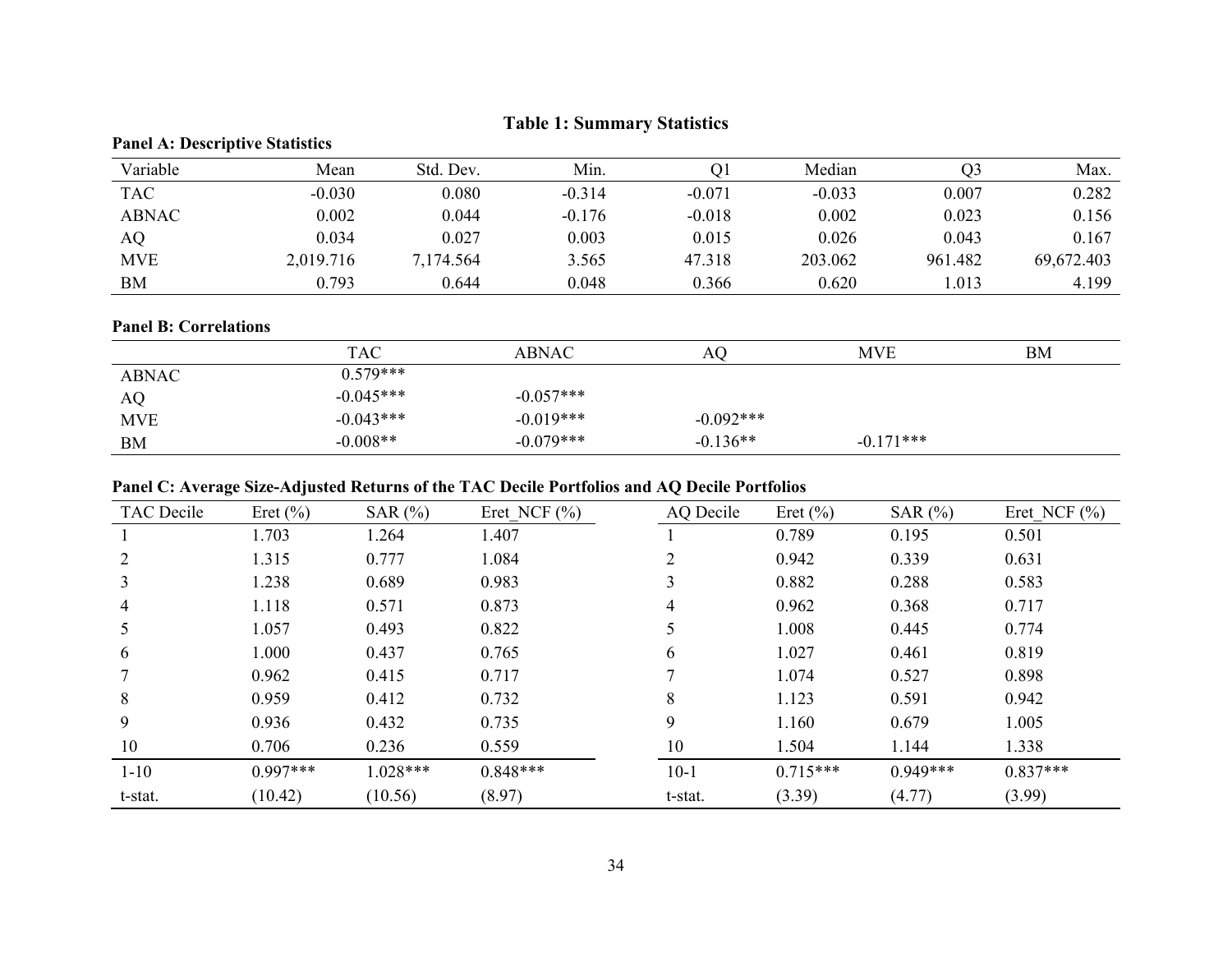\*\*\*, \*\*, indicate the significance at the 1 percent, 5 percent and 10 percent levels, respectively. t-statistics are reported in parentheses.

Table 1 presents the descriptive statistics and basic patterns of return predictabilities for a sample of 87,083 firm-year observations with monthly return data from January 1970 to December 2016. For each firm-year observation with available data, we collect 12 months of returns starting four months after the fiscal year end. We exclude returns with adjacent stock prices of less than \$5 per share. Panel A presents the descriptive statistics for total accruals (TAC), abnormal accruals (ABNAC), accruals quality (AQ), market value of equity (MVE), and book-to-market ratio (BM). TAC is total accruals scaled by average total assets over the fiscal year. ABNAC is the residual term from the modified Dechow and Dichev (2002) model. AQ is the standard deviation of ABNAC over the previous five years ending with the current year, requiring at least three years of data. Book-to-market ratio is the book value of equity at the end of the last fiscal year divided by the market value of equity at the beginning of each month. Panel B presents the correlations among variables. In panel C, we replicate the basic findings on the hedge portfolio returns based on total accruals (TAC) and AQ. At the beginning of each month, we assign firms into ten deciles according to the most recent value of TAC and AQ. Decile 1 (10) consists of firms with the lowest (largest) values of the sorting variable. For each decile portfolio, we report the monthly equalweighted size-adjusted return (SAR), excess return (Eret), and excess return excluding cash flow shocks (Eret NCF). Measurement details of Eret NCF are provided in Appendix A.1.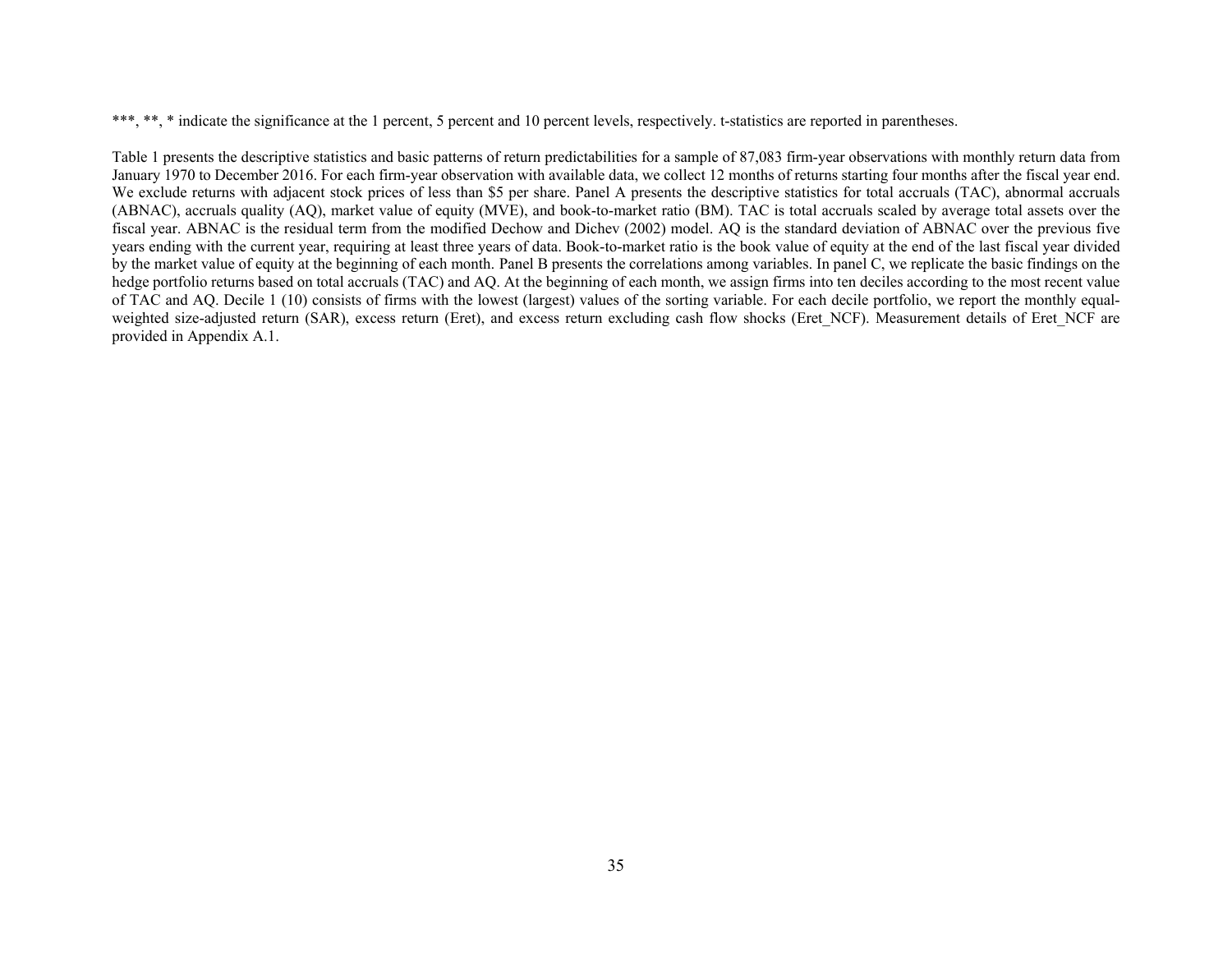# **Table 2: Hedge Portfolio Analysis**

| Size-Adjusted Returns $(\% )$ |           |           |           |               |
|-------------------------------|-----------|-----------|-----------|---------------|
|                               |           |           |           | Control Hedge |
|                               | AQ1       | AQ2       | AQ3       | $(AQ3-AQ1)$   |
| TAC1                          | $0.50***$ | $0.65***$ | $1.15***$ | $0.69***$     |
|                               | (4.91)    | (10.27)   | (11.05)   | (4.55)        |
| TAC <sub>2</sub>              | $0.24***$ | $0.36***$ | $0.63***$ | $0.39***$     |
|                               | (2.74)    | (7.09)    | (8.00)    | (2.98)        |
| TAC3                          | 0.14      | $0.18***$ | $0.20*$   | 0.08          |
|                               | (1.27)    | (2.86)    | (1.93)    | (0.58)        |
| Control Hedge                 | $0.38***$ | $0.47***$ | $0.96***$ |               |
| $(TAC1-TAC3)$                 | (2.75)    | (6.22)    | (8.58)    |               |

# **Panel A: Control Hedge Analysis**

*Fama-French Three-Factor Model (FF3) Alpha (%)* 

|                  |           |           |           | Control Hedge |
|------------------|-----------|-----------|-----------|---------------|
|                  | AQ1       | AQ2       | AQ3       | $(AQ3-AQ1)$   |
| TAC <sub>1</sub> | $0.38***$ | $0.46***$ | $0.91***$ | $0.57***$     |
|                  | (3.97)    | (6.88)    | (8.71)    | (4.39)        |
| TAC <sub>2</sub> | $0.20***$ | $0.23***$ | $0.43***$ | $0.23**$      |
|                  | (3.06)    | (4.20)    | (5.43)    | (2.41)        |
| TAC3             | 0.01      | 0.02      | 0.04      | 0.05          |
|                  | (0.09)    | (0.33)    | (0.40)    | (0.35)        |
| Control Hedge    | $0.39***$ | $0.44***$ | $0.88***$ |               |
| $(TAC1-TAC3)$    | (2.75)    | (5.89)    | (7.77)    |               |

# **Panel B: Nonoverlap Hedge Analysis**

|            |                                   | SAR $(\% )$ | FF3 Alpha $(\% )$ |
|------------|-----------------------------------|-------------|-------------------|
| <b>TAC</b> | Long (TAC1, AQ1) and (TAC1, AQ2)  | $0.62***$   | $0.45***$         |
|            |                                   | (10.01)     | (6.83)            |
|            | Short (TAC3, AQ2) and (TAC3, AQ3) | $0.19***$   | 0.03              |
|            |                                   | (3.04)      | (0.43)            |
|            | Nonoverlap Hedge                  | $0.43***$   | $0.42***$         |
|            |                                   | (5.47)      | (5.88)            |
| <b>AQ</b>  | Long (AQ3, TAC2) and (AQ3, TAC3)  | $0.44***$   | $0.26***$         |
|            |                                   | (5.72)      | (3.44)            |
|            | Short (AQ1, TAC1) and (AQ1, TAC2) | $0.27***$   | $0.22***$         |
|            |                                   | (3.26)      | (3.63)            |
|            | Nonoverlap Hedge                  | 0.17        | 0.04              |
|            |                                   | (1.29)      | (0.40)            |

\*\*\*, \*\*, \* indicate the significance at the 1 percent, 5 percent and 10 percent levels, respectively. t-statistics are reported in parentheses.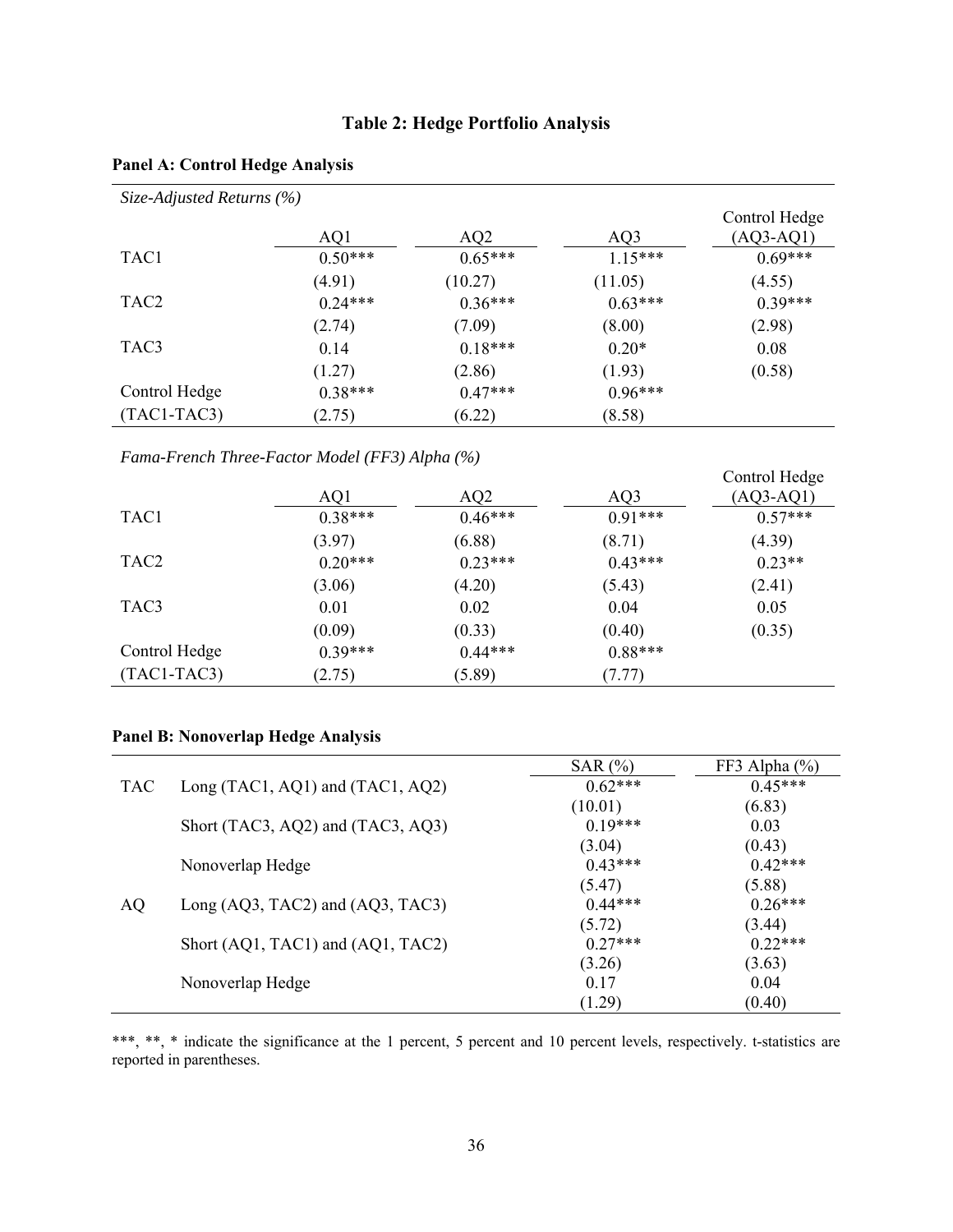Table 2 presents the results of hedge portfolio analysis. Panel A reports the results of the control hedge portfolio tests based on size-adjusted returns (SAR) and the intercepts estimated from the Fama-French (1993) three-factor model (FF3 alpha). Stocks are sorted independently based on accruals and AQ. Along each dimension, we sort stocks into three groups. TAC1, TAC2 and TAC3 denote the three groups that correspond to the bottom 20 percent, middle 60 percent, and top 20 percent, respectively, sorted by accruals (TAC). AQ1, AQ2 and AQ3 denote the three groups that correspond to the bottom 20 percent, middle 60 percent, and top 20 percent, respectively, sorted by AQ. Panel B presents the returns to nonoverlap hedge portfolios. A nonoverlap hedge portfolio is formed after excluding two extreme convergent groups, i.e., the intersection of the lowest accruals group and the highest AQ group (TAC1, AQ3) and the intersection of the highest accruals group and lowest AQ group (TAC3, AQ1).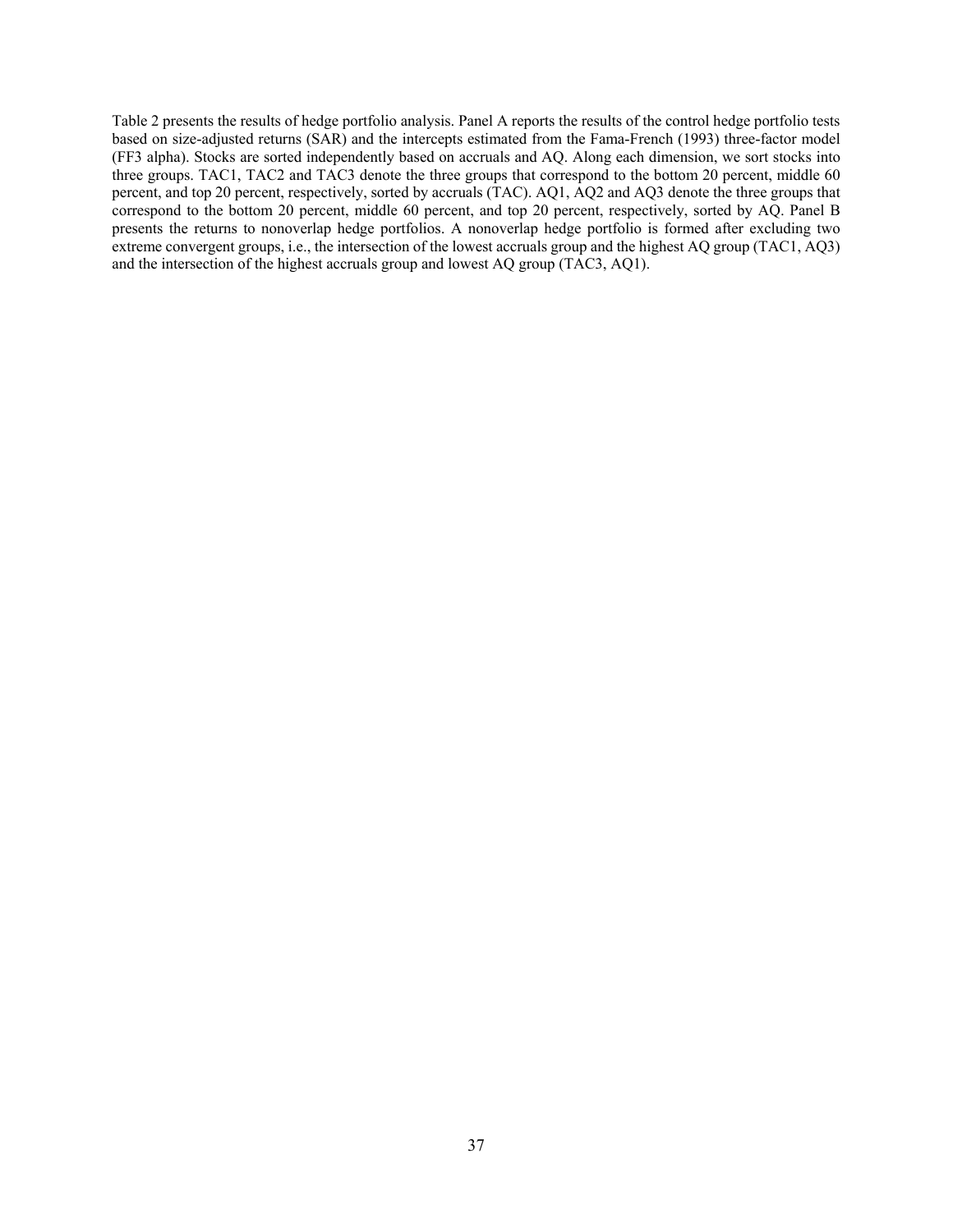| Accruals                 |           |             |               |                        |               |            |
|--------------------------|-----------|-------------|---------------|------------------------|---------------|------------|
| Anomaly                  | Intercept | $\beta$ MKT | $\beta_{SMB}$ | $\beta$ <sub>HML</sub> | $\beta_{AQF}$ | Adj. $R^2$ |
| Magnitude                |           |             |               |                        |               |            |
|                          |           |             |               |                        |               |            |
| 25 Size-BM Portfolios    |           |             |               |                        |               |            |
| Large                    | 5.30***   | $-4.33***$  | 0.20          | $-0.58***$             | $1.70***$     | 0.18       |
|                          | (10.85)   | $(-8.85)$   | (0.86)        | $(-3.20)$              | (7.00)        |            |
| Medium                   | 2.84***   | $-1.94***$  | 0.24          | $-0.05$                | $1.36***$     | 0.42       |
|                          | (8.91)    | $(-5.13)$   | (1.59)        | $(-0.30)$              | (7.25)        |            |
| Small                    | $2.56***$ | $-1.79***$  | $0.55***$     | $-0.19$                | $1.17***$     | 0.26       |
|                          | (7.02)    | $(-4.16)$   | (3.34)        | $(-1.13)$              | (5.93)        |            |
| All                      | $3.31***$ | $-2.38***$  | 0.14          | $-0.10$                | $1.50***$     | 0.51       |
|                          | (11.16)   | $(-6.70)$   | (0.94)        | $(-0.69)$              | (8.50)        |            |
| 100 AQ Portfolios        |           |             |               |                        |               |            |
| Large                    | $-0.48$   | $1.22***$   | 0.32          | $-0.57**$              | $0.50***$     | 0.03       |
|                          | $(-0.95)$ | (2.62)      | (1.09)        | $(-2.12)$              | (2.86)        |            |
| Medium                   | $0.72**$  | 0.05        | $0.44*$       | $-0.24$                | $0.31**$      | 0.08       |
|                          | (2.30)    | (0.13)      | (1.85)        | $(-0.96)$              | (2.03)        |            |
| Small                    | $0.74**$  | 0.11        | 0.28          | $-0.05$                | $0.38**$      | 0.07       |
|                          | (2.50)    | (0.29)      | (1.30)        | $(-0.18)$              | (2.03)        |            |
| All                      | $0.96***$ | $-0.06$     | 0.33          | $-0.44*$               | $0.34**$      | 0.14       |
|                          | (2.83)    | $(-0.16)$   | (1.56)        | $(-1.66)$              | (2.22)        |            |
| 64 Size-BM-AQ Portfolios |           |             |               |                        |               |            |
| Large                    | $1.41*$   | $-0.92$     | 0.43          | $-0.13$                | $1.26***$     | 0.12       |
|                          | (1.83)    | $(-1.12)$   | (1.06)        | $(-0.37)$              | (2.92)        |            |
| Medium                   | 2.78***   | $-2.23***$  | $0.36**$      | $-0.29$                | $0.69***$     | 0.17       |
|                          | (9.07)    | $(-5.77)$   | (2.06)        | $(-1.59)$              | (4.01)        |            |
| Small                    | $2.64***$ | $-1.80*$    | $-0.05$       | 0.02                   | $-0.15$       | 0.15       |
|                          | (4.36)    | $(-1.75)$   | $(-0.11)$     | (0.04)                 | $(-0.34)$     |            |
| All                      | 3.28***   | $-2.47***$  | $0.31**$      | $-0.22$                | $0.88***$     | 0.25       |
|                          | (12.33)   | $(-7.31)$   | (1.97)        | $(-1.39)$              | (5.86)        |            |
|                          |           |             |               |                        |               |            |
| <b>Individual Firms</b>  |           |             |               |                        |               |            |
| Large                    | $0.46***$ | $0.44**$    | $0.30**$      | $-0.17$                | $0.30**$      | 0.09       |
|                          | (3.20)    | (1.98)      | (2.17)        | $(-1.25)$              | (2.24)        |            |
| Medium                   | $0.50***$ | $0.42**$    | $0.25*$       | $-0.24*$               | $0.23*$       | 0.09       |
|                          | (5.00)    | (2.09)      | (1.83)        | $(-1.82)$              | (1.76)        |            |
| Small                    | $0.60***$ | 0.32        | 0.22          | $-0.18$                | 0.17          | 0.10       |
|                          | (5.12)    | (1.49)      | (1.57)        | $(-1.21)$              | (1.25)        |            |
| All                      | $0.68***$ | $0.33*$     | 0.14          | $-0.11$                | 0.10          | 0.09       |
|                          | (7.83)    | (1.80)      | (1.21)        | $(-0.94)$              | (0.83)        |            |

# **Table 3: Two-Stage Cross-Sectional Regressions by Accruals Anomaly Magnitude**

\*\*\*, \*\*, \* indicate the significance at the 1 percent, 5 percent and 10 percent levels, respectively. t-statistics are reported in parentheses.

Table 3 reports results of the second stage of the two-stage cross-sectional regression (2SCSR) tests based on the following model: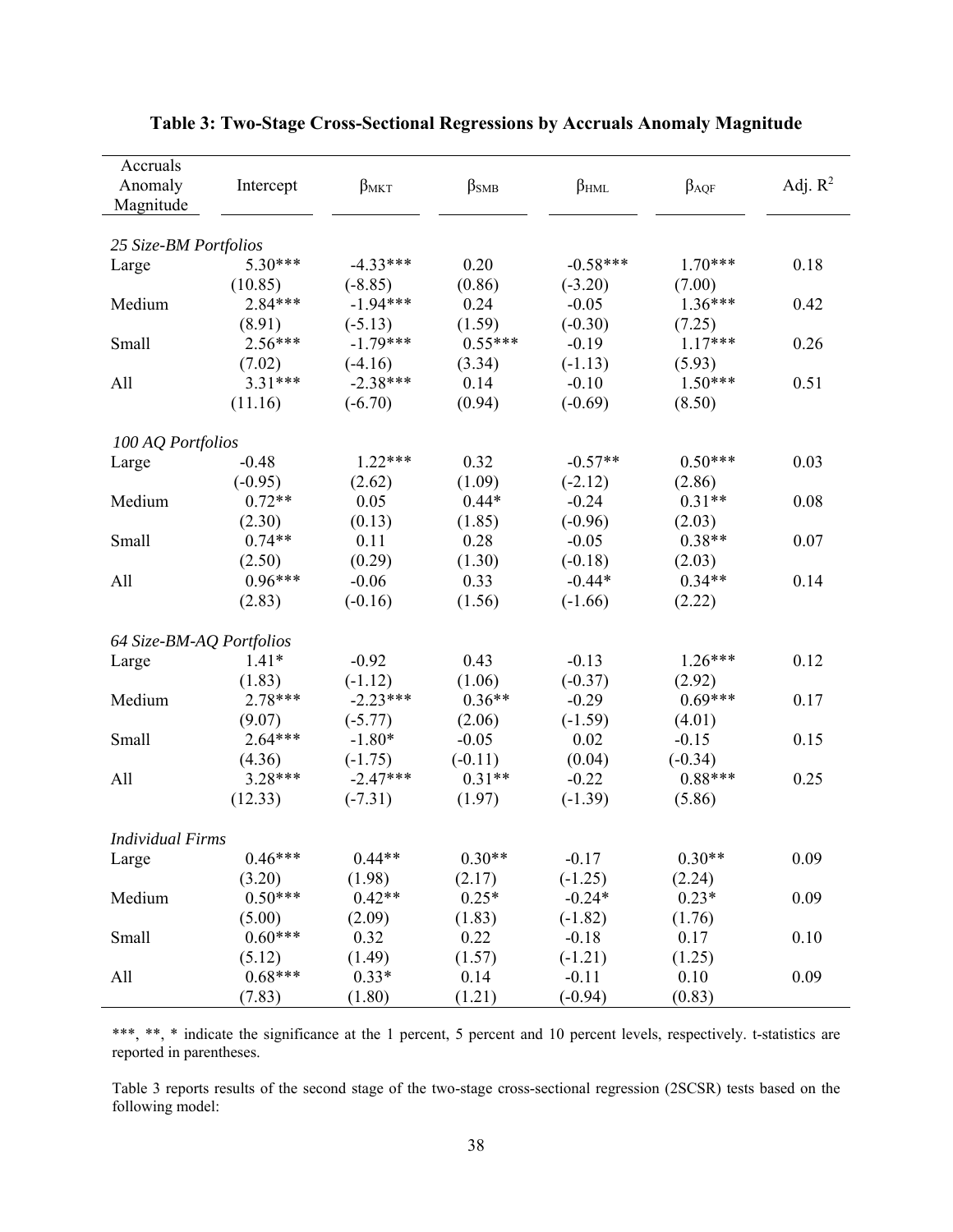$$
Eret_{pt} = \gamma_0 + \gamma_1 \beta_{p,MKT} + \gamma_2 \beta_{p, SMB} + \gamma_3 \beta_{p,HML} + \gamma_4 \beta_{p, AQF} + \epsilon_{pt}
$$

Eret<sub>pt</sub> is the excess return of portfolio p in month t, expressed in percent. Betas are estimated from time-series regressions of excess returns on factor returns over the full sample period from January of 1970 to December of 2016. We estimate the cross-sectional regression for each month, and report the time-series means and the Fama-MacBeth t-statistics of the coefficients of factor loadings. The 2SCSR is conducted on the full sample as well as on three subsamples, which are intended to control for the magnitude of the accruals anomaly. At the beginning of each month, we rank stocks by accruals (TAC) into ten deciles and combine the lowest and highest deciles (deciles 1 and 10) to form the "large magnitude" group, the middle two (deciles 5 and 6) to form the "small magnitude" group. The remaining six deciles are combined to form the "medium magnitude" group. The 2SCSR is based on one of four sets of testing portfolios: 25 size-BM portfolios, 100 AQ portfolios, 64 size-BM-AQ portfolios, and individual firms.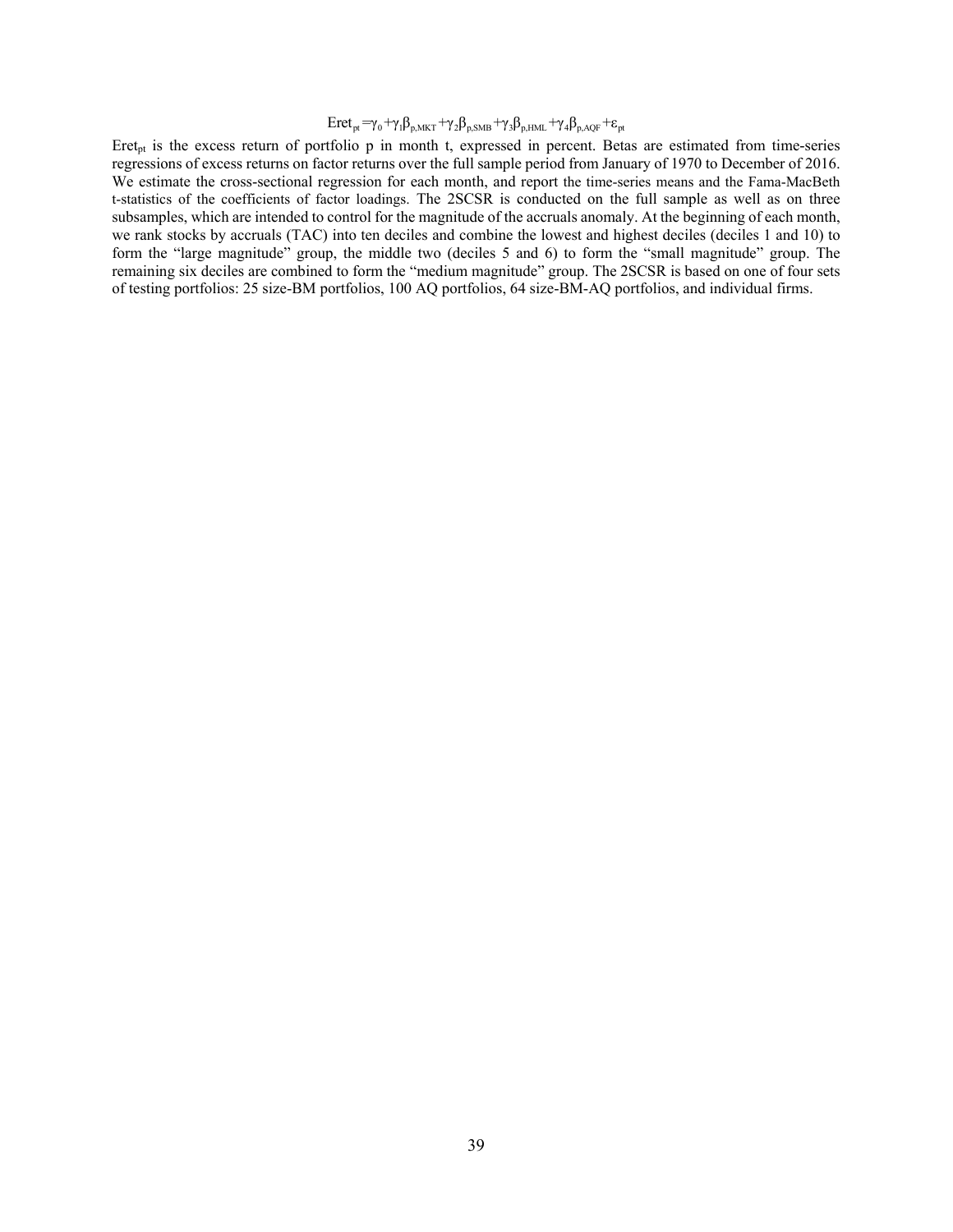#### **Table 4: Characteristics versus Covariance Tests**

|         | $\beta_{AOF}$ Quintiles: Mean Size |         |         |         |         | $\beta_{AOF}$ Quintiles: Mean AQ |      |      |      |      | $\beta_{AOF}$ Quintiles: Mean $\beta_{AOF}$ |         |         |      |      |
|---------|------------------------------------|---------|---------|---------|---------|----------------------------------|------|------|------|------|---------------------------------------------|---------|---------|------|------|
| Size/AQ |                                    |         |         | 4       |         |                                  |      |      | 4    |      |                                             |         |         | 4    | 5    |
| S/L     | 103.04                             | 90.88   | 83.20   | 75.07   | 73.87   | 0.01                             | 0.01 | 0.01 | 0.01 | 0.01 | $-1.22$                                     | $-0.39$ | 0.09    | 0.62 | 1.77 |
| S/M     | 96.75                              | 87.32   | 80.99   | 73.46   | 73.44   | 0.03                             | 0.03 | 0.03 | 0.03 | 0.03 | $-1.15$                                     | $-0.26$ | 0.27    | 0.87 | 2.15 |
| S/H     | 87.96                              | 83.61   | 79.41   | 71.68   | 70.39   | 0.06                             | 0.06 | 0.06 | 0.06 | 0.07 | $-1.11$                                     | $-0.06$ | 0.58    | 1.31 | 2.79 |
| M/L     | 475.72                             | 471.16  | 472.85  | 475.15  | 454.89  | 0.01                             | 0.01 | 0.01 | 0.01 | 0.01 | $-1.33$                                     | $-0.67$ | $-0.28$ | 0.12 | 1.10 |
| M/M     | 432.04                             | 445.16  | 444.58  | 430.89  | 411.54  | 0.03                             | 0.03 | 0.03 | 0.03 | 0.03 | $-1.33$                                     | $-0.54$ | $-0.09$ | 0.43 | 1.57 |
| M/H     | 403.41                             | 412.22  | 404.74  | 399.76  | 385.68  | 0.06                             | 0.05 | 0.06 | 0.06 | 0.07 | $-1.26$                                     | $-0.33$ | 0.25    | 0.92 | 2.30 |
| B/L     | 5303.65                            | 6424 47 | 6964.96 | 7112 27 | 7184.49 | 0.01                             | 0.01 | 0.01 | 0.01 | 0.01 | $-1.16$                                     | $-0.62$ | $-0.32$ | 0.02 | 0.77 |
| B/M     | 3639.37                            | 5677.84 | 6044.50 | 7281.72 | 6628.74 | 0.03                             | 0.03 | 0.03 | 0.03 | 0.03 | $-1.17$                                     | $-0.50$ | $-0.11$ | 0.32 | 1.21 |
| B/H     | 3710.14                            | 4536.59 | 5884.29 | 5312.16 | 3854.54 | 0.05                             | 0.05 | 0.05 | 0.05 | 0.06 | $-1.14$                                     | $-0.37$ | 0.06    | 0.56 | 1.59 |
| Average | 1667.31                            | 2122.35 | 2329.12 | 2450.43 | 2298.48 | 0.03                             | 0.03 | 0.03 | 0.03 | 0.04 | $-1.20$                                     | $-0.41$ | 0.05    | 0.58 | 1.71 |

# **Panel A: Characteristics of 45 Size-AQ-βAQF Portfolios**

# **Panel B: Mean Excess Returns of 45 Size-AQ-βAQF Portfolios**

| Characteristics |      |      | $\beta_{AOF}$ Quintiles: Mean Excess Returns, Eret (%) |      |      | $\beta_{AOF}$ Quintiles: t(Eret) |      |      |      |      |
|-----------------|------|------|--------------------------------------------------------|------|------|----------------------------------|------|------|------|------|
| Size/AQ         |      |      |                                                        | 4    |      |                                  |      |      | 4    |      |
| S/L             | 1.23 | 0.91 | 0.95                                                   | 1.05 | 1.32 | 4.94                             | 4.14 | 4.30 | 4.33 | 4.62 |
| S/M             | 1.25 | 1.05 | 1.11                                                   | 1.23 | 1.67 | 4.69                             | 4.19 | 4.51 | 4.83 | 5.51 |
| S/H             | 1.35 | 1.23 | l.46                                                   | 1.57 | 1.89 | 4.88                             | 4.54 | 5.32 | 5.24 | 5.56 |
| M/L             | 0.59 | 0.48 | 0.58                                                   | 0.58 | 0.47 | 2.58                             | 2.28 | 2.74 | 2.59 | 1.75 |
| M/M             | 0.58 | 0.62 | 0.60                                                   | 0.66 | 0.73 | 2.29                             | 2.52 | 2.38 | 2.54 | 2.35 |
| M/H             | 0.52 | 0.54 | 0.54                                                   | 0.62 | 0.65 | 1.78                             | 1.97 | 1.86 | 1.94 | 1.79 |
| B/L             | 0.40 | 0.36 | 0.35                                                   | 0.33 | 0.34 | 2.10                             | 2.03 | 1.94 | 1.67 | 1.50 |
| B/M             | 0.45 | 0.29 | 0.43                                                   | 0.46 | 0.35 | 1.93                             | 1.33 | l.97 | 2.00 | 1.25 |
| B/H             | 0.69 | 0.39 | 0.34                                                   | 0.46 | 0.45 | 2.61                             | 1.53 | 1.38 | 1.59 | 1.36 |
| Average         | 1.01 | 0.88 | 0.92                                                   | 0.98 | 1.05 | 4.39                             | 4.05 | 4.19 | 4.13 | 3.73 |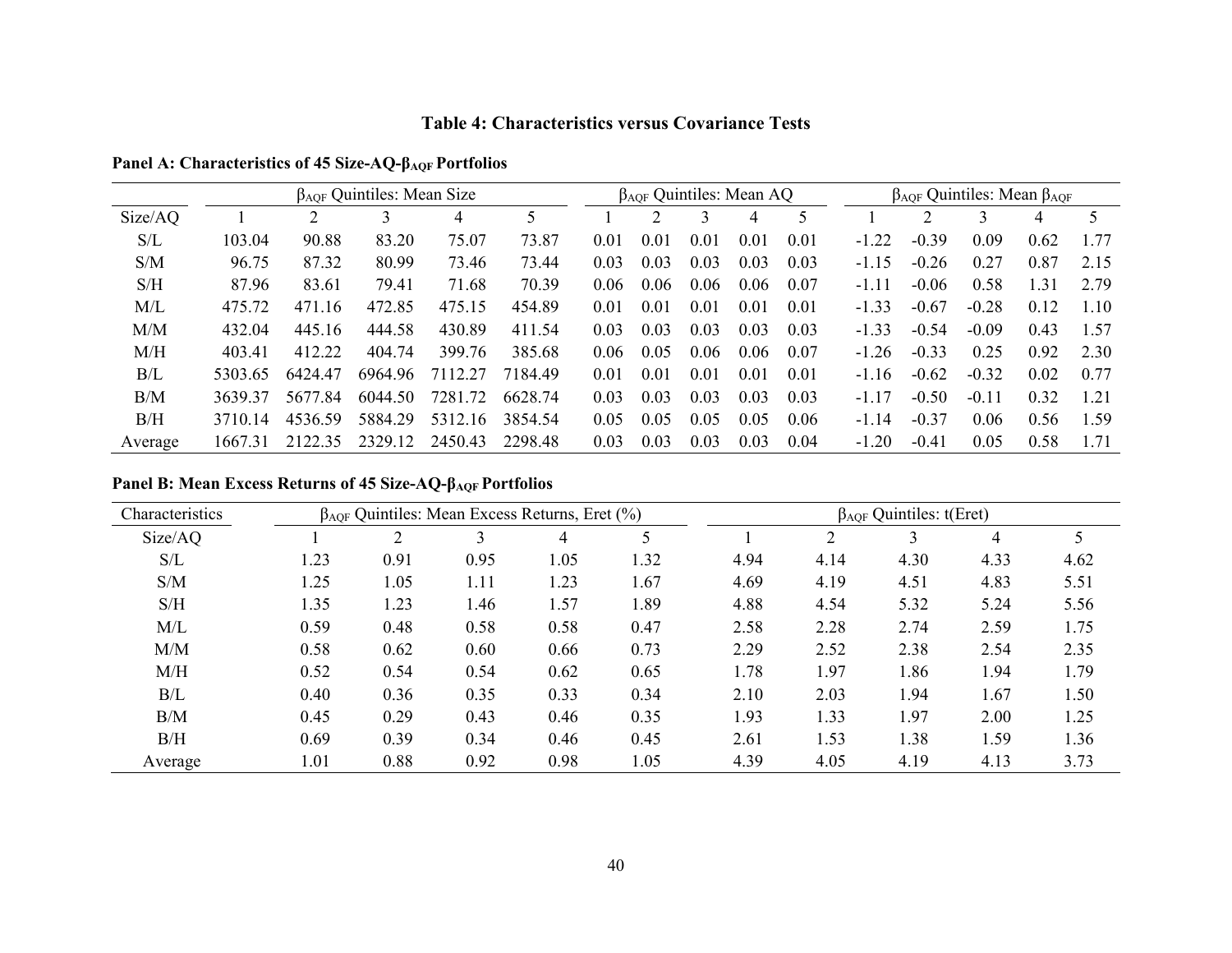| Characteristics | $\beta_{AOF}$ Quintiles: Four-Factor Model Alpha $(\%)$ | $\beta_{AOF}$ Quintiles: t(Alpha) |         |         |         |         |         |         |         |         |
|-----------------|---------------------------------------------------------|-----------------------------------|---------|---------|---------|---------|---------|---------|---------|---------|
| Size/AQ         |                                                         |                                   |         | 4       |         |         |         |         | 4       |         |
| S/L             | 0.48                                                    | 0.22                              | 0.29    | 0.33    | 0.51    | 3.76    | 1.83    | 2.34    | 2.54    | 3.42    |
| S/M             | 0.43                                                    | 0.23                              | 0.34    | 0.44    | 0.81    | 3.56    | 1.99    | 3.08    | 4.14    | 6.60    |
| S/H             | 0.54                                                    | 0.42                              | 0.65    | 0.74    | 1.06    | 4.99    | 4.07    | 6.22    | 6.79    | 9.16    |
| M/L             | $-0.08$                                                 | $-0.17$                           | $-0.09$ | $-0.15$ | $-0.31$ | $-0.81$ | $-1.84$ | $-1.11$ | $-1.75$ | $-2.98$ |
| M/M             | $-0.16$                                                 | $-0.11$                           | $-0.15$ | $-0.08$ | $-0.07$ | $-1.49$ | $-1.24$ | $-1.65$ | $-0.92$ | $-0.64$ |
| M/H             | $-0.25$                                                 | $-0.25$                           | $-0.24$ | $-0.19$ | $-0.16$ | $-2.21$ | $-2.55$ | $-2.42$ | $-1.78$ | $-1.31$ |
| B/L             | $-0.11$                                                 | $-0.17$                           | $-0.19$ | $-0.25$ | $-0.30$ | $-1.18$ | $-2.18$ | $-2.69$ | $-3.83$ | $-3.78$ |
| B/M             | $-0.13$                                                 | $-0.31$                           | $-0.15$ | $-0.14$ | $-0.27$ | $-1.30$ | $-3.81$ | $-2.01$ | $-1.79$ | $-2.54$ |
| B/H             | 0.09                                                    | $-0.19$                           | $-0.24$ | $-0.15$ | $-0.20$ | 0.76    | $-1.76$ | $-2.33$ | $-1.28$ | $-1.30$ |
| Average         | 0.32                                                    | 0.19                              | 0.23    | 0.26    | 0.29    | 5.00    | 3.34    | 4.53    | 5.05    | 4.75    |

**Panel C: Four-Factor Model Alphas of 45 Size-AQ-βAQF Portfolios** 

#### **Panel D: Characteristic-Balanced Portfolios**

| Characteristics     |         |         |         |            |            |            |            | <b>Characteristics-Balanced Portfolios: Time-Series Regressions</b> |        |         |         |        |            |
|---------------------|---------|---------|---------|------------|------------|------------|------------|---------------------------------------------------------------------|--------|---------|---------|--------|------------|
| Size/AQ             | Eret    | t(Eret) | Alpha   | <b>MKT</b> | <b>SMB</b> | <b>HML</b> | <b>AQF</b> | t(Alpha)                                                            | t(MKT) | t(SMB)  | t(HML)  | t(AQF) | Adj- $R^2$ |
| S/L                 | 0.00    | 0.02    | $-0.04$ | 0.03       | $-0.12$    | $-0.08$    | 0.45       | $-0.22$                                                             | 0.81   | $-1.73$ | $-1.30$ | 5.81   | 0.10       |
| S/M                 | 0.45    | 2.83    | 0.40    | 0.04       | $-0.12$    | $-0.10$    | 0.52       | 2.71                                                                | 1.28   | $-1.92$ | $-1.92$ | 7.57   | 0.17       |
| S/H                 | 0.60    | 3.71    | 0.58    | 0.02       | $-0.09$    | $-0.21$    | 0.66       | 4.23                                                                | 0.68   | $-1.64$ | $-4.24$ | 10.56  | 0.32       |
| M/L                 | $-0.25$ | $-1.78$ | $-0.36$ | 0.12       | 0.03       | $-0.05$    | 0.35       | $-2.79$                                                             | 4.13   | 0.58    | $-1.01$ | 5.98   | 0.20       |
| M/M                 | 0.14    | 0.88    | 0.08    | 0.10       | 0.05       | $-0.18$    | 0.49       | 0.54                                                                | 2.98   | 0.86    | $-3.59$ | 7.62   | 0.29       |
| M/H                 | 0.12    | 0.65    | 0.06    | 0.12       | $-0.05$    | $-0.24$    | 0.59       | 0.39                                                                | 3.18   | $-0.74$ | $-4.28$ | 8.13   | 0.29       |
| B/L                 | $-0.15$ | $-1.13$ | $-0.27$ | 0.20       | $-0.18$    | $-0.03$    | 0.33       | $-2.16$                                                             | 6.82   | $-3.47$ | $-0.67$ | 5.67   | 0.18       |
| B/M                 | $-0.25$ | $-1.55$ | $-0.30$ | 0.08       | $-0.08$    | $-0.17$    | 0.51       | $-2.05$                                                             | 2.35   | $-1.22$ | $-3.19$ | 7.53   | 0.22       |
| B/H                 | $-0.34$ | $-1.66$ | $-0.40$ | 0.13       | 0.00       | $-0.18$    | 0.40       | $-2.05$                                                             | 2.71   | 0.00    | $-2.55$ | 4.43   | 0.13       |
| Single<br>Portfolio | 0.04    | 0.33    | $-0.03$ | 0.09       | $-0.06$    | $-0.14$    | 0.48       | $-0.36$                                                             | 5.05   | $-1.88$ | $-4.84$ | 13.13  | 0.48       |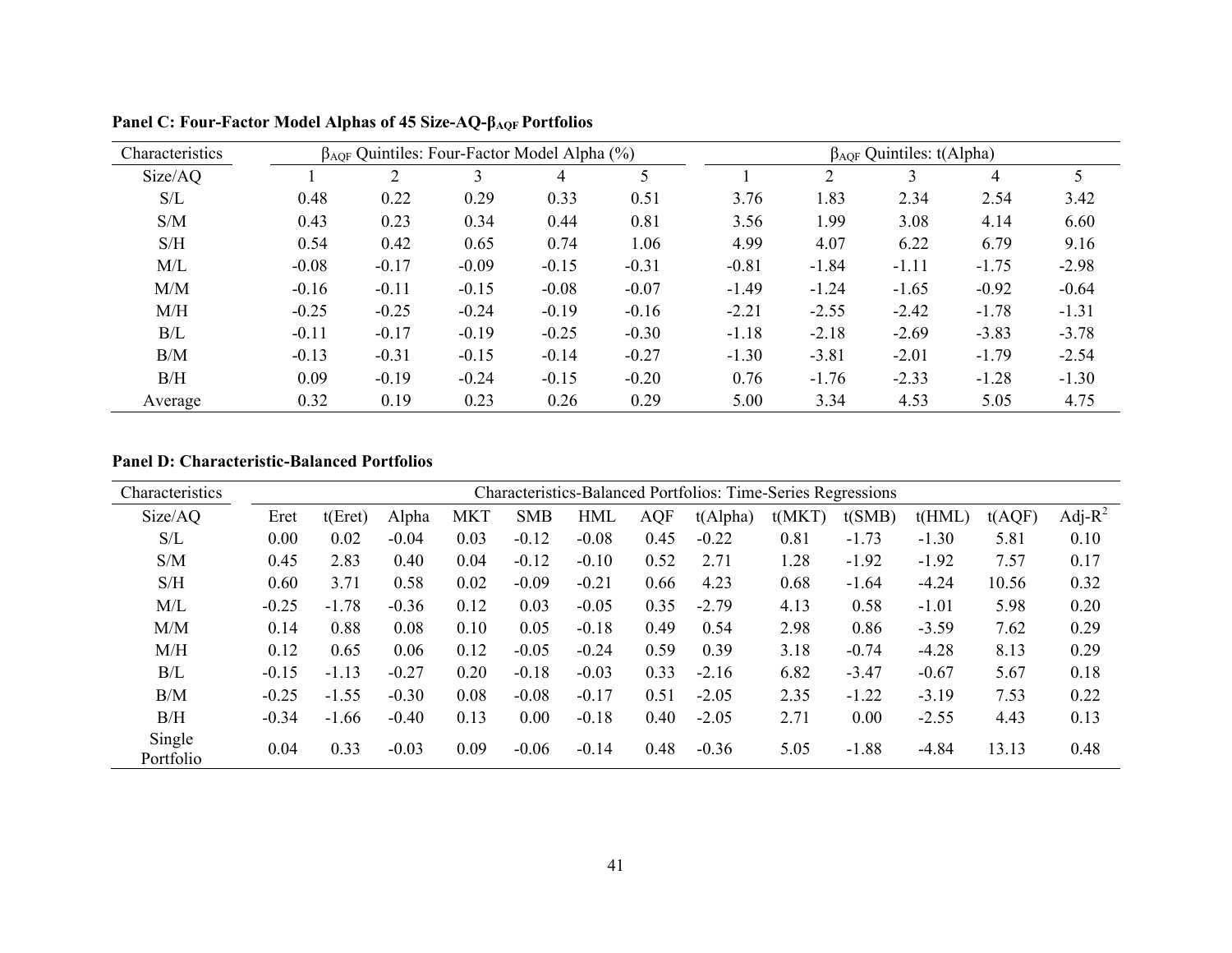Table 4 presents of results of characteristics versus covariance tests on 45 Size-AQ-β<sub>AQF</sub> portfolios and nine characteristics-balanced portfolios. At the beginning of each month from January 1970 to December 2016, all stocks with at least 24 monthly returns in the previous 60 months are assigned independently into three size tertiles  $(S, M, B)$  and three accruals quality  $(AQ)$  tertiles  $(L, M, H)$ . Size (market value of equity) is measured at the beginning of the month and  $AQ$  is measured at the end of the last fiscal year. Nine size-AQ groups (S/L, S/M, S/H, M/L, M/M, M/H, B/S, B/M, B/H) are formed as the intersections of the size tertiles and AQ tertiles. The nine groups are then each divided into five quintile portfolios based on preformation AQF loading,  $\beta_{AQF}$ , which is estimated with at least 24 monthly returns over the previous 60 months. The means of size, AQ and β<sub>AQF</sub> for each of triple-sorted portfolios are reported in Panel A. Equal-weighted monthly excess returns (Eret) on these 45 triple-sorted portfolios are reported in Panel B. The excess returns are regressed on Fama-French three (FF3) factors and the AQ factor (AQF) over the whole sample period, with the intercepts (alphas) reported in Panel C, for each triple-sorted portfolio. Panel D presents the FF3+AQF regression results of nine characteristics-balanced portfolios, which are formed by taking a long position in the highest β<sub>AOF</sub> quintile and a short position in the lowest β<sub>AOF</sub> quintile within each of the nine size-AQ groups. The last row of Panel D reports the mean excess return and regression results of a single portfolio formed by equally weighting the nine characteristic-balanced portfolios.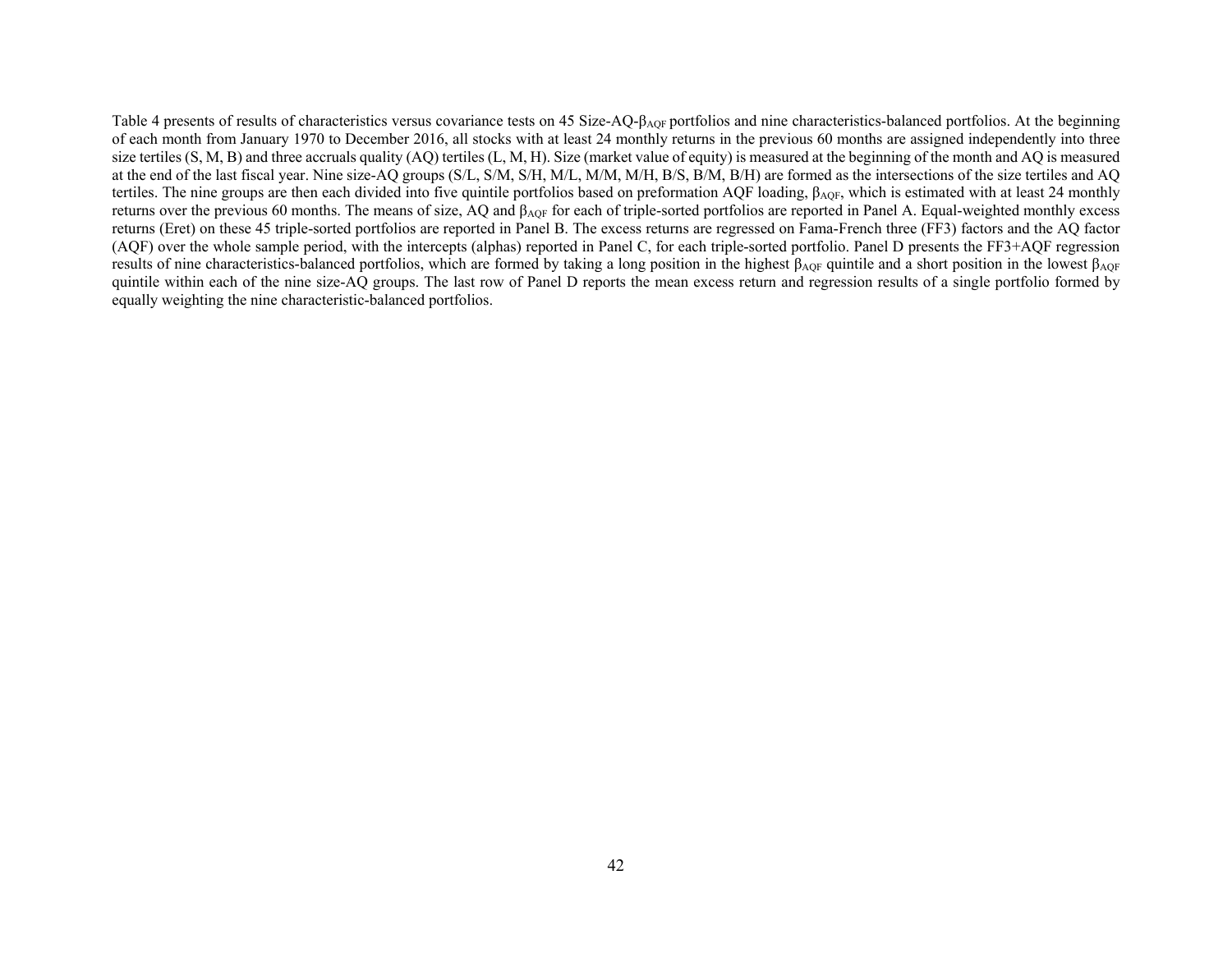# **Table 5: Abnormal Accruals**

**Panel A: Nonoverlap Hedge Analysis** 

|    |                                            | SAR $(%)$ | Alpha $(\% )$ |
|----|--------------------------------------------|-----------|---------------|
|    | ABNAC Long (ABNAC1, AQ1) and (ABNAC1, AQ2) | $0.81***$ | $0.61***$     |
|    |                                            | (15.10)   | (10.43)       |
|    | Short (ABNAC3, AQ2) and (ABNAC3, AQ3)      | 0.05      | $-0.11*$      |
|    |                                            | (0.95)    | $(-1.84)$     |
|    | Nonoverlap Hedge                           | $0.75***$ | $0.71***$     |
|    |                                            | (12.24)   | (12.43)       |
| AQ | Long (AQ3, ABNAC2) and (AQ3, ABNAC3)       | $0.36***$ | $0.18**$      |
|    |                                            | (4.60)    | (2.55)        |
|    | Short (AQ1, ABNAC1) and (AQ1, ABNAC2)      | $0.28***$ | $0.22***$     |
|    |                                            | (3.38)    | (3.73)        |
|    | Nonoverlap Hedge                           | 0.08      | $-0.04$       |
|    |                                            | (0.61)    | $(-0.45)$     |

| Panel B: Two-Stage Cross-Sectional Regressions by Abnormal Accruals Anomaly Magnitude |  |
|---------------------------------------------------------------------------------------|--|
|---------------------------------------------------------------------------------------|--|

| <b>ABNAC</b><br>Anomaly<br>Magnitude | Intercept | $\beta_{MKT}$ | $\beta$ <sub>SMB</sub> | $\beta_{HML}$ | $\beta_{AQF}$ | Adj. $R^2$ |
|--------------------------------------|-----------|---------------|------------------------|---------------|---------------|------------|
| 25 Size-BM Portfolios                |           |               |                        |               |               |            |
| Large                                | $4.17***$ | $-3.15***$    | $-0.40*$               | $-0.09$       | 1.81***       | 0.17       |
|                                      | (7.12)    | $(-6.11)$     | $(-1.70)$              | $(-0.52)$     | (7.22)        |            |
| Medium                               | $2.75***$ | $-1.82***$    | 0.17                   | $-0.16$       | 1.49***       | 0.40       |
|                                      | (8.28)    | $(-4.75)$     | (1.08)                 | $(-1.04)$     | (7.43)        |            |
| Small                                | $1.66***$ | $-0.85**$     | $0.39**$               | $-0.15$       | $1.04***$     | 0.26       |
|                                      | (4.86)    | $(-2.10)$     | (2.37)                 | $(-0.93)$     | (5.17)        |            |
| 100 AQ Portfolios                    |           |               |                        |               |               |            |
| Large                                | $-0.54$   | $0.80*$       | $0.84***$              | $-0.18$       | $0.76***$     | 0.02       |
|                                      | $(-0.94)$ | (1.69)        | (3.06)                 | $(-0.77)$     | (4.18)        |            |
| Medium                               | $0.63*$   | 0.17          | 0.30                   | 0.02          | $0.38**$      | 0.07       |
|                                      | (1.71)    | (0.40)        | (1.43)                 | (0.10)        | (2.37)        |            |
| Small                                | 0.40      | $0.67**$      | $-0.04$                | $-0.25$       | 0.18          | 0.07       |
|                                      | (1.43)    | (2.01)        | $(-0.18)$              | $(-0.85)$     | (1.03)        |            |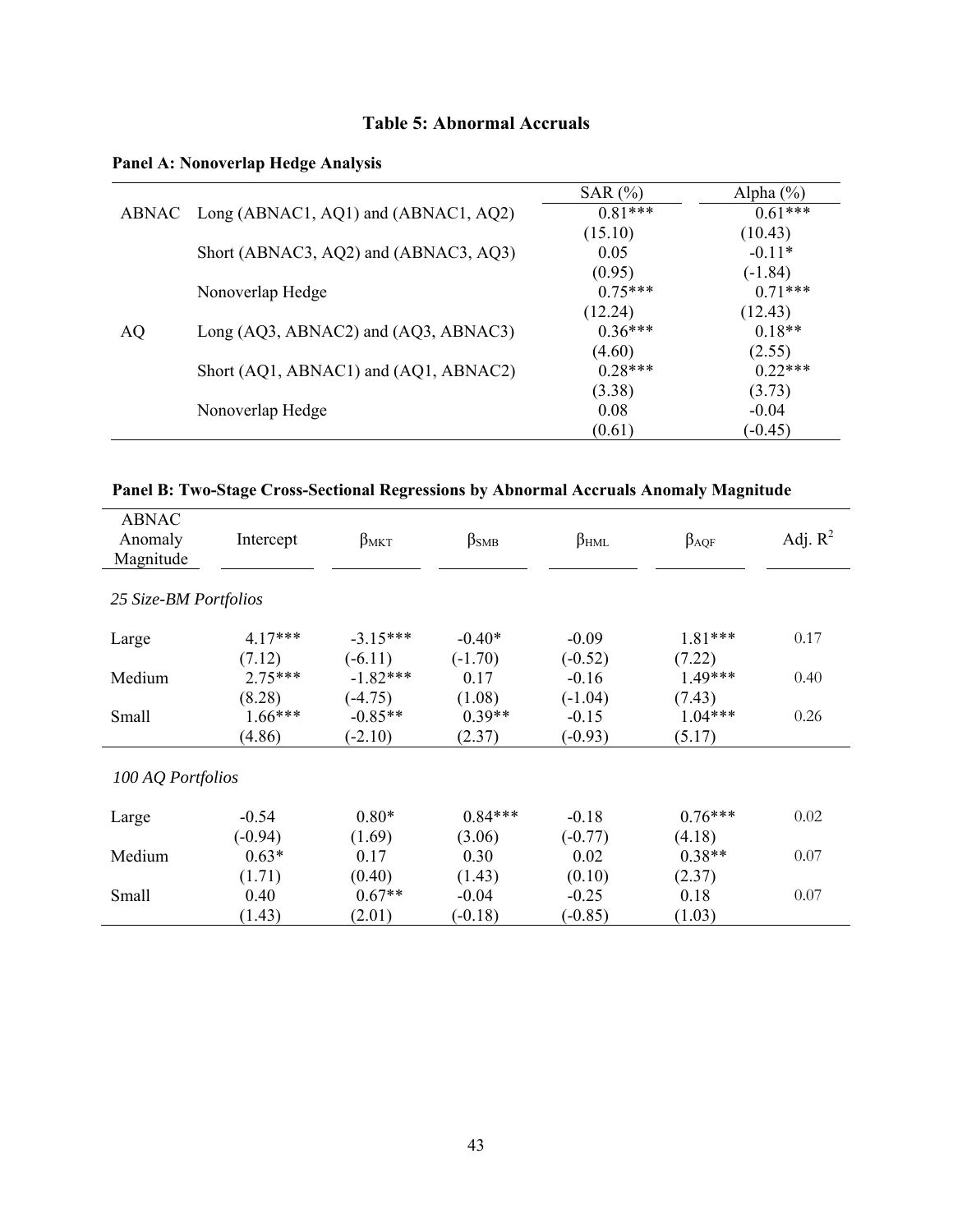| 64 Size-BM-AQ Portfolios |           |            |           |           |           |      |
|--------------------------|-----------|------------|-----------|-----------|-----------|------|
| Large                    | $1.93**$  | $-0.41$    | $-0.13$   | 0.15      | $0.99**$  | 0.11 |
|                          | (2.51)    | $(-0.58)$  | $(-0.32)$ | (0.46)    | (2.59)    |      |
| Medium                   | $2.56***$ | $-1.83***$ | $0.59***$ | $-0.42**$ | $0.99***$ | 0.18 |
|                          | (9.33)    | $(-5.04)$  | (3.71)    | $(-2.28)$ | (5.32)    |      |
| Small                    | $121**$   | $-0.30$    | 0.15      | $-0.36$   | 0.47      | 0.23 |
|                          | (2.18)    | $(-0.33)$  | (0.23)    | $(-0.63)$ | (0.76)    |      |
| <i>Individual Firms</i>  |           |            |           |           |           |      |
| Large                    | $0.40**$  | $0.56**$   | $0.28**$  | $-0.20$   | $0.26*$   | 0.10 |
|                          | (2.64)    | (2.50)     | (2.11)    | $(-1.43)$ | (1.87)    |      |
| Medium                   | $0.50***$ | $0.41**$   | $0.25*$   | $-0.21$   | 0.21      | 0.09 |
|                          | (4.95)    | (2.03)     | (1.90)    | $(-1.60)$ | (1.61)    |      |
| Small                    | $0.79***$ | 0.13       | 0.18      | $-0.23$   | 0.15      | 0.10 |
|                          | (7.01)    | (0.62)     | (1.31)    | $(-1.60)$ | (1.13)    |      |

(Panel B, Continued)

\*\*\*, \*\*, \* indicate the significance at the 1 percent, 5 percent and 10 percent levels, respectively. t-statistics are reported in parentheses.

Table 5 replicates the results of nonoverlap hedge analysis and asset pricing tests in Section 3 by replacing total accruals (TAC) with abnormal accruals (ABNAC). Panel A presents the returns to nonoverlap hedge portfolios. A nonoverlap hedging portfolio is formed after excluding two extreme convergent groups, i.e., the intersection of the lowest abnormal accruals group and the highest AQ group (ABNAC1, AQ3) and the intersection of the highest abnormal accruals and lowest AQ groups (ABNAC3, AQ1). Panel B reports results of the second stage of the twostage cross-sectional regression (2SCSR) tests based on the following model:

 $Eret_{pt} = \gamma_0 + \gamma_1 \beta_{p,MKT} + \gamma_2 \beta_{p,SMB} + \gamma_3 \beta_{p,HML} + \gamma_4 \beta_{p,AQF} + \varepsilon_{pt}$ 

Eret<sub>pt</sub> is the excess return of portfolio p in month t, expressed in percent. Betas are estimated from time-series regressions of excess returns on factor returns over the full sample period from January of 1970 to December of 2016. We estimate the cross-sectional regression for each month, and report the time-series means and the Fama-MacBeth t-statistics of the coefficients of factor loadings. The 2SCSR is conducted on the full sample as well as on three subsamples, which are intended to control for the magnitude of the abnormal accruals anomaly. At the beginning of each month, we rank stocks by abnormal accruals (ABNAC) into ten deciles and combine the lowest and highest deciles (deciles 1 and 10) to form the "large magnitude" group, the middle two (deciles 5 and 6) to form the "small magnitude" group. The remaining six deciles are combined to form the "medium magnitude" group. The 2SCSR is based on one of four sets of testing portfolios: 25 size-BM portfolios, 100 AQ portfolios, 64 size-BM-AQ portfolios, and individual firms.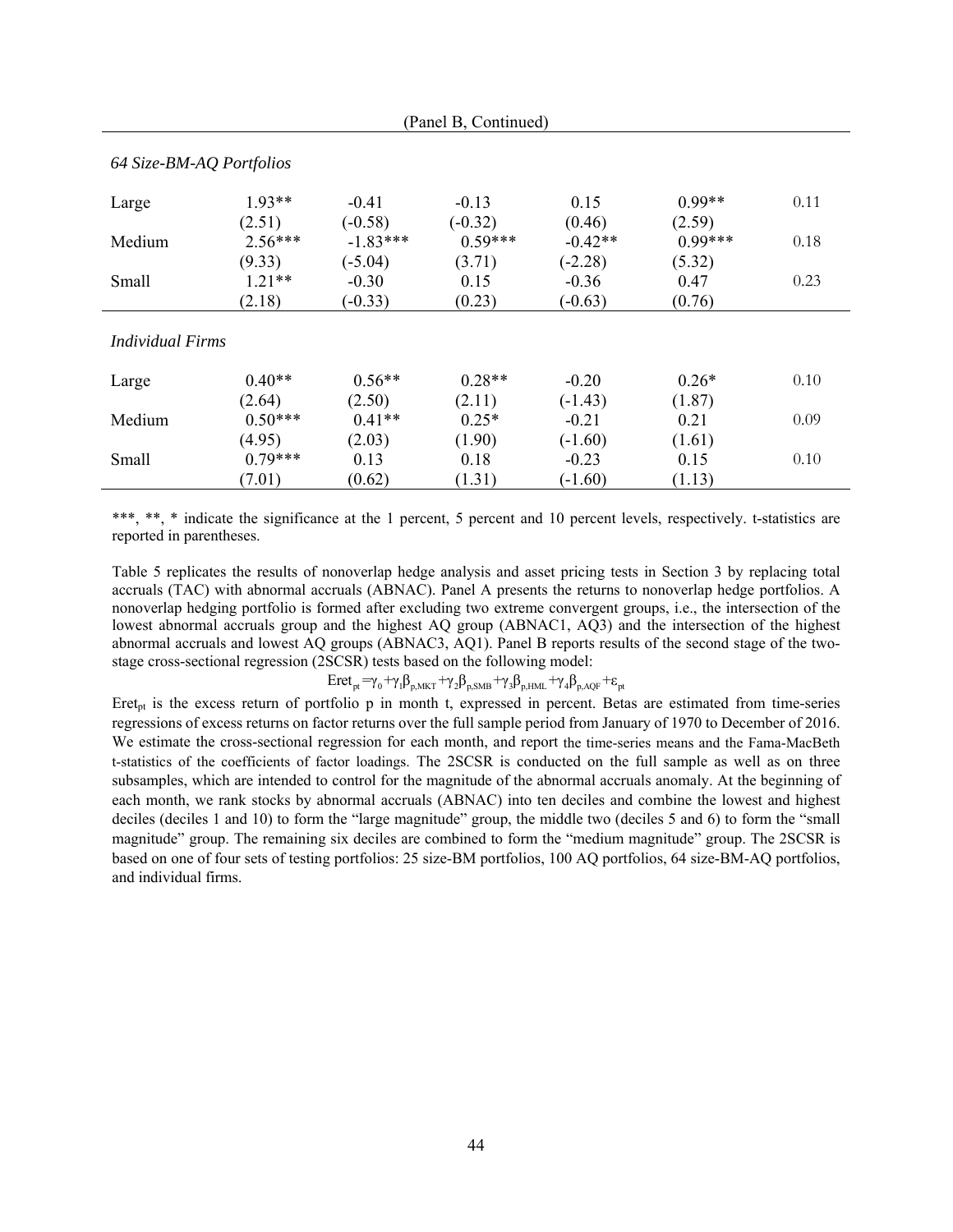# **Table 6: Controlling for Cash Flow Shocks in Realized Returns**

# **Panel A: Nonoverlap Hedge Analysis**

|            |                                      | Eret NCF $(\% )$ |
|------------|--------------------------------------|------------------|
| <b>TAC</b> | Long (TAC1, AQ1) and (TAC1, AQ2)     | $0.99***$        |
|            |                                      | (4.34)           |
|            | Short (TAC3, AQ2) and (TAC3, AQ3)    | $0.56**$         |
|            |                                      | (2.20)           |
|            | Nonoverlap Hedge                     | $0.43***$        |
|            |                                      | (5.10)           |
| AQ         | Long $(AQ3, TAC2)$ and $(AQ3, TAC3)$ | $0.86***$        |
|            |                                      | (3.14)           |
|            | Short (AQ1, TAC1) and (AQ1, TAC2)    | $0.57***$        |
|            |                                      | (3.17)           |
|            | Nonoverlap Hedge                     | $0.29*$          |
|            |                                      | (1.89)           |

# **Panel B: Two-Stage Cross-Sectional Regressions by Accruals Anomaly Magnitude**

| Accruals<br>Anomaly<br>Magnitude | Intercept | $\beta_{MKT}$ | $\beta$ <sub>SMB</sub> | $\beta_{HML}$ | $\beta_{AQF}$ | Adj. $R^2$ |
|----------------------------------|-----------|---------------|------------------------|---------------|---------------|------------|
| 25 Size-BM Portfolios            |           |               |                        |               |               |            |
| Large                            | $5.17***$ | $-4.43***$    | $0.48**$               | $-0.59***$    | $1.31***$     | 0.18       |
|                                  | (9.39)    | $(-8.17)$     | (2.13)                 | $(-3.18)$     | (5.27)        |            |
| Medium                           | $2.47***$ | $-1.78***$    | 0.22                   | 0.09          | $1.44***$     | 0.41       |
|                                  | (7.48)    | $(-4.50)$     | (1.43)                 | (0.57)        | (7.47)        |            |
| Small                            | $2.46***$ | $-1.92***$    | $0.60***$              | $-0.16$       | $1.13***$     | 0.25       |
|                                  | (6.58)    | $(-4.42)$     | (3.71)                 | $(-0.98)$     | (5.53)        |            |
| All                              | 2.99***   | $-2.32***$    | $0.26*$                | $-0.07$       | $1.52***$     | 0.49       |
|                                  | (9.82)    | $(-6.33)$     | (1.70)                 | $(-0.44)$     | (8.61)        |            |
| 100 AQ Portfolios                |           |               |                        |               |               |            |
| Large                            | $-0.36$   | 0.58          | $0.72***$              | $-0.20$       | $0.63***$     | 0.03       |
|                                  | $(-0.81)$ | (1.37)        | (2.80)                 | $(-0.74)$     | (3.42)        |            |
| Medium                           | 0.07      | 0.54          | $0.39*$                | $-0.28$       | $0.54***$     | 0.09       |
|                                  | (0.22)    | (1.44)        | (1.80)                 | $(-1.09)$     | (3.61)        |            |
| Small                            | 0.24      | 0.58          | 0.16                   | $-0.43$       | 0.23          | 0.07       |
|                                  | (0.79)    | (1.47)        | (0.70)                 | $(-1.43)$     | (1.06)        |            |
| All                              | $0.78**$  | $-0.32$       | $0.53**$               | $-0.09$       | $0.62***$     | 0.14       |
|                                  | (2.30)    | $(-0.79)$     | (2.41)                 | $(-0.36)$     | (3.95)        |            |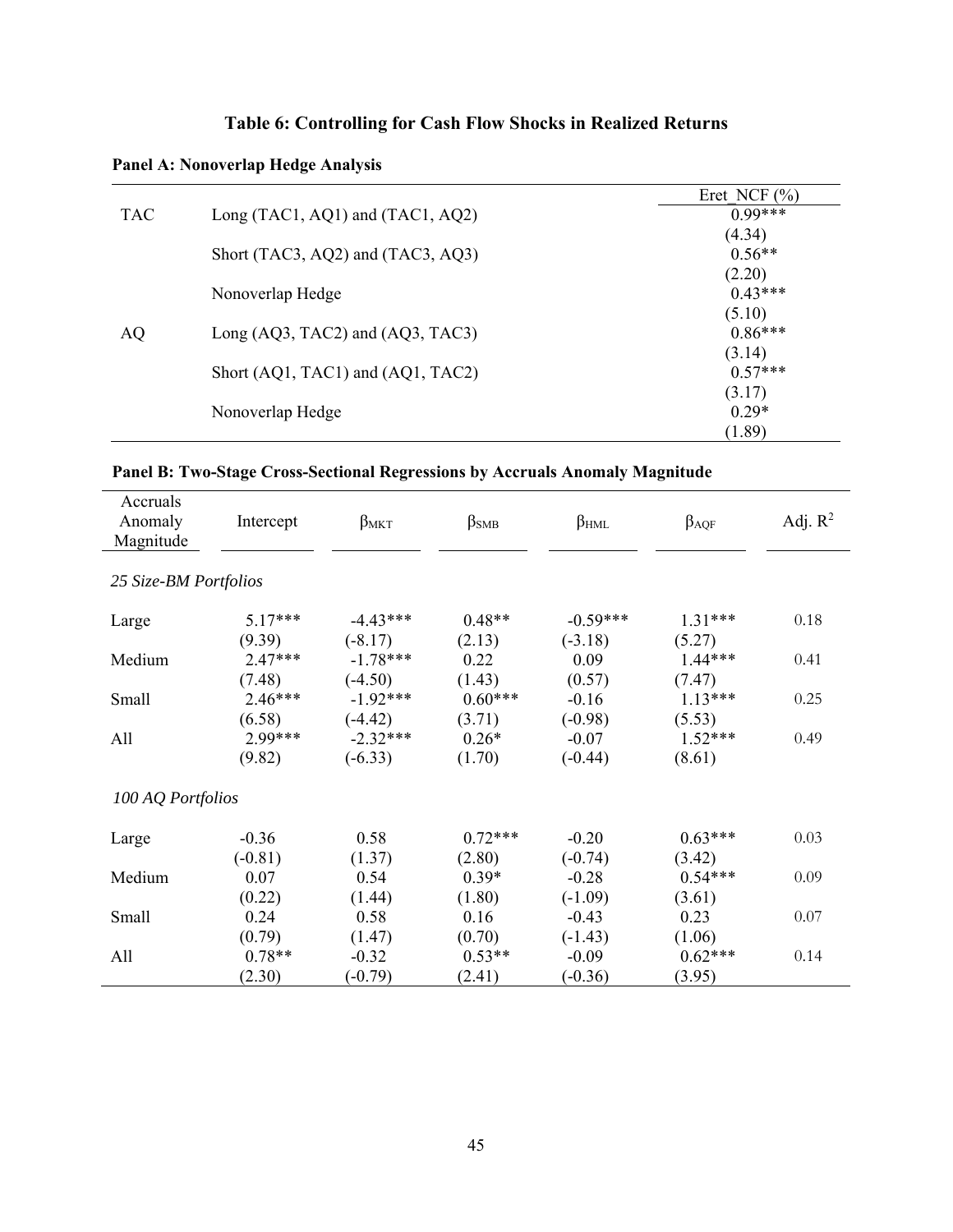| 64 Size-BM-AQ Portfolios |           |            |           |           |           |      |
|--------------------------|-----------|------------|-----------|-----------|-----------|------|
| Large                    | $2.46**$  | $-1.88*$   | 0.14      | $-0.29$   | $1.27***$ | 0.11 |
|                          | (2.50)    | $(-1.90)$  | (0.31)    | $(-0.73)$ | (2.92)    |      |
| Medium                   | $2.43***$ | $-2.13***$ | $0.39**$  | $-0.15$   | $1.01***$ | 0.17 |
|                          | (7.48)    | $(-5.33)$  | (2.18)    | $(-0.79)$ | (5.87)    |      |
| Small                    | $1.54***$ | $-0.80$    | $-0.09$   | 0.54      | 0.13      | 0.21 |
|                          | (2.94)    | $(-0.96)$  | $(-0.15)$ | (1.14)    | (0.23)    |      |
| All                      | $2.79***$ | $-2.27***$ | $0.36**$  | $-0.16$   | $1.07***$ | 0.25 |
|                          | (10.05)   | $(-6.51)$  | (2.26)    | $(-0.97)$ | (7.05)    |      |
| <i>Individual Firms</i>  |           |            |           |           |           |      |
| Large                    | $0.39***$ | 0.32       | $0.25*$   | $-0.11$   | 0.14      | 0.09 |
|                          | (2.93)    | (1.50)     | (1.84)    | $(-0.85)$ | (1.09)    |      |
| Medium                   | $0.27***$ | $0.40**$   | $0.26*$   | $-0.21$   | $0.22*$   | 0.08 |
|                          | (2.95)    | (1.99)     | (1.95)    | $(-1.60)$ | (1.66)    |      |
| Small                    | $0.33***$ | 0.33       | 0.23      | $-0.14$   | 0.17      | 0.10 |
|                          | (2.90)    | (1.55)     | (1.62)    | $(-0.97)$ | (1.24)    |      |
| All                      | $0.40***$ | $0.35*$    | 0.21      | $-0.16$   | 0.16      | 0.08 |
|                          | (4.57)    | (1.74)     | (1.63)    | $(-1.23)$ | (1.23)    |      |

(Table 6 Panel B, Continued)

\*\*\*, \*\*, \* indicate the significance at the 1 percent, 5 percent and 10 percent levels, respectively. t-statistics are reported in parentheses.

Table 6 reports the results of nonoverlap hedge analysis and asset pricing tests using excess returns excluding cash flow shocks (Eret NCF). Measurement details of Eret NCF are provided in Appendix A.1. Panel A presents the returns to nonoverlap hedge portfolios. A nonoverlap hedging strategy eliminates firms in the extreme convergent groups under both AQ and total accruals (TAC) strategies. Specifically, the extreme convergent groups refer to the intersection of the lowest total accruals group and the highest AQ group (TAC1, AQ3) and the intersection of the highest total accruals and lowest AQ groups (TAC3, AQ1). Panel B reports results of the second stage of the twostage cross-sectional regression (2SCSR) tests based on the following model:

 $Eret\_NCF_{pt} = \gamma_0 + \gamma_1 \beta_{p,MKT} + \gamma_2 \beta_{p,SMB} + \gamma_3 \beta_{p,HML} + \gamma_4 \beta_{p,AQF} + \epsilon_{pt}$ 

Eret<sub>pt</sub> is the excess return of portfolio p in month t, expressed in percent. Betas are estimated from time-series regressions of excess returns on factor returns over the full sample period from January of 1970 to December of 2016. We estimate the cross-sectional regression for each month, and report the time-series means and the Fama-MacBeth t-statistics of the coefficients of factor loadings. The above regressions are estimated on the full sample as well as on three subsamples, which are intended to control for the magnitude of the accruals anomaly. At the beginning of each month, we rank stocks by accruals (TAC) into ten deciles and combine the lowest and highest deciles (deciles 1 and 10) to form the "large magnitude" group, the middle two (deciles 5 and 6) to form the "small magnitude" group. The remaining six deciles are combined to form the "medium magnitude" group. The 2SCSR is based on one of four sets of testing portfolios: 25 size-BM portfolios, 100 AQ portfolios, 64 size-BM-AQ portfolios, and individual firms.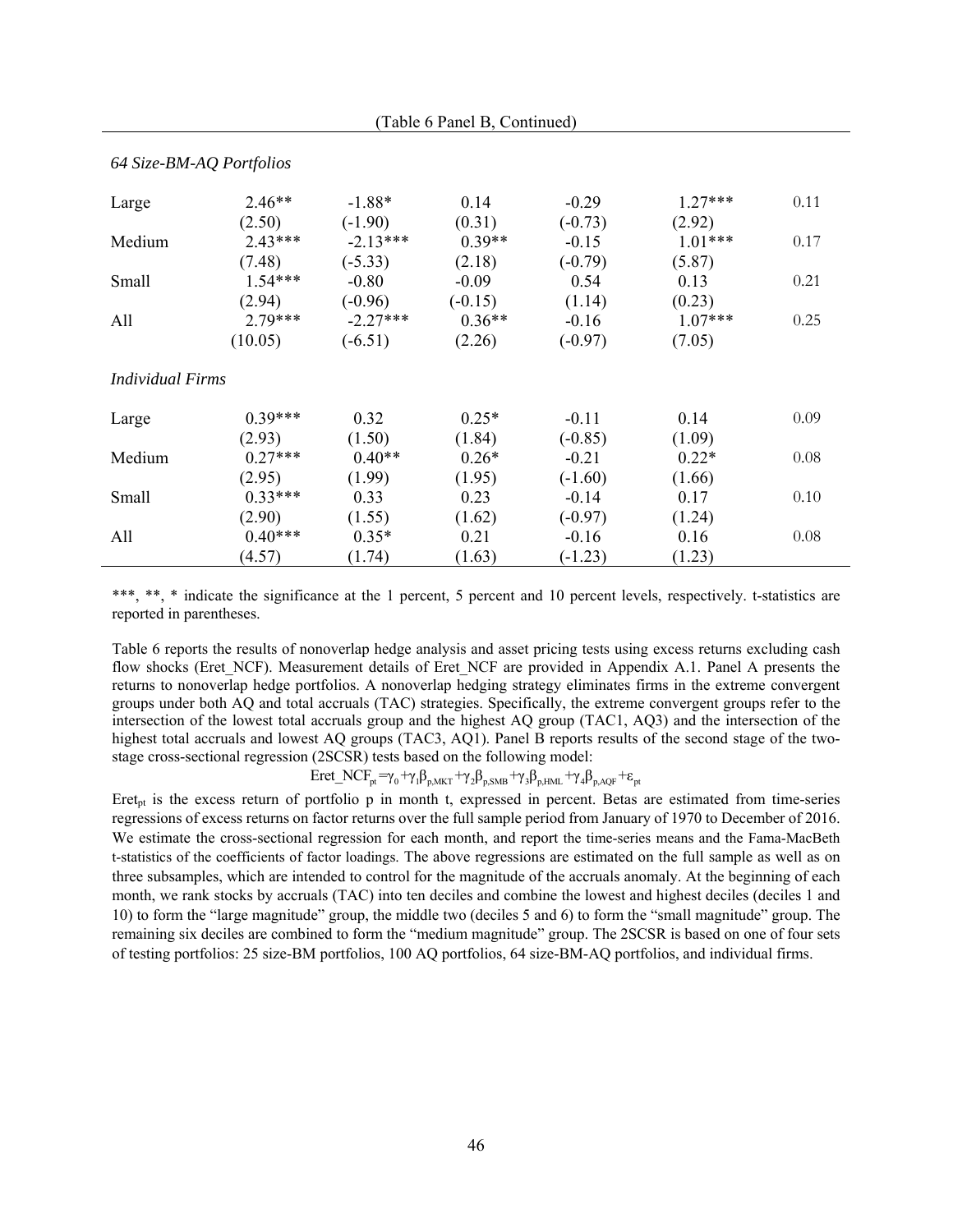|              | <b>MKT</b>  | <b>SMB</b>  | HML         | AQF        | <b>RMN</b> | <b>UAFF</b> |
|--------------|-------------|-------------|-------------|------------|------------|-------------|
| N            | 564         | 564         | 564         | 564        | 261        | 201         |
| Mean $(\% )$ | 0.53        | 0.16        | 0.40        | 0.15       | $-0.70$    | 0.24        |
| t-stat.      | (2.76)      | (1.19)      | (3.23)      | (1.16)     | $(-3.04)$  | (0.76)      |
| <b>SMB</b>   | $0.276***$  |             |             |            |            |             |
| <b>HML</b>   | $-0.273***$ | $-0.216***$ |             |            |            |             |
| <b>AQF</b>   | $0.383***$  | $0.664***$  | $-0.339***$ |            |            |             |
| <b>RMN</b>   | 0.087       | $0.214***$  | $-0.107*$   | $0.289***$ |            |             |
| <b>UAFF</b>  | 0.049       | $0.279***$  | $-0.144**$  | 0.106      | 0.035      |             |

**Panel A: Descriptive Statistics of Factor Returns** 

**Panel B: Two-Stage Cross-Sectional Regressions Using Accounting Quality Factor Based on Unexplained Audit Fees (UAFF)** 

|                           | Intercept | $\beta_{MKT}$ | $\beta$ smb | $\beta$ <sub>HML</sub> | $\beta_{\text{UAFF}}$ | Adj. $R^2$ |
|---------------------------|-----------|---------------|-------------|------------------------|-----------------------|------------|
|                           |           |               |             |                        |                       |            |
| 25 Size-BM Portfolios     |           |               |             |                        |                       |            |
|                           | $4.53***$ | $-3.94***$    | $0.85***$   | $-0.19$                | $-3.42***$            | 0.43       |
|                           | (10.11)   | $(-7.03)$     | (3.58)      | $(-0.65)$              | $(-4.13)$             |            |
| <b>100 UAF Portfolios</b> |           |               |             |                        |                       |            |
|                           | $0.79***$ | $-0.01$       | 0.46        | 0.14                   | 0.37                  | 0.13       |
|                           | (2.76)    | $(-0.03)$     | (1.51)      | (0.40)                 | (0.75)                |            |
| 64 Size-BM-UAF Portfolios |           |               |             |                        |                       |            |
|                           | $2.08***$ | $-1.44***$    | $0.62**$    | $-0.04$                | 0.41                  | 0.24       |
|                           | (6.65)    | $(-3.03)$     | (2.54)      | $(-0.14)$              | (0.73)                |            |
| <b>Individual Firms</b>   |           |               |             |                        |                       |            |
|                           | $0.97***$ | 0.11          | 0.13        | $-0.13$                | 0.22                  | 0.10       |
|                           | (6.59)    | (0.40)        | (0.73)      | $(-0.61)$              | (0.73)                |            |

**Panel C: Two-Stage Cross-Sectional Regressions Using Accounting Quality Factor Based on Restatements (RMN)** 

|                         | Intercept | $\beta_{\rm MKT}$ | ßмв       | $\beta_{\rm HML}$ | $\beta_{\rm RMN}$ | Adj. $R^2$ |
|-------------------------|-----------|-------------------|-----------|-------------------|-------------------|------------|
| 25 Size-BM Portfolios   |           |                   |           |                   |                   |            |
|                         |           |                   |           |                   |                   |            |
|                         | $4.13***$ | $-3.65***$        | $0.97***$ | $-0.51**$         | 4.99***           | 0.47       |
|                         | (11.14)   | $(-7.46)$         | (3.80)    | $(-2.08)$         | (6.03)            |            |
| <i>Individual Firms</i> |           |                   |           |                   |                   |            |
|                         | $1.18***$ | 0.24              | 0.03      | $-0.15$           | $-0.26$           | 0.11       |
|                         | (7.51)    | (1.00)            | (0.21)    | $(-0.86)$         | $(-1.36)$         |            |

\*\*\*, \*\*, \* indicate the significance at the 1 percent, 5 percent and 10 percent levels, respectively. t-statistics are reported in parentheses.